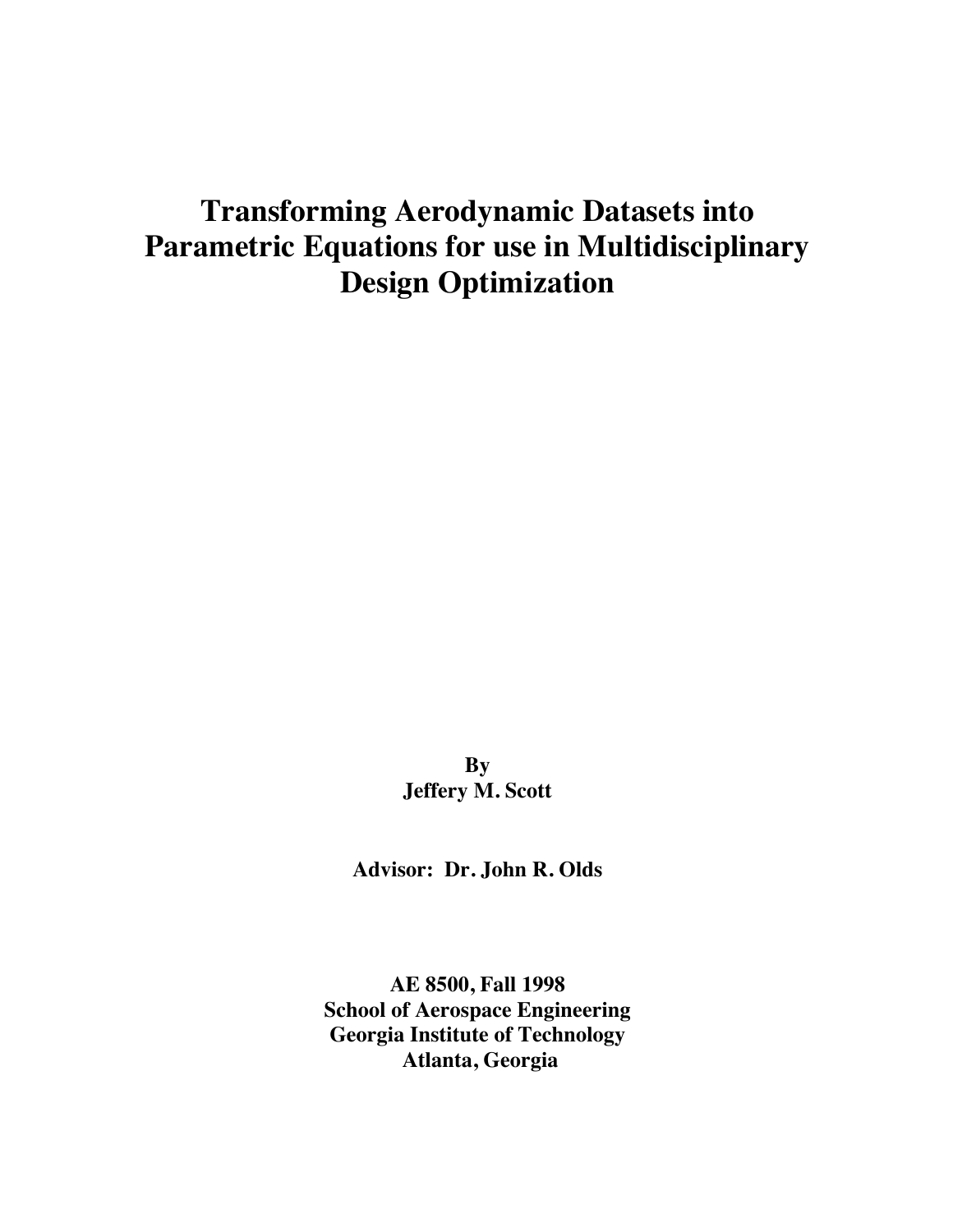# **TABLE OF CONTENTS**

| 1. |                                      |                |
|----|--------------------------------------|----------------|
| 2. |                                      | $\overline{2}$ |
| 3. |                                      | 3              |
|    |                                      |                |
|    |                                      |                |
|    |                                      |                |
|    |                                      |                |
|    |                                      |                |
|    |                                      |                |
|    |                                      |                |
|    |                                      |                |
|    |                                      |                |
|    |                                      |                |
| 6. |                                      |                |
|    |                                      |                |
|    |                                      |                |
|    |                                      |                |
| 7. |                                      |                |
| 8. |                                      |                |
| 9. | APPENDIX A - FORTRAN PROGRAM CODE 34 |                |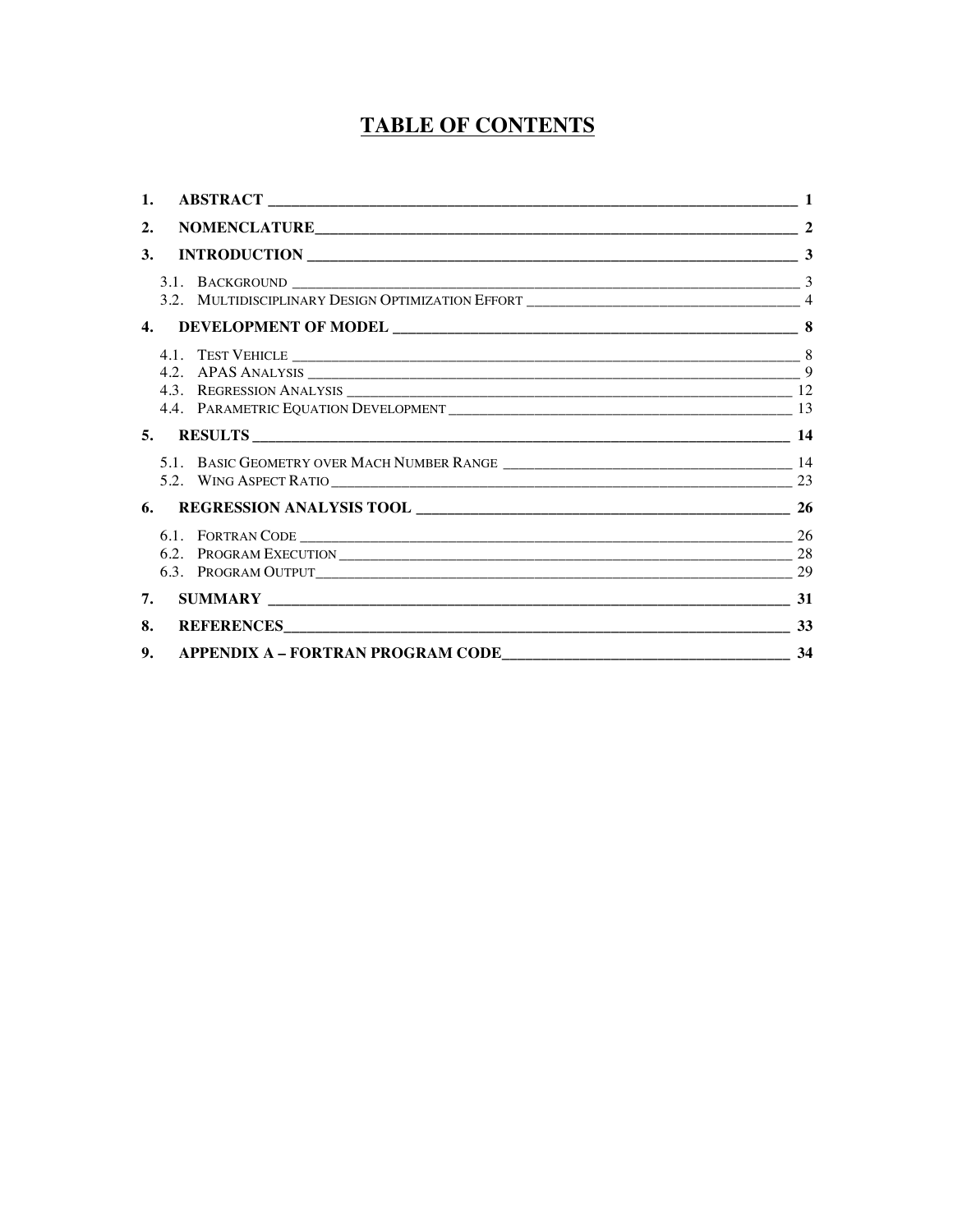### **TABLE OF FIGURES**

| Figure 1 – Design Structure Matrix            | 5  |
|-----------------------------------------------|----|
| Figure 2 - Polaris launch vehicle             | 8  |
| Figure 3 - APAS Model                         | 8  |
| Figure 4 - Lift Curve Slope                   | 10 |
| Figure 5 - Drag Polar                         | 10 |
| Figure $6 - C_{lo}$ Curve Fit                 | 16 |
| Figure $7 - C_{do}$ Curve Fit                 | 16 |
| Figure 8 – S Parameter Curve Fit              | 17 |
| Figure 9 - $K_l$ Parameter Curve Fit          | 17 |
| Figure $10 - K_2$ Parameter Curve Fit         | 18 |
| Figure 11 - $C_{lo}$ Curve Fit                | 19 |
| Figure 12 – Cdo Curve Fit                     | 19 |
| Figure 13 – S Parameter Curve Fit             | 20 |
| Figure 14 – K Parameter Curve Fit             | 20 |
| Figure 15 – Subsonic Lift Coefficient Error   | 21 |
| Figure 16 – Supersonic Lift Coefficient Error | 22 |
| Figure 17 – Subsonic Drag Coefficient Error   | 22 |
| Figure 18 - Supersonic Drag Coefficient Error | 23 |
| Figure 19 – Supersonic Lift Coefficient Error | 24 |
| Figure 20 – Supersonic Drag Coefficient Error | 25 |
| Figure 21 – Data Error                        | 25 |
| Figure 22 – POST input deck (partial)         | 28 |
| Figure 23 – Regression Output                 | 30 |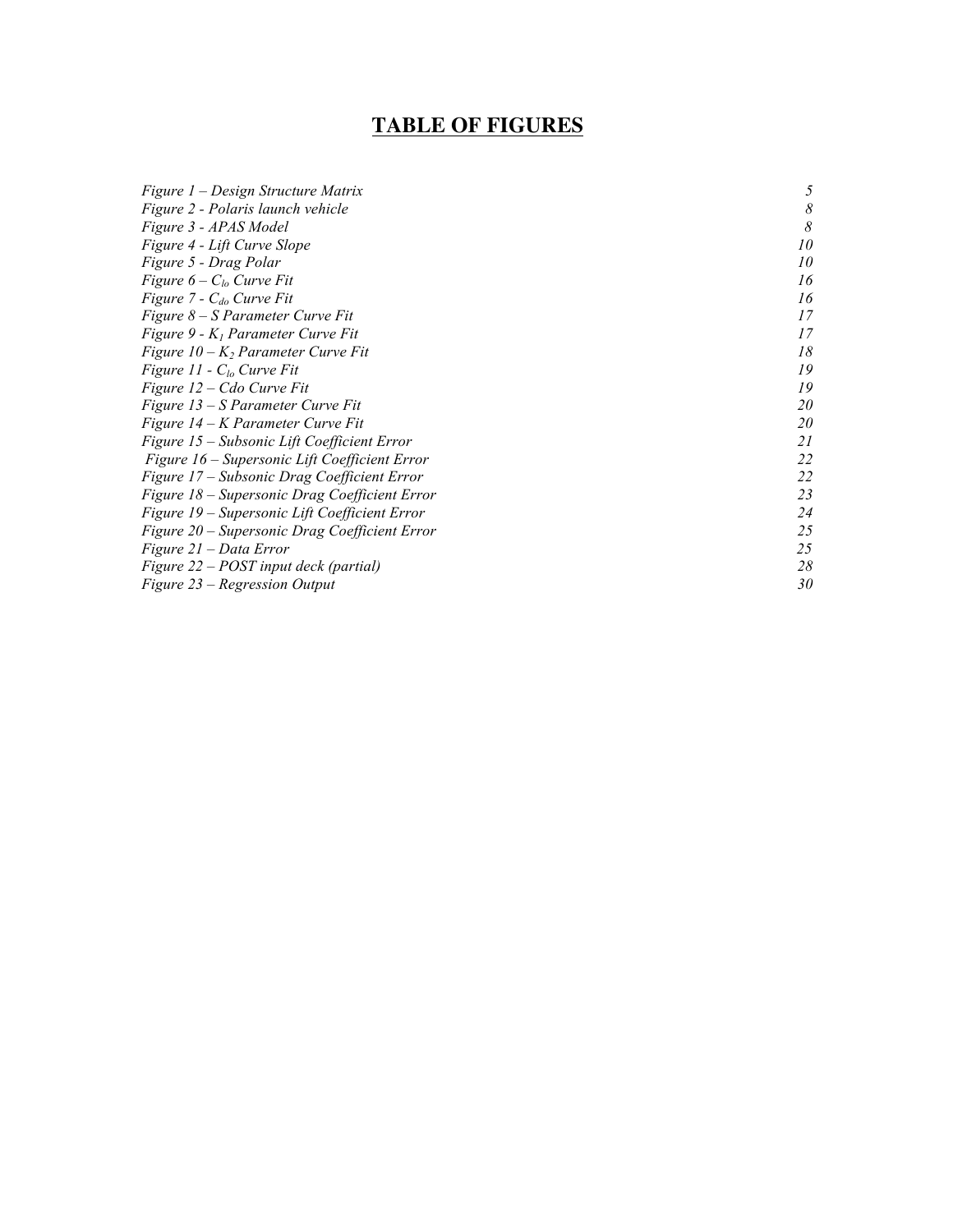# **1. ABSTRACT**

This paper presents a method of transforming aerodynamic datasets generated in Aerodynamic Preliminary Analysis System (APAS) into parametric equations which may subsequently be used in a multidisciplinary design optimization (MDO) environment for analyzing aerospace vehicles.

APAS is an analysis code which allows the user to create a simple geometric model of a vehicle and then calculate the aerodynamic force coefficients of lift, drag, and pitching moment over a wide range of flight conditions. As such, APAS is a very useful tool for conceptual vehicle designs since it allows the force coefficients for a given design to be calculated relatively quickly and easily.

However, APAS suffers from an outdated user interface and, because it is tedious to generate a new dataset during each design iteration, it is quite difficult to integrate into an MDO framework. Hence the desire for a method of transforming the APAS output into a more usable form.

The approach taken and described in this paper involves the use of regression analysis techniques to accomplish the data transformation with three goals in mind. The first goal was to develop a parametric model for calculating the aerodynamic coefficients for a single unique geometry. The second goal was to extend this model to capture the effects of changes in vehicle geometry. The third goal was to write a Fortran program that would be capable of automatically carry out the regression analysis on a given APAS data set and produce the desired parametric equations. This paper presents the results and gives the model developed for analyzing a sample vehicle with a fixed geometry as well as the results of a sample vehicle with a variable geometry. The Fortran computer code is also given.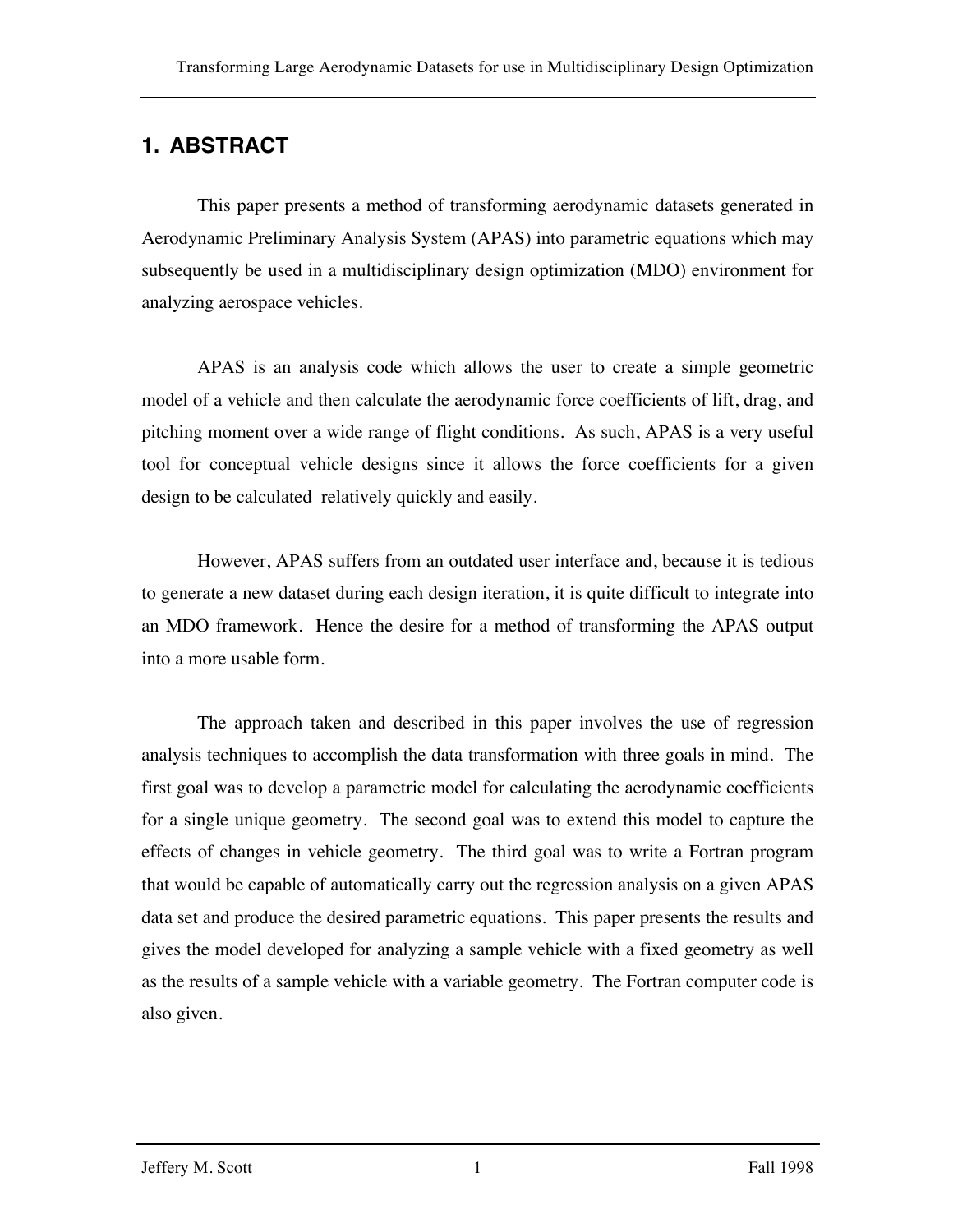# **2. NOMENCLATURE**

| <b>APAS</b> | Aerodynamic Preliminary Analysis System     |  |  |
|-------------|---------------------------------------------|--|--|
| <b>AR</b>   | wing aspect ratio                           |  |  |
| $C_{d}$     | coefficient of drag                         |  |  |
| $C_{d0}$    | coefficient of drag at zero lift            |  |  |
| $C_1$       | coefficient of lift                         |  |  |
| $C_{10}$    | coefficient of lift at zero angle of attack |  |  |
| $C_m$       | coefficient of pitching moment              |  |  |
| <b>DSM</b>  | Design Structure Matrix                     |  |  |
| <b>HABP</b> | Hypersonic Arbitrary Body Program           |  |  |
| K           | parameter relating $C_d$ to $C_1$           |  |  |
| M           | Mach number                                 |  |  |
| <b>MDO</b>  | multidisciplinary design optimization       |  |  |
| <b>POST</b> | Program to Optimize Simulated Trajectories  |  |  |
| S           | lift slope parameter                        |  |  |
| <b>UDP</b>  | <b>Unified Distributed Panel</b>            |  |  |
| $\alpha$    | angle of attack (degrees)                   |  |  |
| $\Lambda$   | wing leading edge sweep angle (degrees)     |  |  |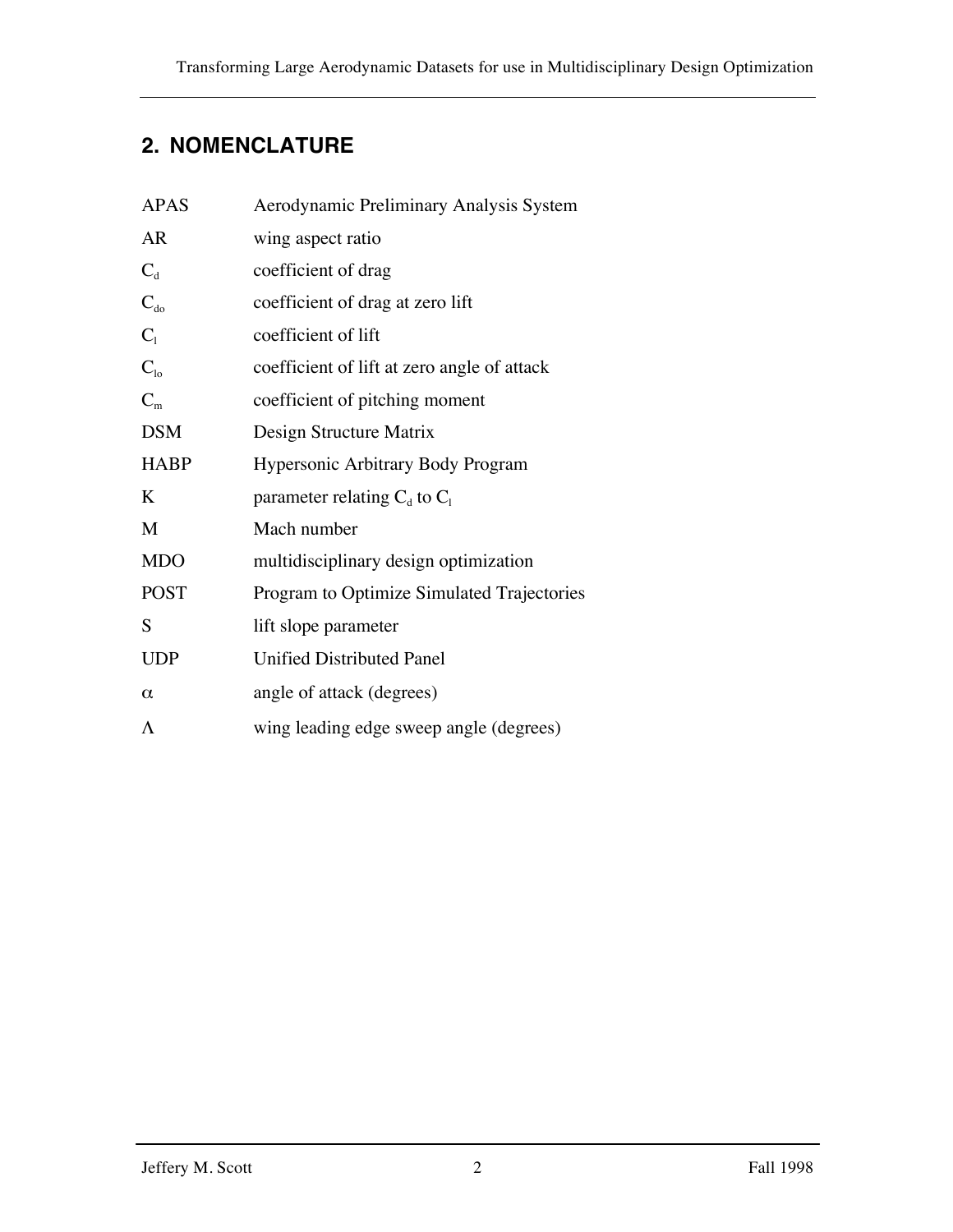# **3. INTRODUCTION**

### *3.1.Background*

Aerodynamic Preliminary Analysis System (APAS) is an industry-standard tool for calculating aerodynamic force coefficients at the conceptual design stage of aerospace vehicles. This tool, developed by NASA and Rockwell International for use in the design of the Space Shuttle, is useful for aerodynamic analysis, but due to it's highly interactive nature, it does not lend itself well to an iterative or optimized overall vehicle design process.

Aerodynamic analysis of a vehicle using APAS first requires the user to define a geometric model of the vehicle. This is done by specifying various parameters for individual components such as wings, fuselages, vertical tails, etc. For example, wings are defined by specifying planform area, aspect ratio, thickness-to-chord ratio, taper ratio, sweep angle and dihedral; fuselages by specifying length, cross-sectional area at various points along the longitudinal axis of the fuselage, and width-to-height ratio of each defined cross-sections. Required geometric data is entered manually via the keyboard with limited graphical interface. The process is prone to error and is difficult to duplicate or repeat accurately. In addition, changes to the vehicle configuration require a new model to be created in APAS because component geometric parameters cannot be altered at the keyboard once created.

Analysis in APAS is accomplished by defining specific flight conditions and vehicle attitude at which to calculate the aerodynamic force coefficients (typically lift, drag, and pitching moment). The required inputs are Mach number, angle of attack, flap deflection angle, altitude, skin friction coefficient and sideslip angle [1]. For advanced launch vehicles, the user typically defines a range of 10 - 15 Mach number and altitude pairs from liftoff to orbit that model the vehicle's expected flight path. Aerodynamic coefficients are then calculated at 8 - 12 angles of attack (or sideslip angles) for each flight condition. The result is a very large set of tabular aerodynamic data (over 100 data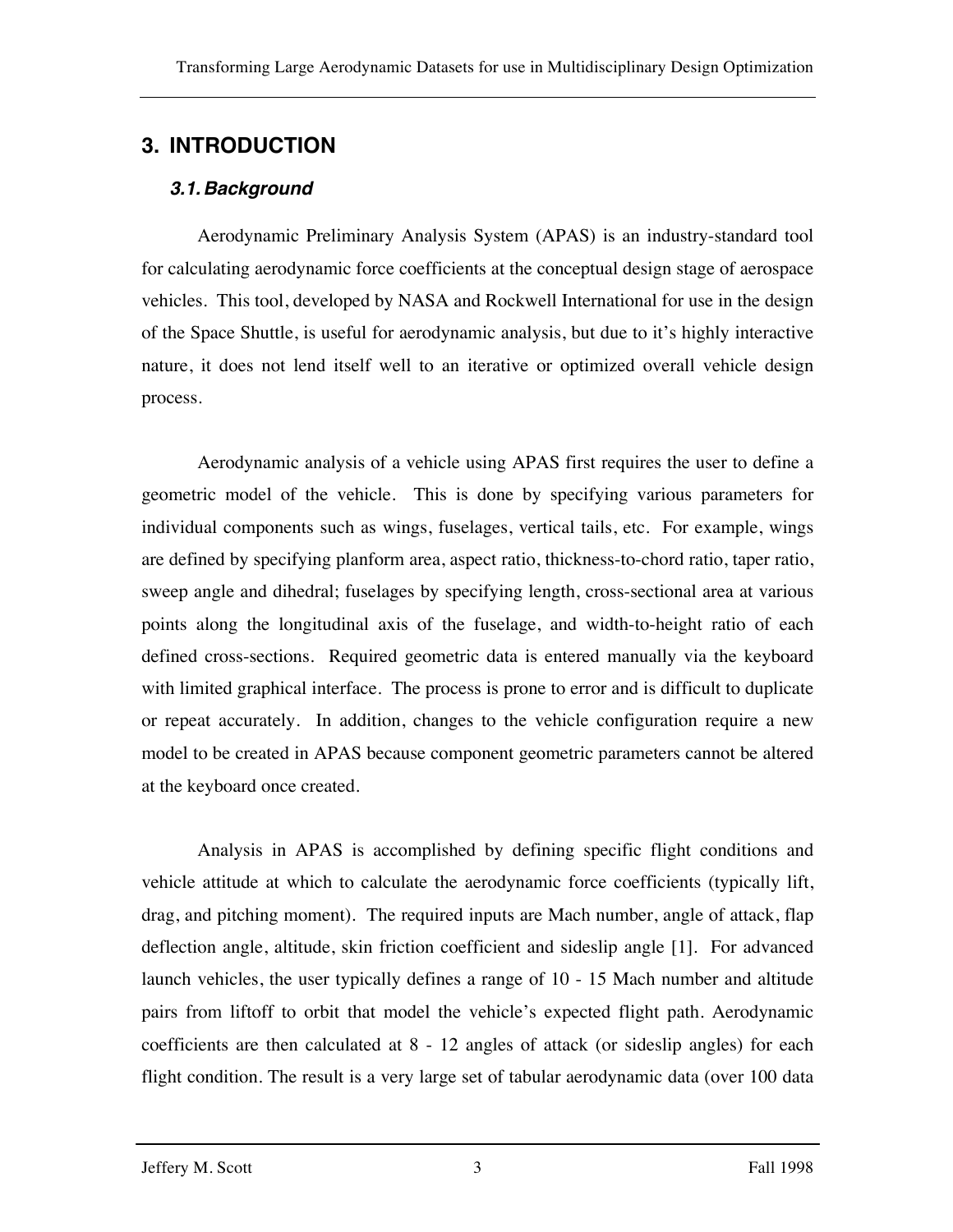points for each coefficient table). The entire aerodynamic dataset must be regenerated each time the overall vehicle geometry changes other than photographically.

Two separate analysis codes are used to perform the actual flow calculations. The first is Unified Distributed Panel (UDP) which is a vortex paneling code capable of analyzing subsonic and low supersonic flow conditions. The second code is Hypersonic Arbitrary Body Program (HABP) which, as the name suggests, is used for hypersonic flow conditions and is based on local surface inclination methods in which pressure coefficients are calculated.

APAS is inherently a difficult program to use due to its outdated user interface and cumbersome interactive format for creating and modifying a vehicle model. For each geometry change, regenerating the aerodynamic database might take an experienced user 4 - 6 hours. These characteristics make integrating APAS into a design optimization process wherein the vehicle geometry is allowed to change very difficult. Because of this, the valuable analysis capability of APAS is often under-utilized at the conceptual design stage of an aerospace vehicle.

### *3.2.Multidisciplinary Design Optimization Effort*

In conceptual design, the typical order of execution of the various disciplines may be illustrated in a Design Structure Matrix (DSM), as shown in Figure 1, below. Here the DSM serves to organize the flow of information from one discipline to another. The "inputs" from propulsion to trajectory optimization, for example, are shown as lines above and to the right of the boxes, and the "outputs," or feedback, are shown as lines below and to the left of the boxes.

Overall vehicle layout and configuration is determined prior to or as a part of the aerodynamic design and analysis stage, whereupon propulsion, trajectory, aeroheating and weights and sizing are carried out in a tightly coupled, iterative process. Aerodynamics is typically left out of the loop (i.e. no feedback into the aerodynamics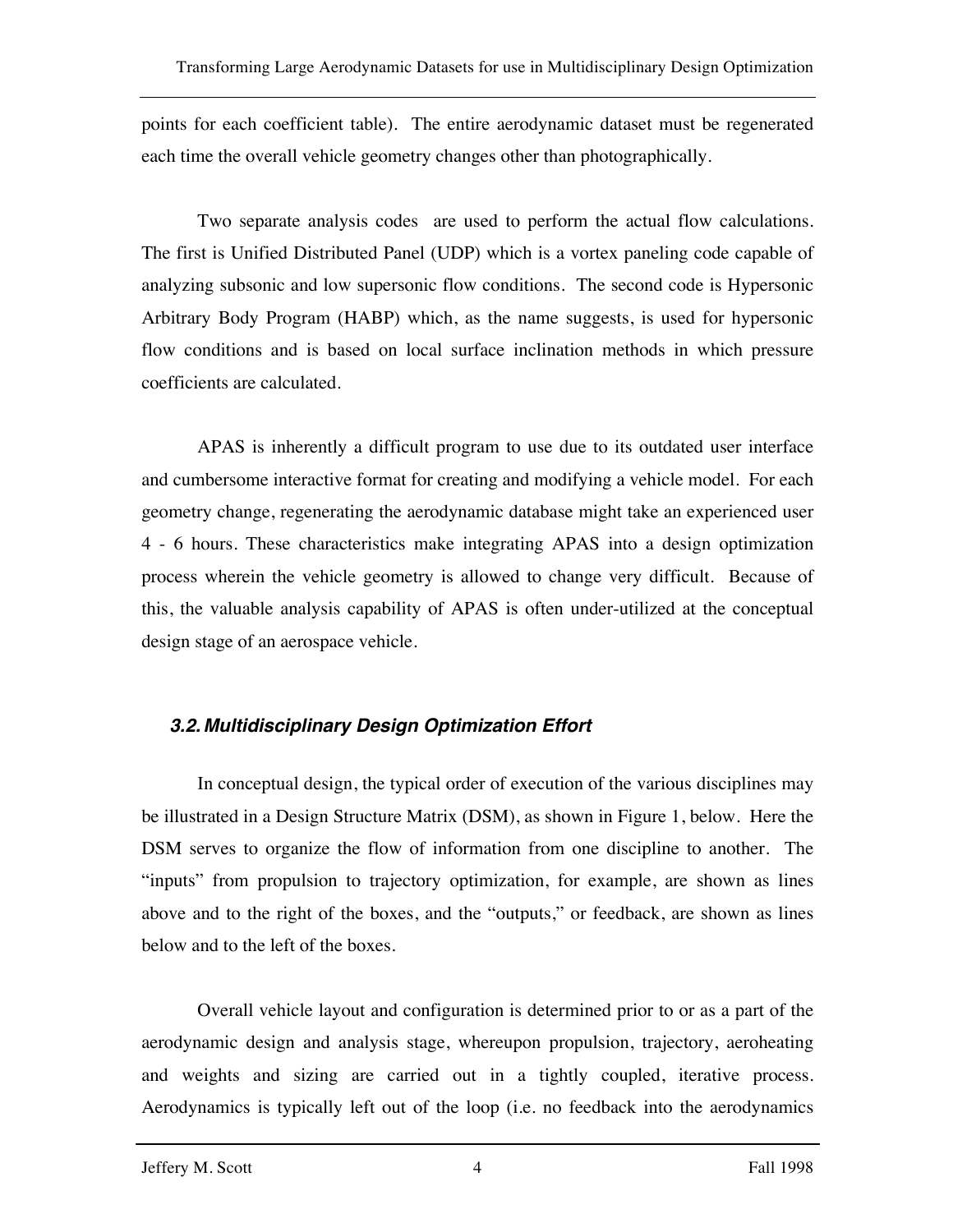discipline exists) once initial analysis has been performed due to the time constraints involved in recreating geometric models in APAS. Once the aerodynamic analysis has been done, the vehicle is only permitted to scale up or down photographically which ensures that the non-dimensional aerodynamic force coefficients remain unchanged throughout the iterative design process. Although this facilitates a rapid design process, it does not contribute to an overall optimized vehicle design since the aerodynamic coefficients are set at the beginning of the process and not allowed to vary as design knowledge increases.



**Figure 1 – Design Structure Matrix**

In order to alleviate some of the problems associated with APAS, to make better use of its capabilities, and to facilitate its integration into an MDO environment, this research project was undertaken with several goals in mind. The first goal was to develop a method of transforming APAS datasets into a parametric model for calculation of the aerodynamic coefficients for a single unique geometry, and the second goal was to extend this method to capture the effects of changes in vehicle geometry. The third and final goal was to write a Fortran code that would automatically carry out the regression analysis for a given APAS dataset and produce the desired parametric equations.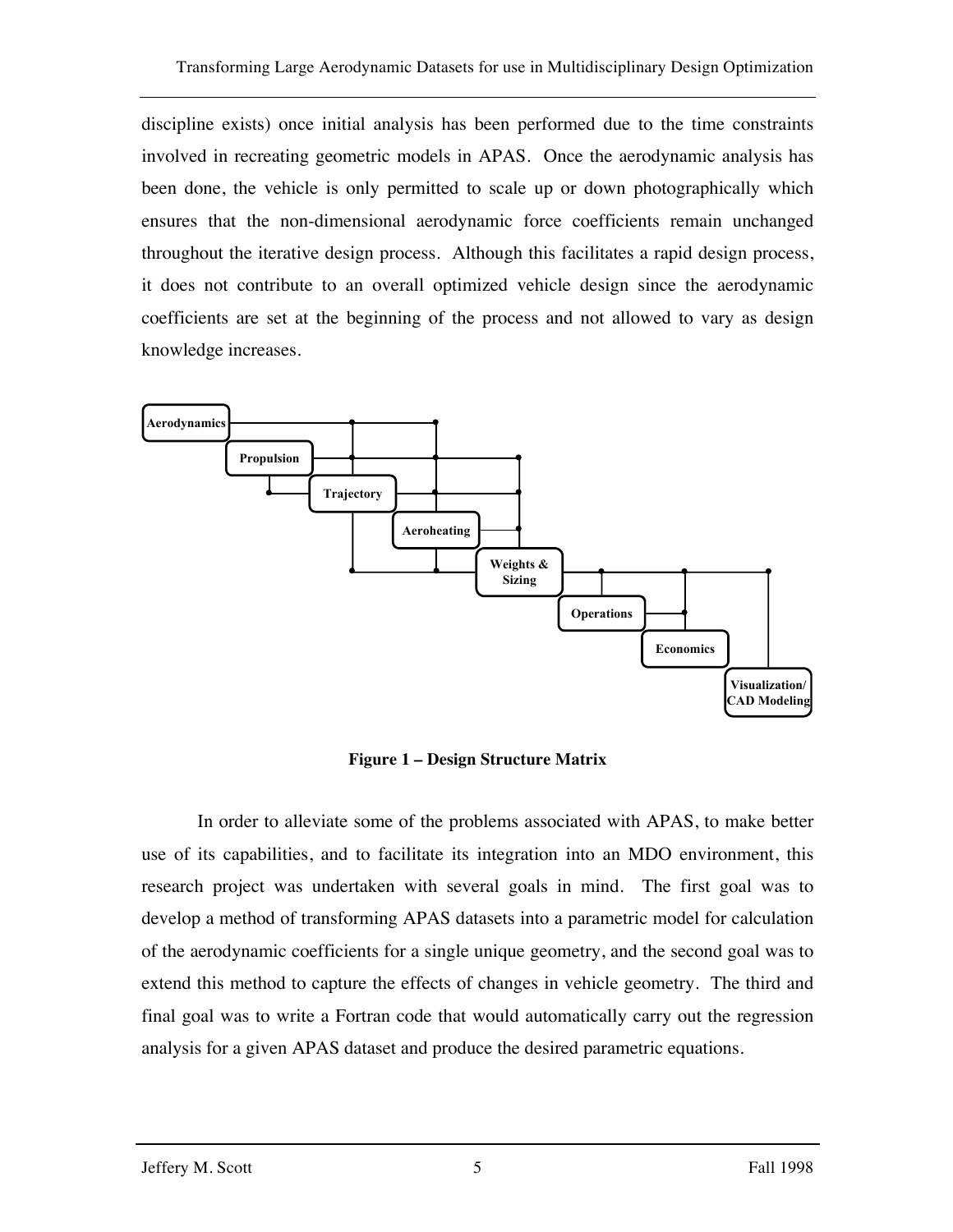Using the parametric equations to approximate a vehicle's aerodynamics and the change in aerodynamics with change in geometry, a gradient-based optimizer would be able to determine the optimum geometric parameters given a desired objective function. For example, the methods outlined below were used to capture the effect of changing the wing aspect ratio. An optimizer could then vary the aspect ratio and determine the force coefficients according to the parametric equations rather than requiring actual APAS analysis of several manually-created models, each with a unique aspect ratio. Extended to several geometric parameters, this would reduce the time and effort required to optimize a conceptual-level vehicle design.

One example of an optimization tool is NASA's Program to Optimize Simulated Trajectories (POST), a tool commonly used to perform the trajectory analysis and optimization for aerospace vehicles [7]. POST requires as inputs the APAS tables of lift, drag and moment at specific Mach numbers which it uses in calculating drag losses and lift forces along the vehicle's trajectory. In calculating the lift and drag forces throughout the trajectory, POST interpolates between explicit data points given in the aerodynamic tables as needed.

Given the parametric model developed here, the aerodynamic tables may be replaced with parametric equations. This will allow POST to internally calculate the force coefficients at run-time as opposed to repeatedly "looking up" values in a table, reducing CPU time. In addition, POST may use its internal optimization routines to vary the geometric parameters for which the parametric model was developed and calculate the optimum values of those parameters for a given objective function (such as minimum vehicle dry weight).

Use of the parametric model would thus provide a method of rapidly performing multiple design iterations in which vehicle geometry is changed, essentially bringing aerodynamics back "in the loop," i.e. including APAS analysis within a multidisciplinary design optimization environment. Coupled with the Fortran code, multiple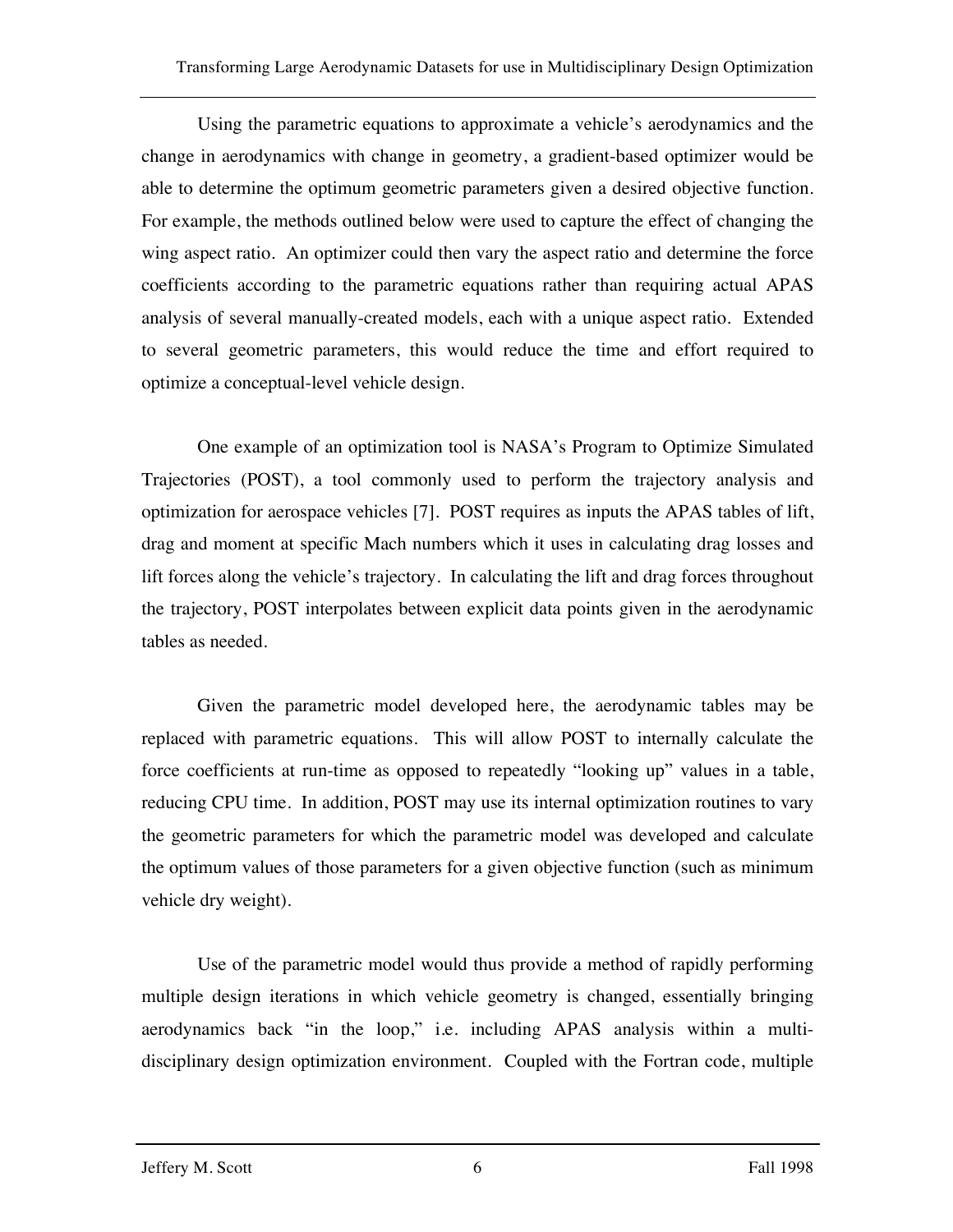design iterations could then be accomplished with greater speed and greater flexibility, and ostensibly producing a more highly optimized final vehicle design.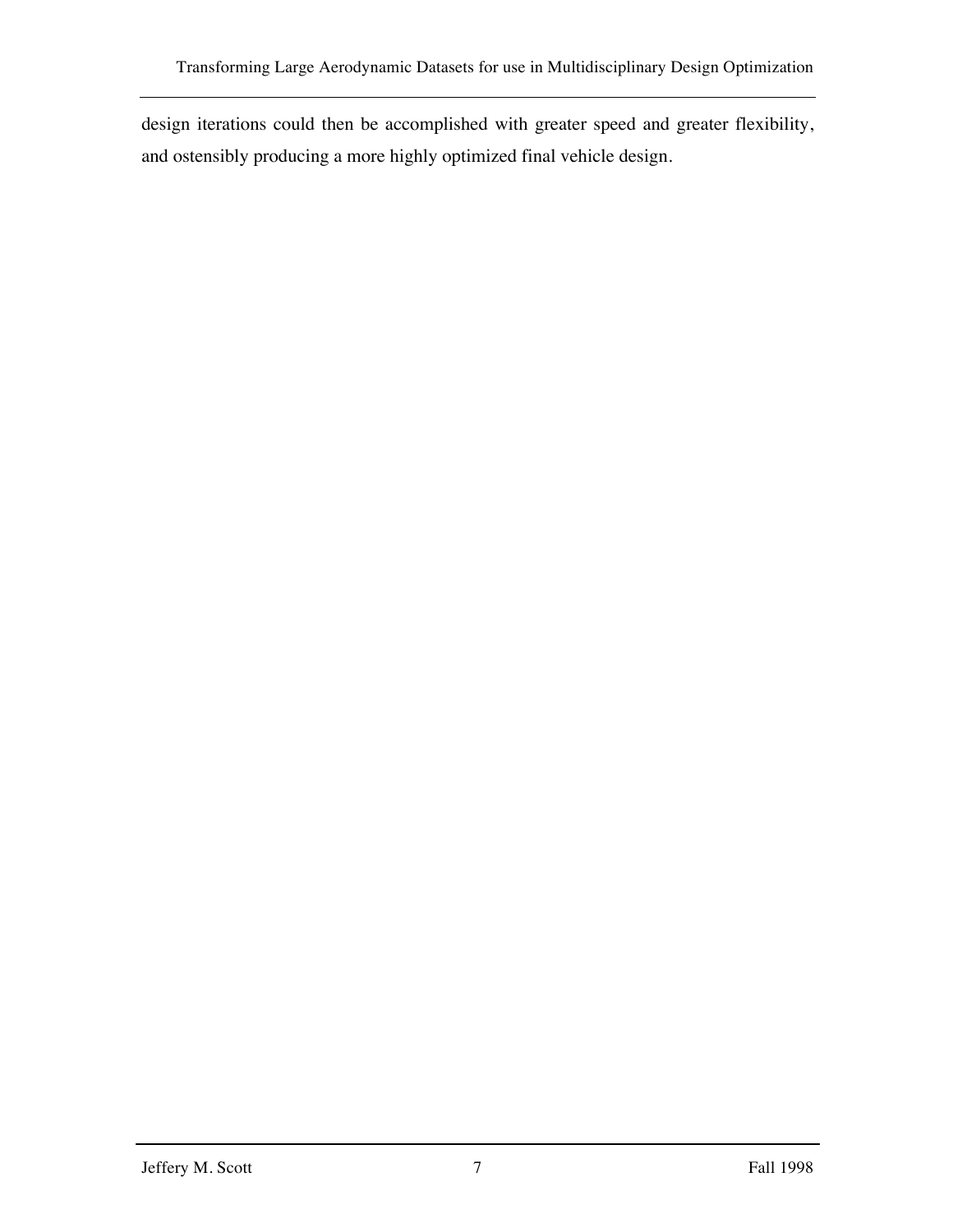# **4. DEVELOPMENT OF MODEL**

### *4.1.Test Vehicle*

For this research effort, a representative aerospace vehicle designed by a team of graduate students at Georgia Tech was used as a test vehicle. This vehicle, named *Polaris*, is a rocket-powered reusable commercial launch vehicle designed for the space tourism market. It has a winged body configuration allowing horizontal take-off and landing, a fuselage fineness ratio of 8, swept wing (leading edge sweep angle  $= 55^{\circ}$ ) with an aspect ratio of 1.86 and theoretical planform area of 688  $\text{ft}^2$ , and single vertical tail. A three-dimensional CAD model of the vehicle was produced using the I-DEAS solid modeling package. This model is shown in Figure 2.



**Figure 2 - Polaris launch vehicle**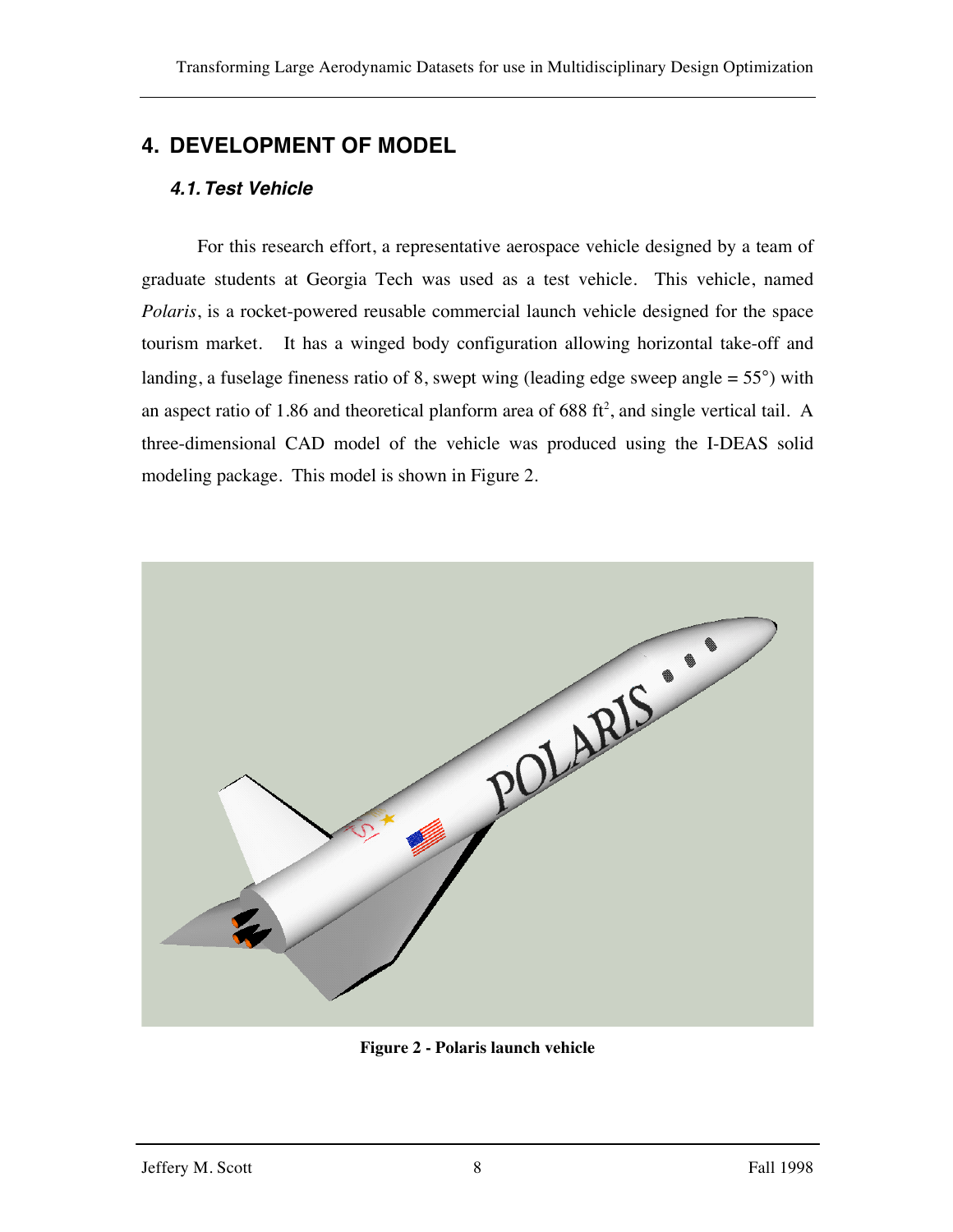### *4.2.APAS Analysis*

A simplified geometric model of *Polaris* was created in APAS. The fuselage was created using two components, the nose and the main fuselage. The wing was created as a single component while the vertical tail was not modeled since it contributes little to the drag, nothing to lift, and since lateral stability and control was not a concern for this project. The APAS model is shown in Figure 3.



**Figure 3 – APAS Model**

Aerodynamic analysis for the test vehicle was performed over a sub-orbital trajectory. The flight path was assumed to follow a trajectory from sea level to an altitude of about 250,000 feet, from Mach 0.3 at liftoff to Mach 18.0 at altitude. APAS was used to calculate the force coefficients for fourteen particular Mach numbers in the

specified range, at nine angles of attack for each Mach number,

ranging from -15 degrees to +15 degrees. Thus a total of 126 data points for each force coefficient were obtained for use in the basic model. From this dataset, parametric equations were developed to calculate lift and drag as a function of Mach number.

Additional models of *Polaris* were generated in APAS in which the wing aspect ratio was varied. In this case, analysis was performed for models with wing aspect ratios of 1.5, 2.0 and 2.5 (in addition to the 1.86 AR wing). In total, 504 data points were generated for each force coefficient in order to carry out the regression analysis.

The appropriate form of the equations used to calculate lift and drag coefficients may be seen by plotting  $C_1$  vs. angle of attack and  $C_1$  vs.  $C_d$  (drag polar). These plots are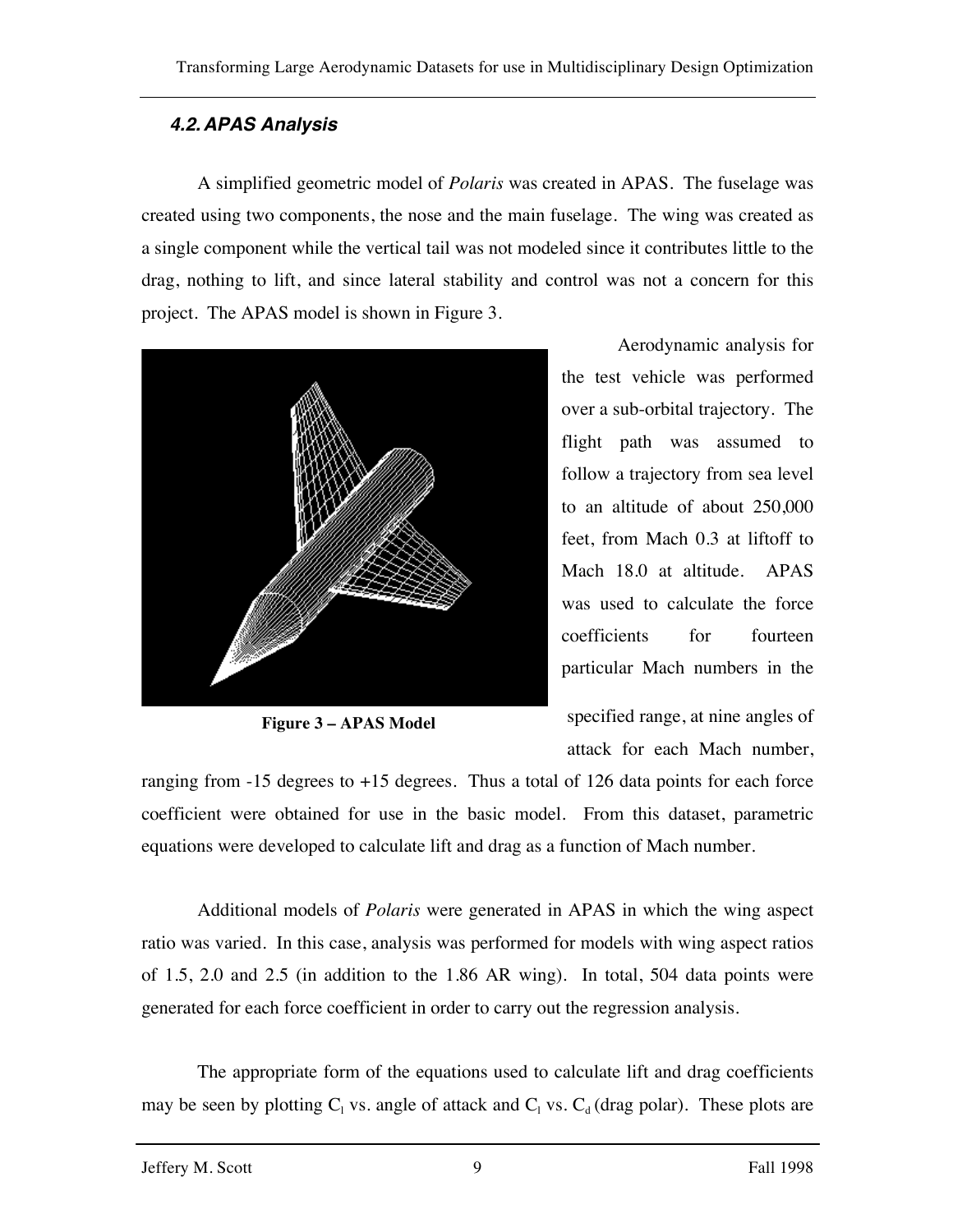shown for the test vehicle at three different Mach numbers: 0.3, 1.5 and 8.0.



**Figure 4 - Lift Curve Slope**



**Figure 5 - Drag Polar**

As indicated in the plot of lift curve slope (Figure 4), the relationship between lift and angle of attack is nearly linear for a given Mach number, hence the following equation applies:

$$
C_1 = C_{10} + S^* \alpha \tag{1}
$$

#### Jeffery M. Scott 10 Fall 1998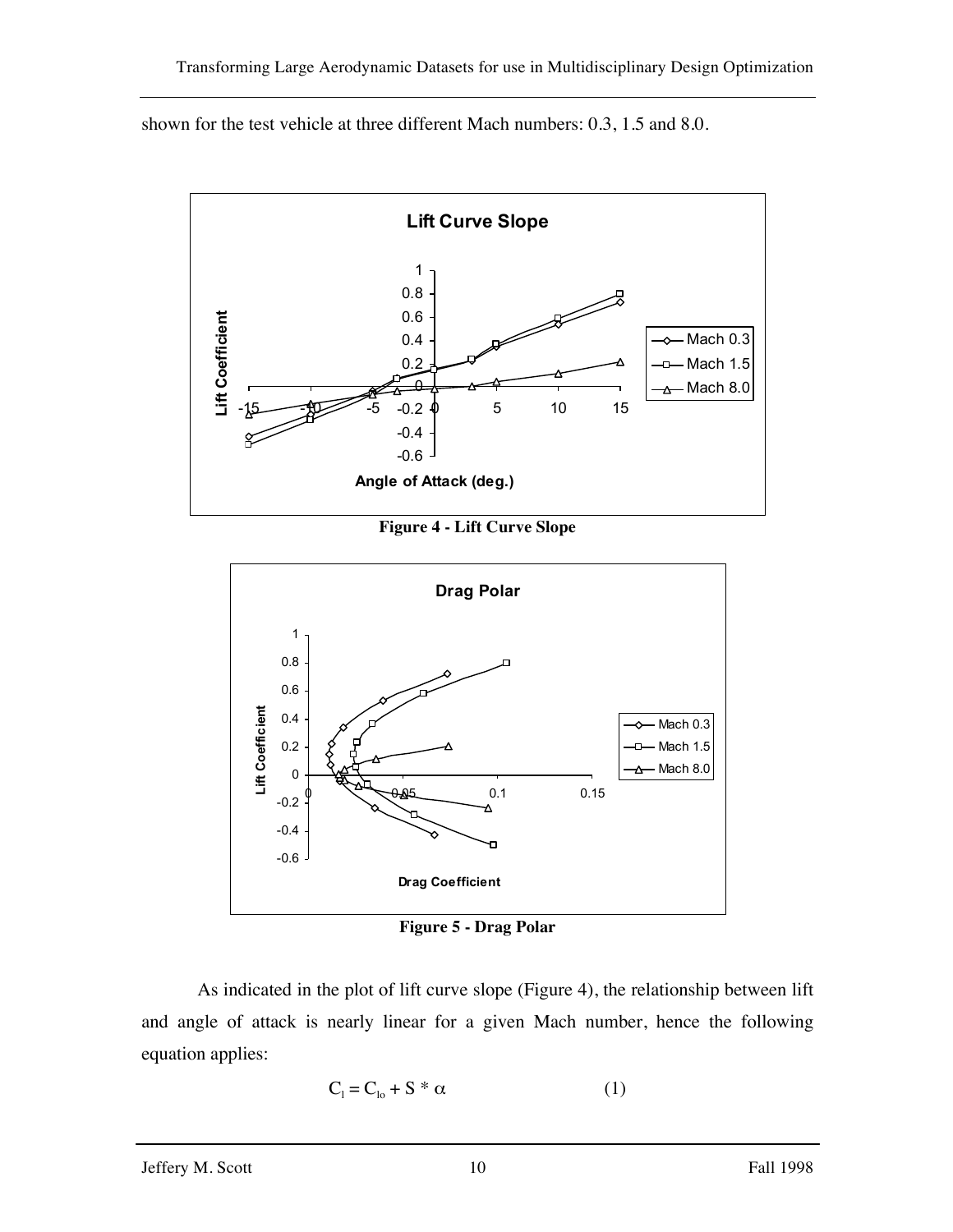where  $C_{10}$  is the lift coefficient at an angle of attack of zero degrees, S is the lift slope curve parameter and  $\alpha$  is the angle of attack (either degrees or radians may be used in the regression; here angles in radians were used). This linear relation is what one would expect from basic aerodynamic theory [3].

For a given Mach number, the relationship between lift and drag is non-linear, and the shape of the curves in the graph above suggests the use of an equation of the form:

$$
C_d = C_{do} + K * C_1^2
$$
 (2)

or, alternately:

$$
C_d = C_{do} + K_1 * C_1 + K_2 * C_1^2
$$
 (3)

where  $C_{d0}$  is the drag coefficient corresponding to zero lift condition and K,  $K_1$  and  $K_2$  are parameters.

In these two equations, the constants  $C_{10}$ ,  $C_{d0}$ , K, and S expected in a conventional single Mach number analysis are replaced with quadratic or cubic polynomial equations that vary these coefficients with Mach number, M. For example, the equation to calculate K as a function of Mach number may take the form,

$$
K = K(M) = \beta_0 + \beta_1 * M + \beta_2 * M^2
$$
 (4)

where  $\beta_0$ ,  $\beta_1$ , and  $\beta_2$  are constants.

Similar polynomial equations can be determined for  $C_{10}$ ,  $C_{40}$  and S. In this way, the simple relationships of equations (1) and (2) can be extended to model the entire flight regime.

The second goal of this research was to extend the multivariable regression analysis technique described above to include *geometric* variables in the parametric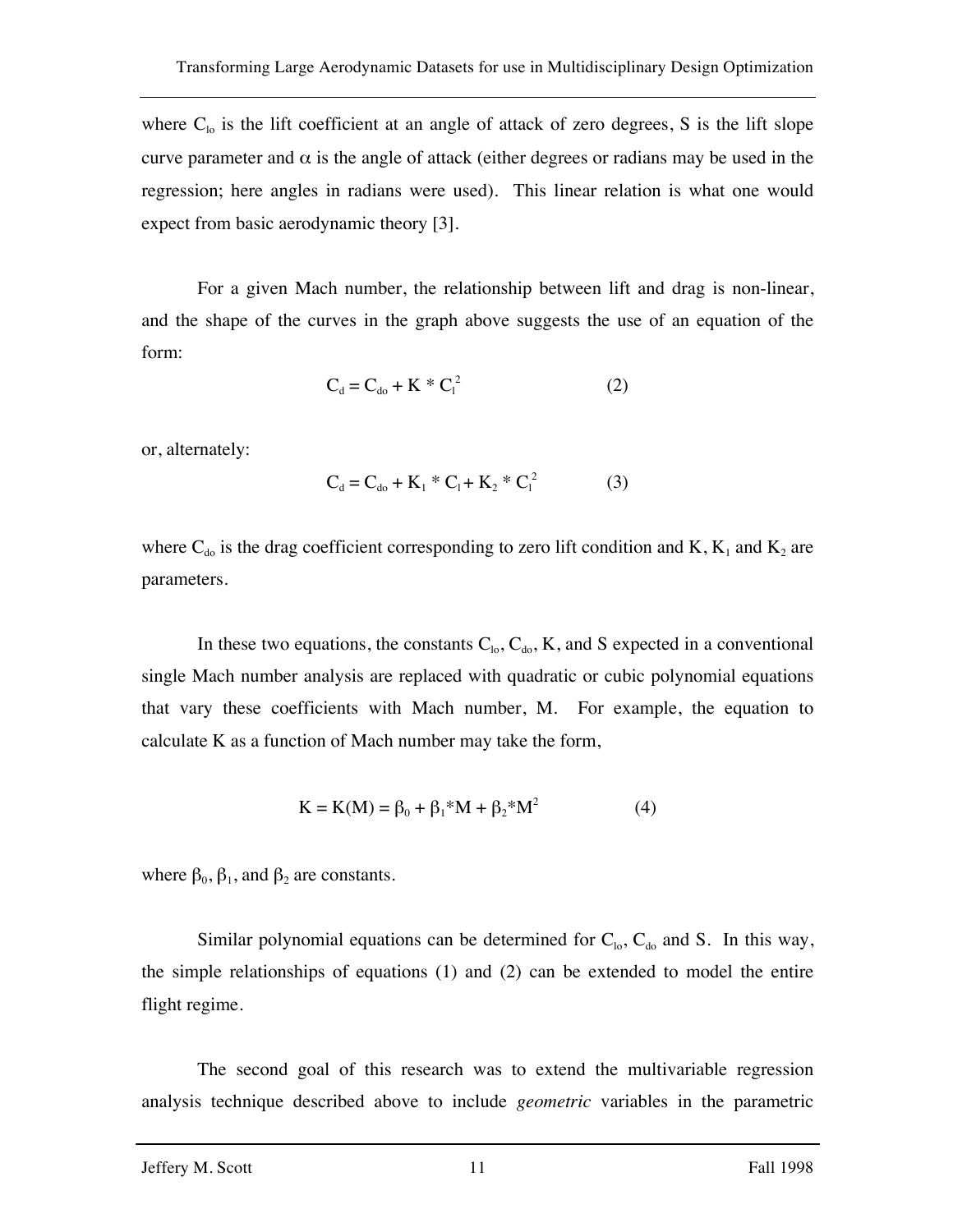equations. For example, an equation was derived to calculate  $C_1$  and  $C_d$  over the entire flight regime as a function of the wing aspect ratio. APAS was used to generate tables of lift and drag coefficients for three different aspect ratios. Then, using the basic relationships in equations (1) and (2), a new version of equation (4) was determined having the form,

$$
K(M) = \beta_0 + \beta_1 * M + \beta_2 * AR + \beta_3 * M * AR + \beta_4 * AR^2 + \beta_5 * M^2
$$
 (5)

where AR represents wing aspect ratio. Quadratic polynomial equations such as this are commonly used in regression analysis to capture the first and second order effect of each variable as well as the interaction effect between the two variables [1].

#### *4.3.Regression Analysis*

To develop the desired parametric equations, methods of regression analysis were used to model the datasets generated in APAS. Specifically, the Least Squares method was employed to determine the relations between Mach number, lift and drag. The APAS data was imported into a Microsoft Excel spreadsheet and the regression analysis was carried out using Excel's built-in regression tool.

Equations of the form of (1) and (2) (and equation (3) when including both first and second order terms produced more accurate results) were derived for the set of  $C_1$  and  $C_d$  coefficients corresponding to each Mach number at which the test vehicle was analyzed in APAS. In other words, a regression was done at each Mach number with  $\alpha$ as the independent variable and  $C_1$  as the response variable, and a second regression was done at each Mach number with  $C_1$  as the independent variable and  $C_d$  as the response variable. From this, values of  $C_{10}$ ,  $C_{d0}$ , S and K were obtained at each Mach number.

The values of  $C_{10}$ ,  $C_{40}$ , S and K were then used to perform a new regression for each of these parameters against Mach number, i.e. using Mach number as the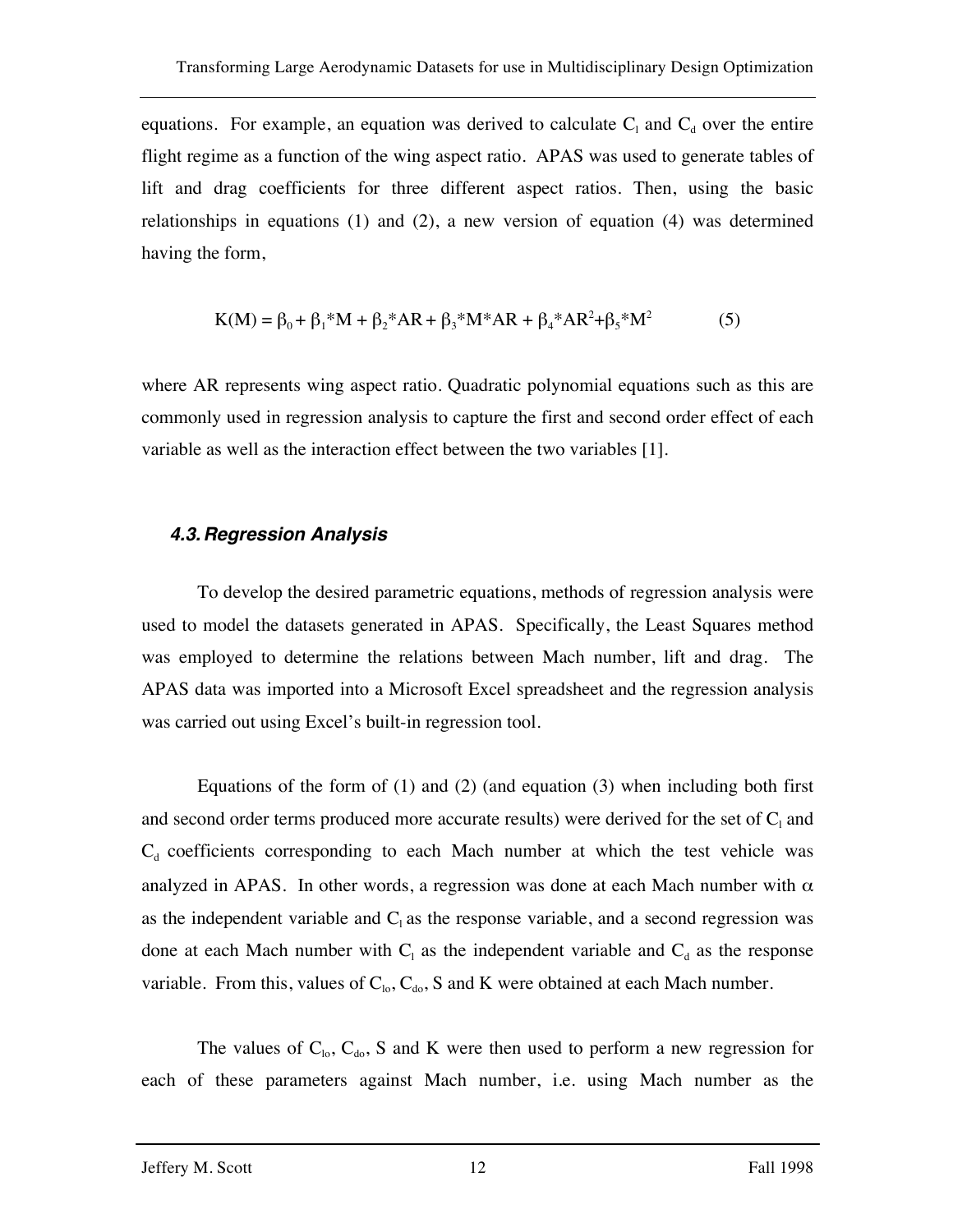independent variable and  $C_{\text{lo}}$ ,  $C_{\text{do}}$ , S and K as response variables. This regression permitted the determination of suitable equations describing the relationship between these four parameters and Mach number.

#### *4.4.Parametric Equation Development*

As discussed above, two separate codes, UDP and HABP, are used in conjunction with APAS to calculate the force coefficients for the subsonic and hypersonic regimes. Unfortunately, neither one is well suited for the transonic regime. UDP, a code based on a vortex panel method and slender body theory, is valid for linearized subsonic and low supersonic flow [5]. HABP is valid for hypersonic flow, essentially for speeds above Mach 4, since it is based on various impact methods such as Newton's sine squared law which are increasingly accurate as Mach number increases [5]. Thus, the region between Mach 2 and Mach 4 is difficult to model accurately with APAS. Typically, UDP is used up to about Mach 1.5, and HABP is used at Mach 2.0 and above to essentially "split the difference."

Also, in order to model the mathematical discontinuity that occurs at Mach 1 where (mathematically, at least) the drag goes to infinity, two separate parametric models were required since a single set of equations would be unable to efficiently model the discontinuity. A complete set of parametric equations was therefore derived for subsonic flow and a second complete set was derived for supersonic flow. The subsonic equations are primarily quadratic equations where the best fit of the data was obtained using only Mach number and it's square, but the supersonic equations are primarily cubic wherein adding the  $M<sup>3</sup>$  term provided the best fit of the data.

In addition, modeling the drag coefficient was most accurate for the subsonic case when equation (3) was used, however supersonically the drag coefficient was best modeled using equation (2), i.e. having only a single K parameter as opposed to two.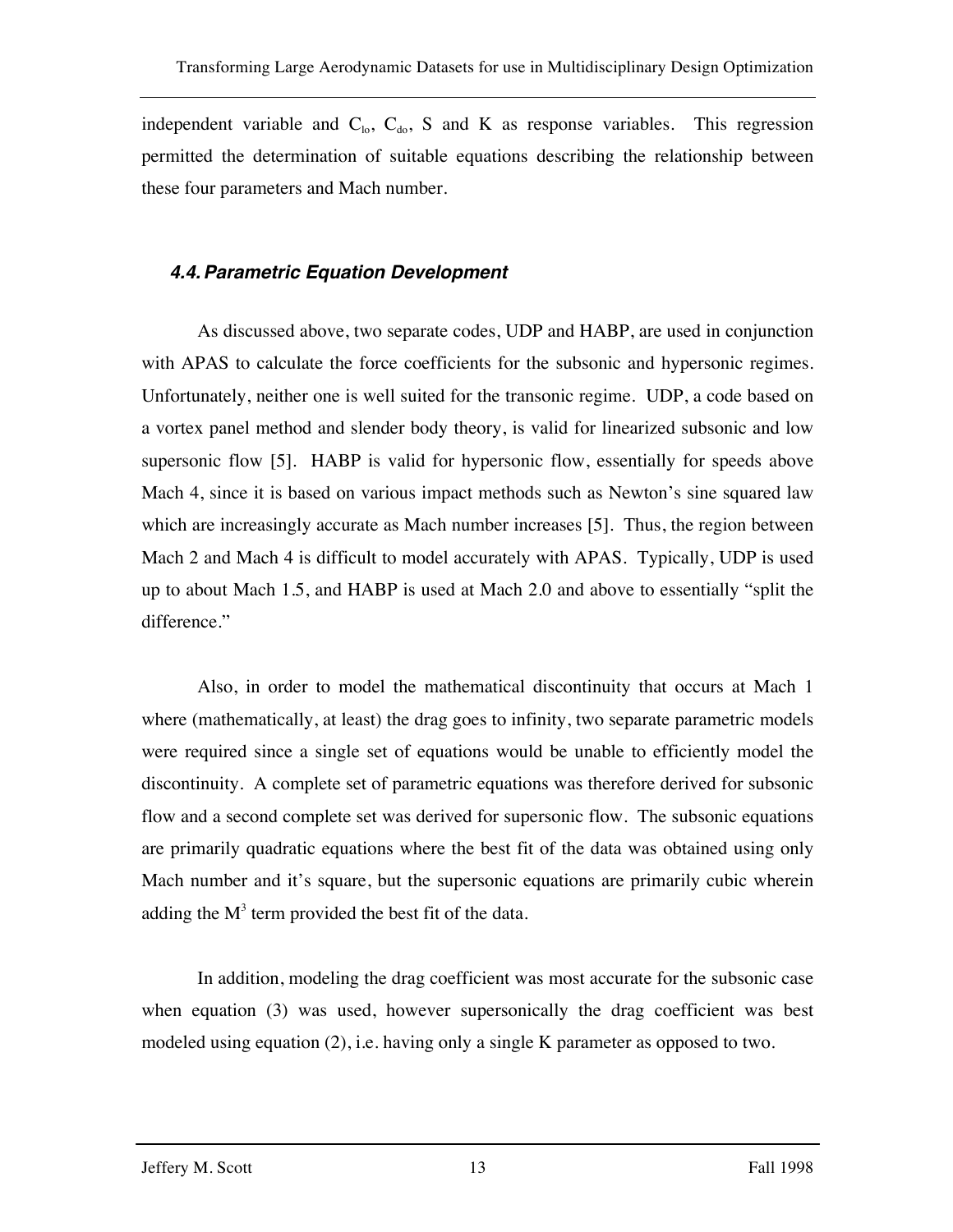The parametric equations developed for the test vehicle are given in the following results section.

# **5. RESULTS**

#### *5.1. Non-varying Geometry*

The equations developed for *Polaris* in the subsonic flow regime using the regression analysis techniques are as follows:

#### Subsonic Flow

| $C_{10} = 0.153 - 0.006*M + 0.01*M^2$           | (6)  |
|-------------------------------------------------|------|
| $C_1 = C_{1} + S^* \alpha$                      |      |
| $S = 2.293 - 0.666*M + 1.071*M^2$               | (8)  |
| $C_{\text{do}} = 0.014 - 0.0002*M - 0.0016*M^2$ | (9)  |
| $K_1 = -0.047 - 0.003*M + 0.005*M^2$            | (10) |
| $K_2 = 0.177 + 0.005*M - 0.011*M^2$             | (11) |
| $C_d = C_{do} + K_1 * C_1 + K_2 * C_1^2$        | (12) |

The accuracy of each of these equations with respect to actual APAS data is shown graphically below in Figures 6 through 10. In each plot, the actual data points generated in APAS are shown in bold lines and the fitted curves are shown in dashed lines.

The coefficient of determination,  $R^2$ , is also shown for each curve fit. The coefficient of determination is an indicator of the measure of variability in the response variable that is accounted for by the predictor variable(s), and thus provides a measure of the validity of the regression model used. A coefficient of determination equal to one indicates a perfect fit of the equation to the data (all data points fall on the regression line) and a value equal to zero indicates no relation whatsoever between the response variable and predictor variable(s).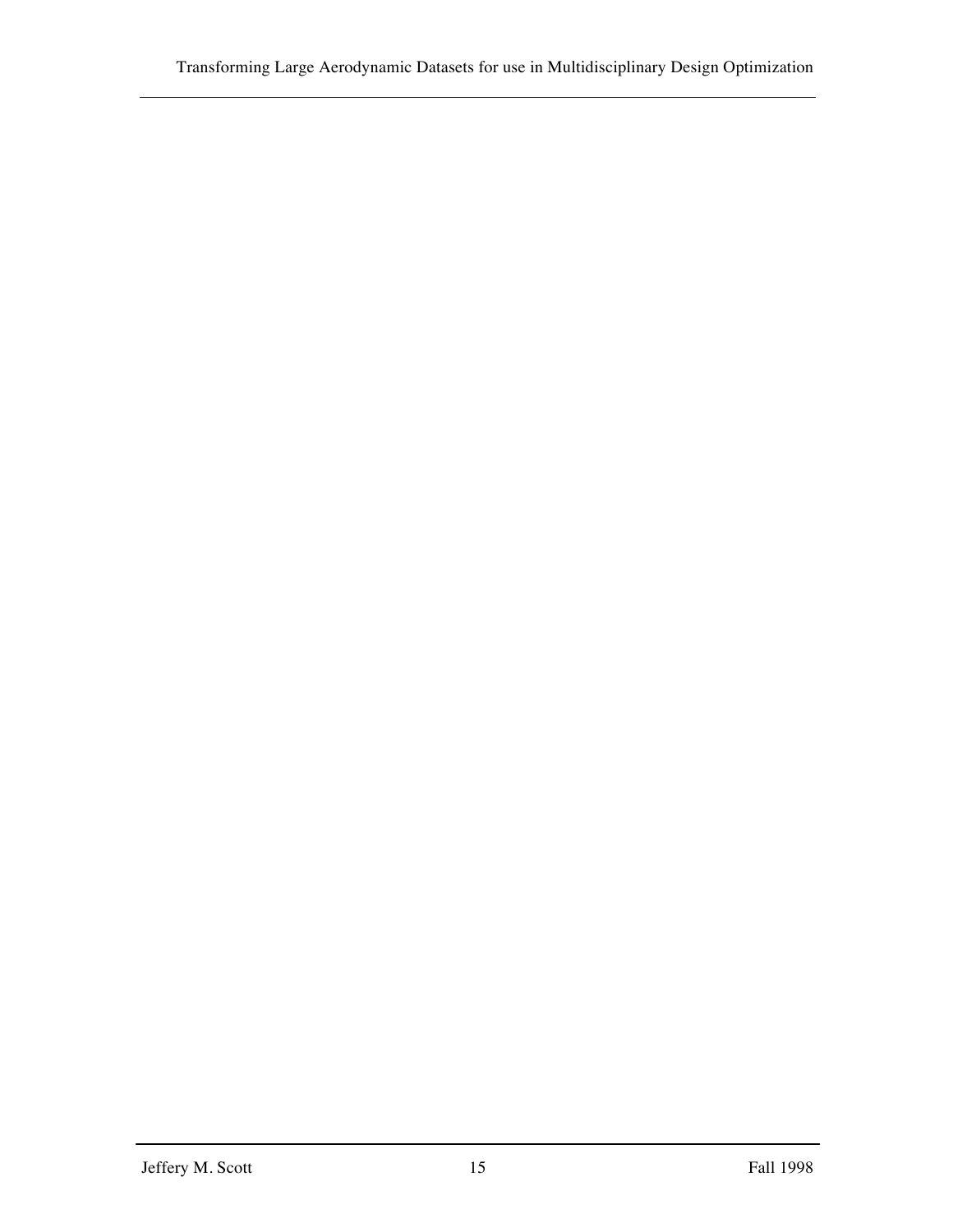

**Figure 6 – C<sub>lo</sub> Curve Fit** 



**Figure 7 - C<sub>do</sub> Curve Fit**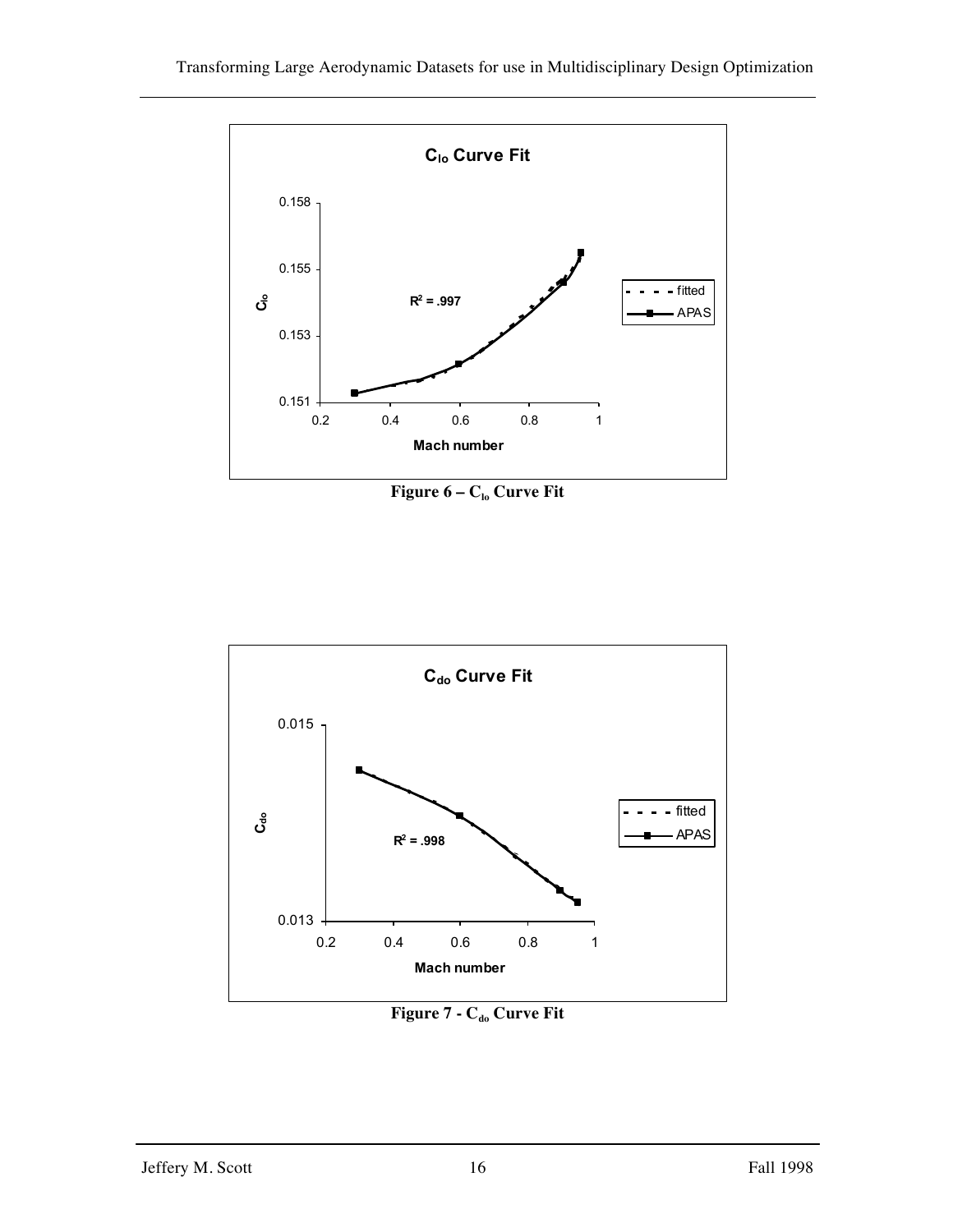

**Figure 8 – S Parameter Curve Fit**



**Figure 9 -**  $K_1$  **Parameter Curve Fit**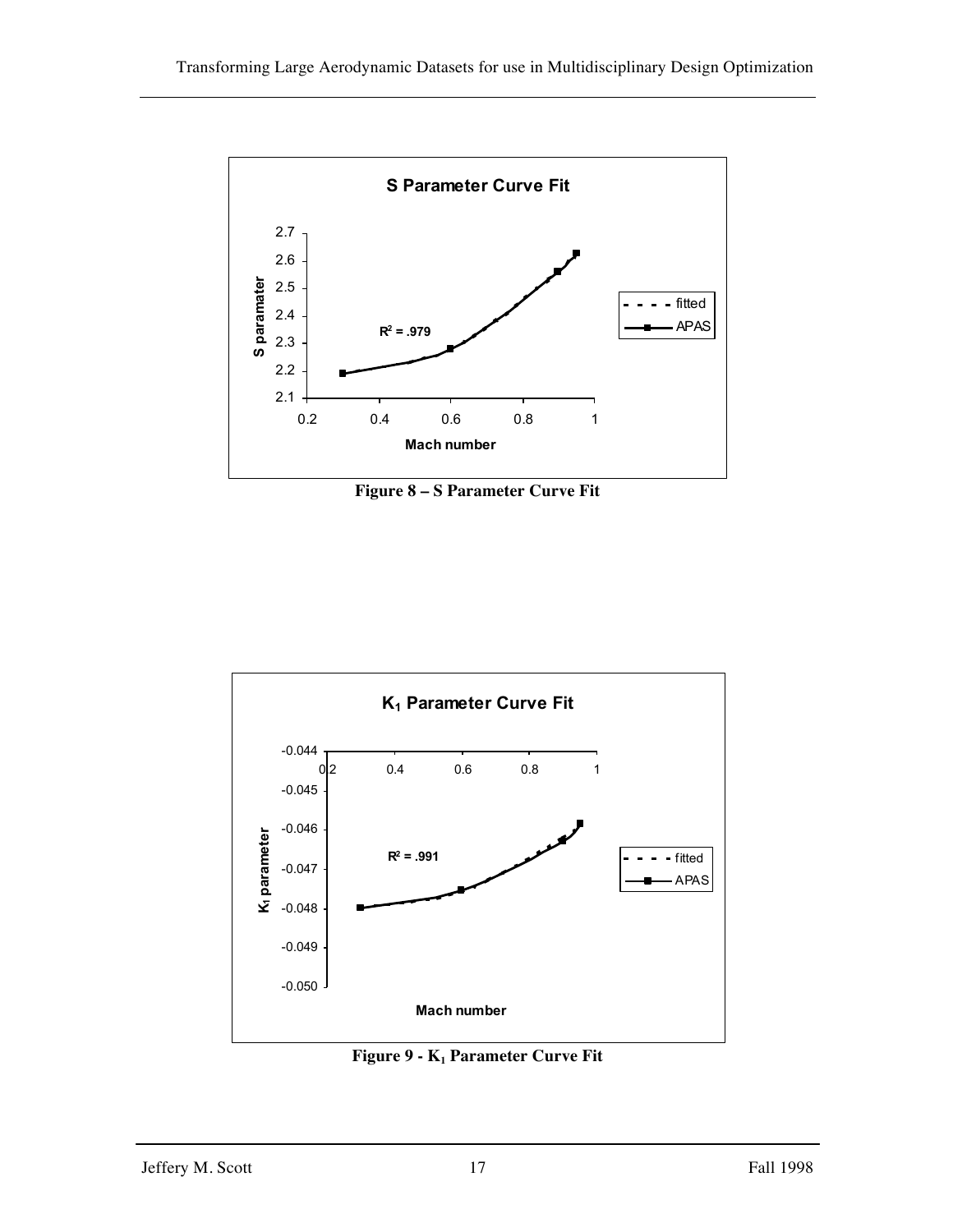

**Figure 10 – K<sub>2</sub> Parameter Curve Fit** 

As the above plots show, excellent curve fits were obtained for all of the parameters as a function of Mach number, with coefficients of determination of ~0.98 or greater. This indicates that the regression model used accurately represents the APAS tabular data and that the equations may then be used to accurately calculate the aerodynamic coefficients for the test vehicle.

The equations developed for the test vehicle in the supersonic flow regime are the following:

Supersonic Flow

| $C_{10} = 0.214 - 0.082*M + 0.008*M^2 - 0.0002*M^3$                              | (13) |
|----------------------------------------------------------------------------------|------|
| $C_1 = C_{10} + S^* \alpha$                                                      | (14) |
| $S = 3.729 - 0.862*M + 0.0761*M^{2} - 0.0021*M^{3}$                              | (15) |
| $C_{\text{do}} = 0.0385 - 0.003 \cdot M + 0.0002 \cdot M^2 + 0.000007 \cdot M^3$ | (16) |
| $K = -0.291 + 0.396*M - 0.029*M^2 + 0.0007*M^3$                                  | (17) |
| $C_d = C_{do} + K * C_1^2$                                                       | (18) |

In this case, cubic equations produced the best curve fits in contrast to the quadratic equations used for the subsonic regime. The curve fit for each of these equations is also shown graphically below in Figures 11 through 14.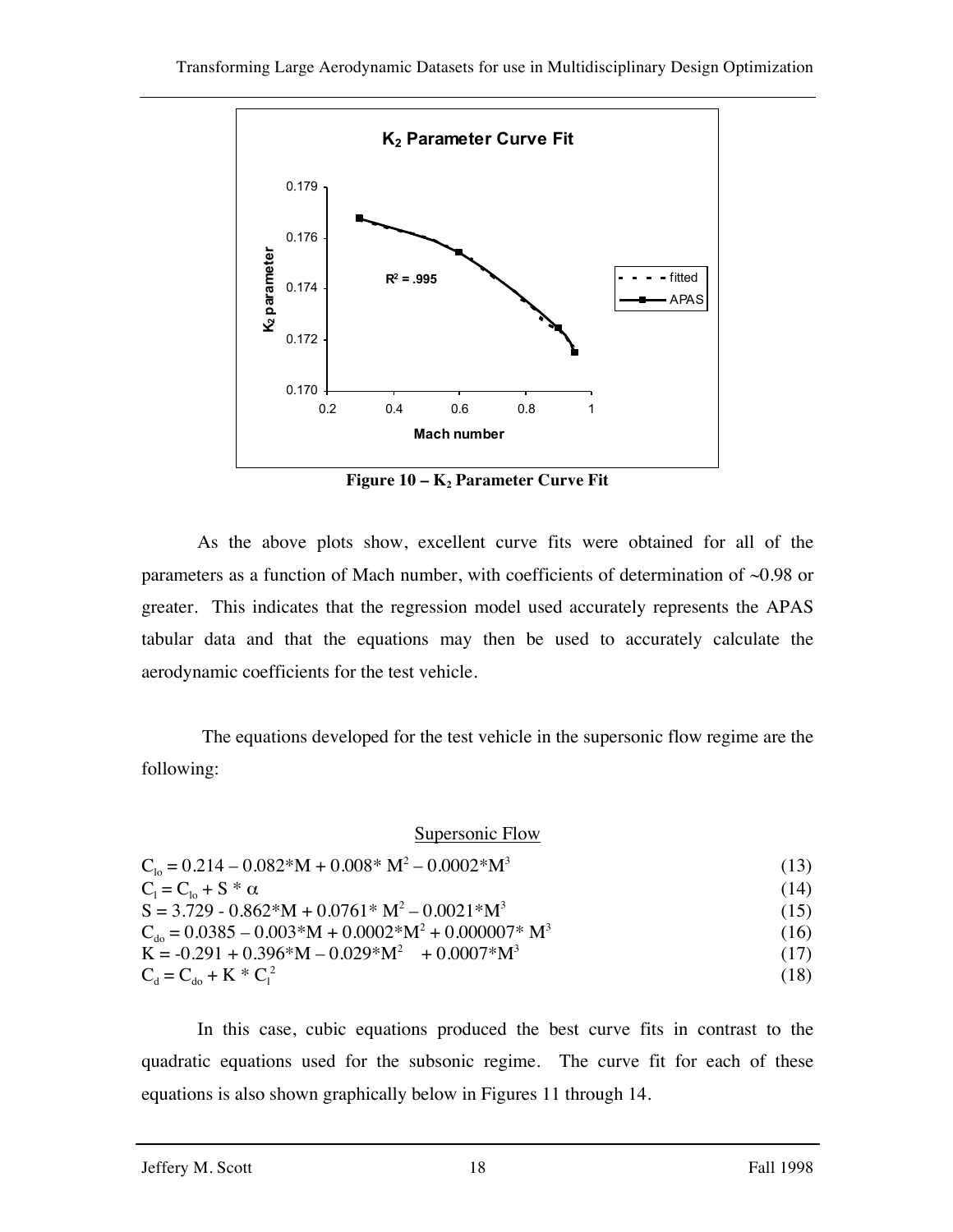

**Figure 11 - C<sub>lo</sub> Curve Fit** 



**Figure 12 – Cdo Curve Fit**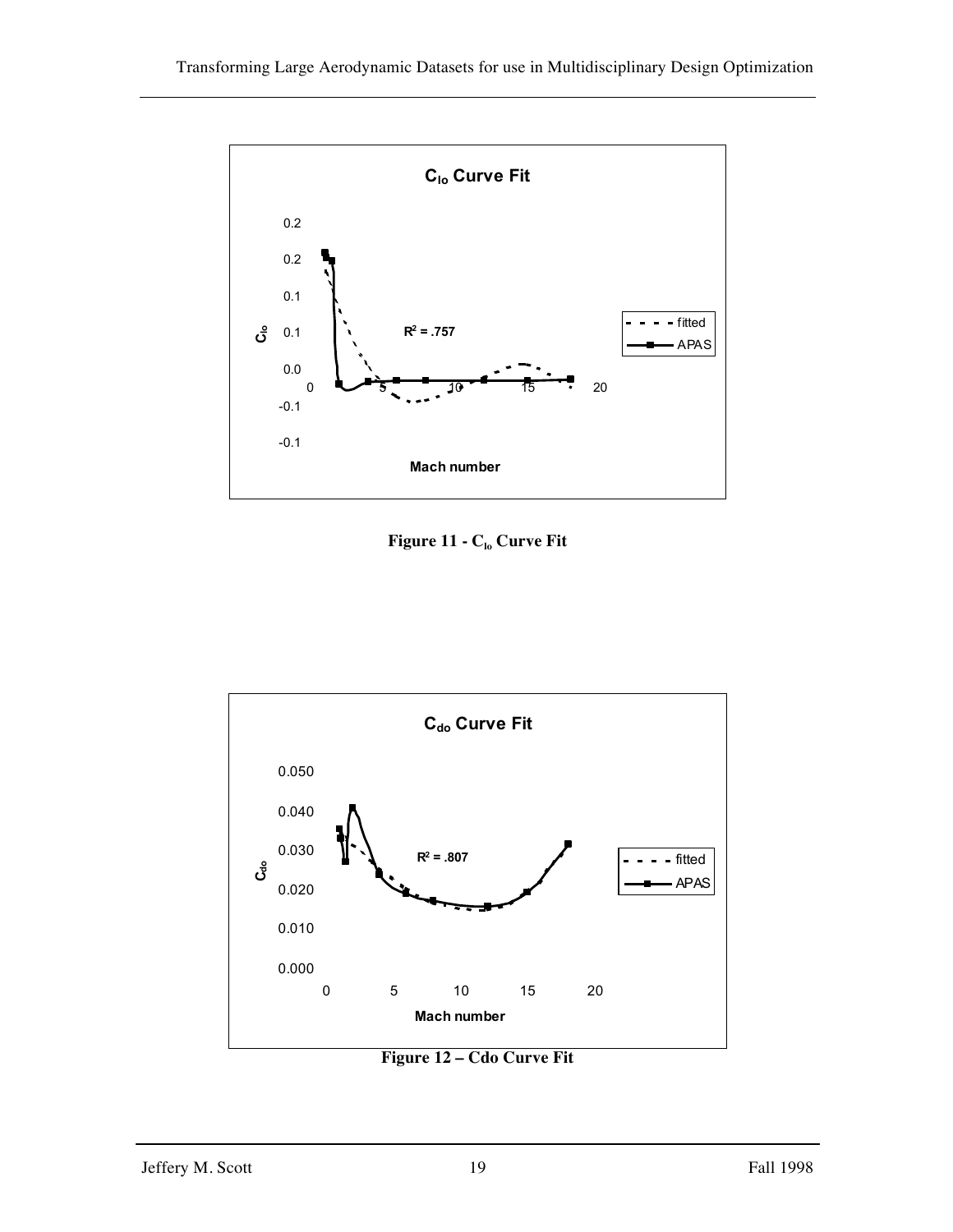

**Figure 13 – S Parameter Curve Fit**



**Figure 14 – K Parameter Curve Fit**

As the above plots show, excellent curve fits were obtained for the S and K parameters in the supersonic flow model. However, it was somewhat difficult to fit a curve to the lift and drag coefficient data due to the different manner in which these values are calculated in UDP and HABP. The break in the data at Mach 2 where the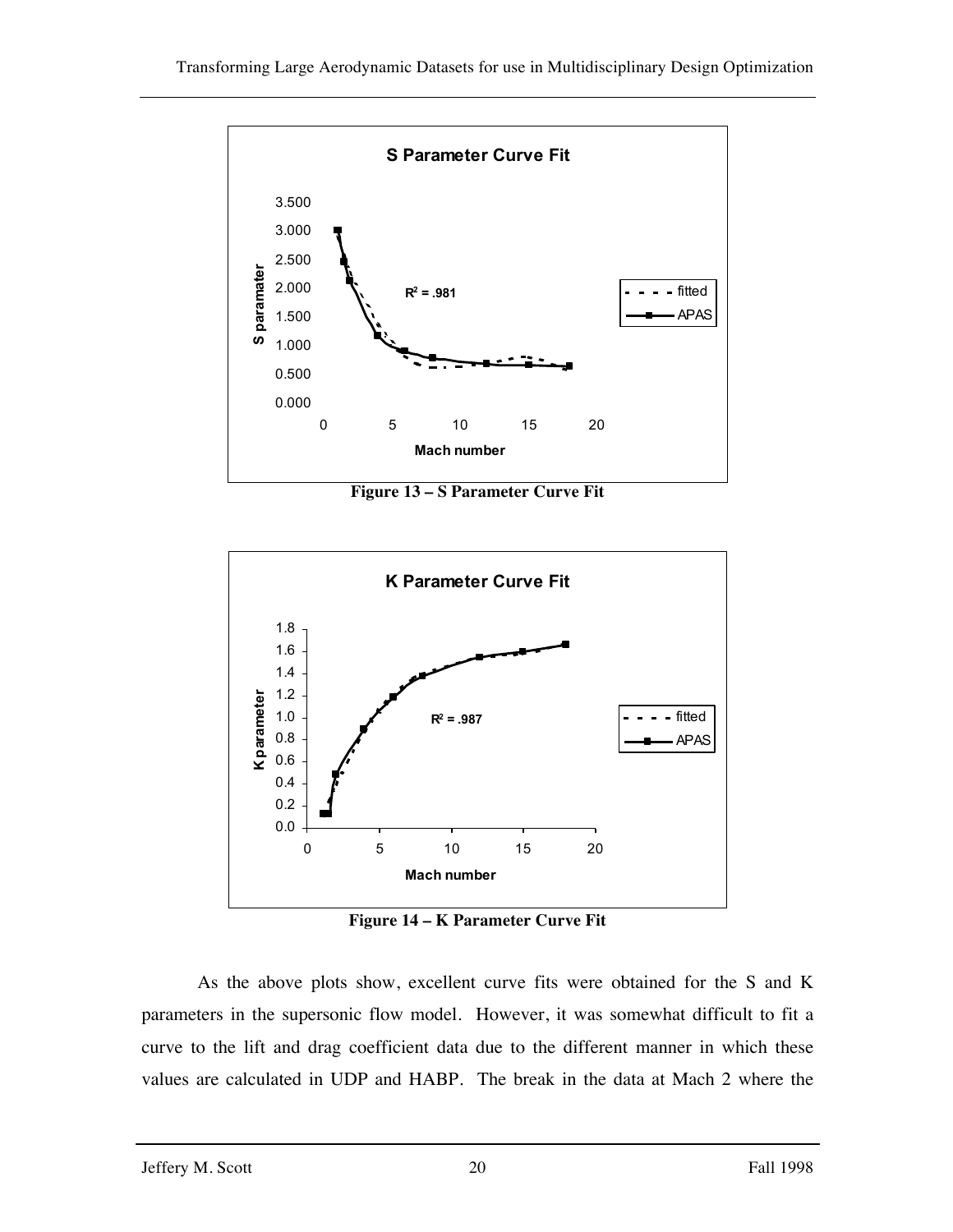analysis tool used changes from UDP to HABP is obvious.

For example, the jump in  $C_{d0}$  at Mach 2 that is seen in Figure 12 is not an actual reflection of conditions encountered in flight, but simply a result of the different analysis method employed by the tool. A large increase in drag occurs near Mach 1, but not at Mach 2. In this case in particular, the smooth fitted curve may actually give a more accurate reflection of flight conditions, and hence the relatively low  $R^2$  value (0.735) is perhaps somewhat misleading.

The error between the fitted curves and explicit APAS data was determined also in order to evaluate the accuracy of the parametric equations. The error in lift and drag coefficients at both subsonic and supersonic flow conditions is graphically illustrated in Figures 15 through 18.



**Figure 15 – Subsonic Lift Coefficient Error**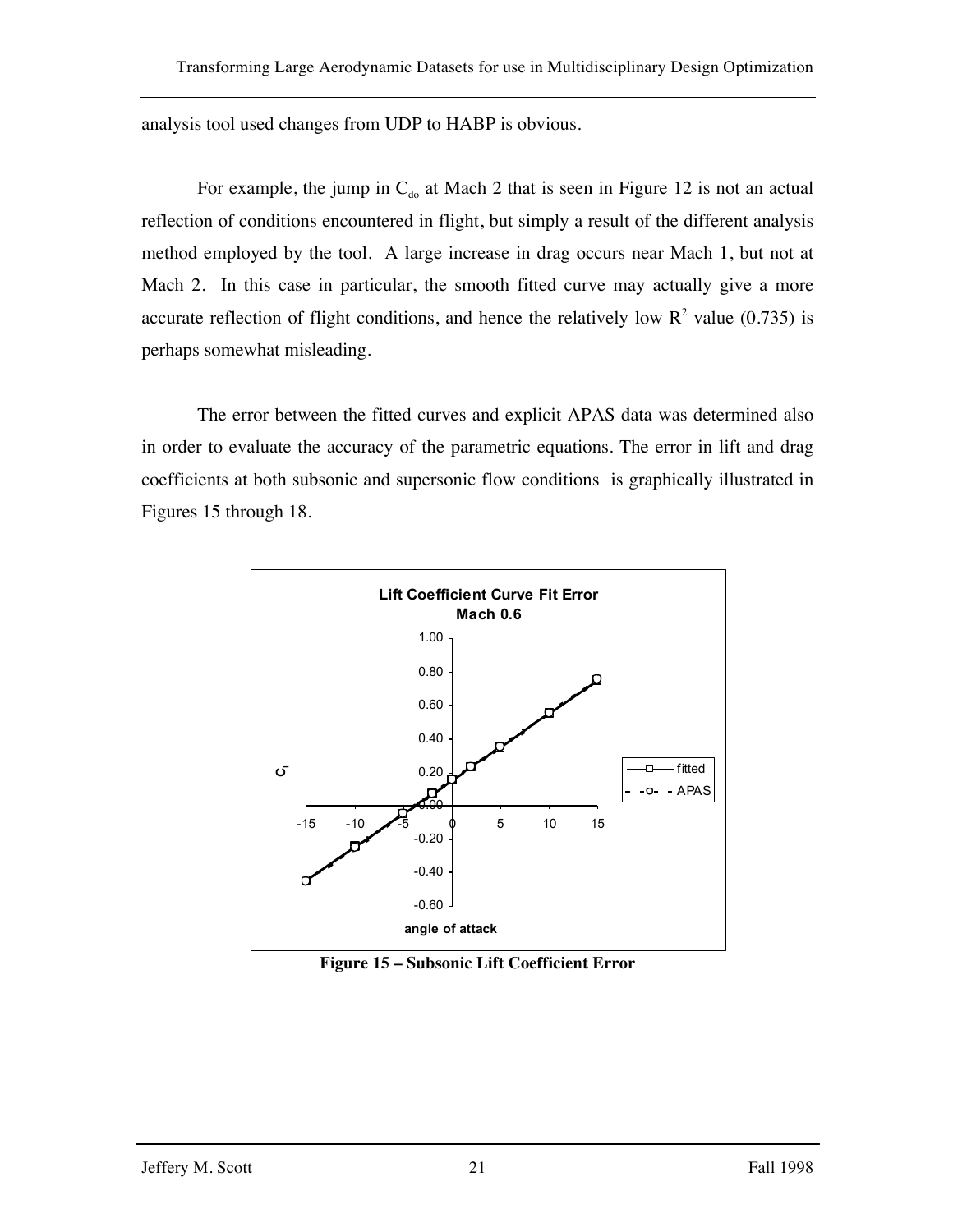

**Figure 16 – Supersonic Lift Coefficient Error**



**Figure 17 – Subsonic Drag Coefficient Error**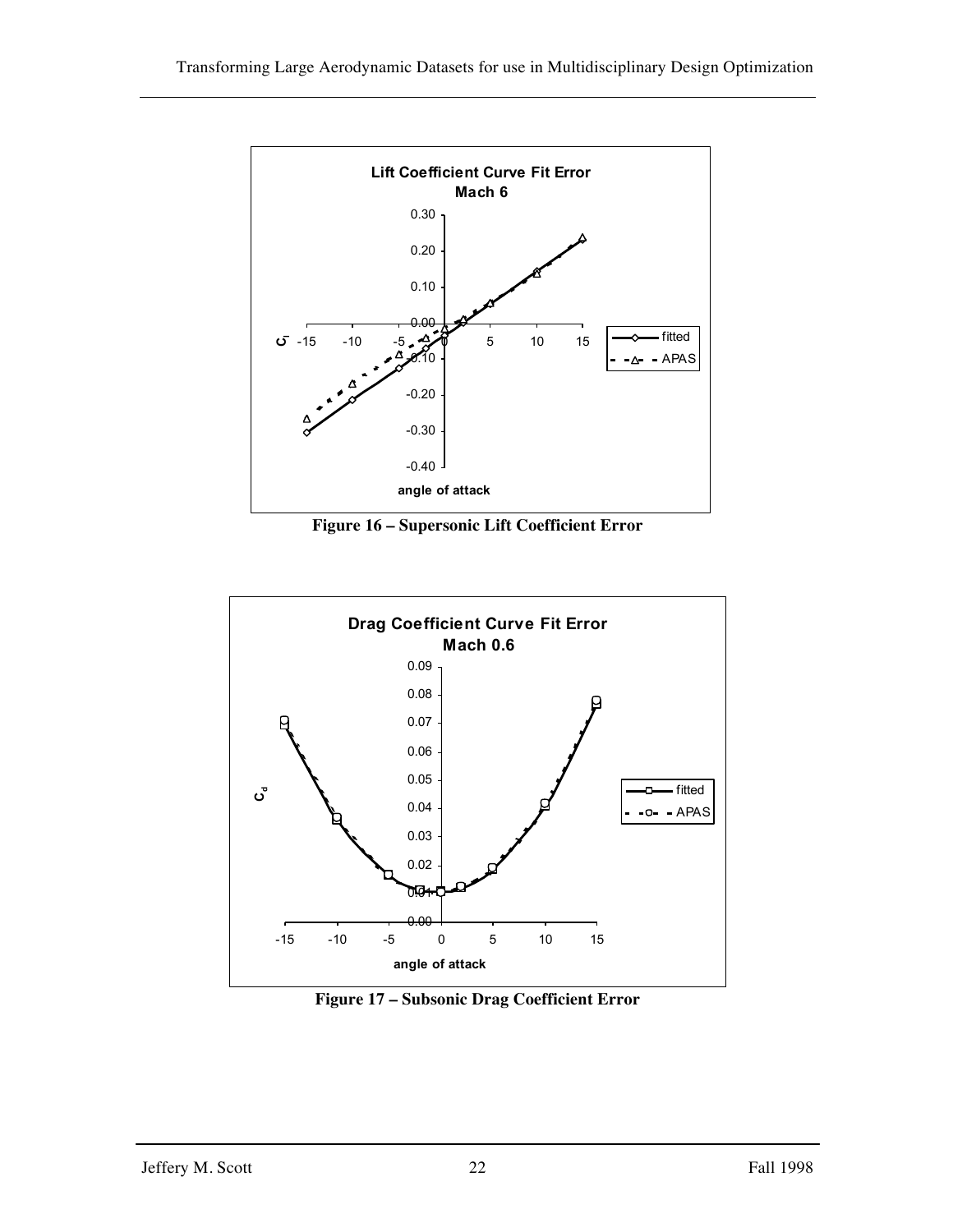

**Figure 18 – Supersonic Drag Coefficient Error**

As may be seen in the above plots, the curve fits for subsonic flow velocities are extremely accurate. The error between the fitted data and APAS data is on the order of 1% at a given data point. The results for supersonic flow conditions are also quite accurate for lift coefficient. The supersonic drag coefficient curve fit is less accurate, with most of the error occurring primarily at negative angles of attack.

#### *5.2. Wing Aspect Ratio*

The techniques discussed above were applied to changing the aspect ratio of the test vehicle's wing. Three additional models were created in APAS, all identical except for aspect ratio. Aspect ratios of 1.5, 2.0 and 2.5 were used, and parametric equations were then developed to calculate  $C_{lo}$ ,  $C_{do}$ ,  $C_1$ ,  $C_d$ , S,  $K_1$  and  $K_2$  as a function of wing aspect ratio and Mach number. These equations are all of the form of equation (5) wherein the first and second order term of each parameter (Mach number and aspect ratio), as well as the interaction term of the two variables, are used to model the data. The subsonic and supersonic equations are given below.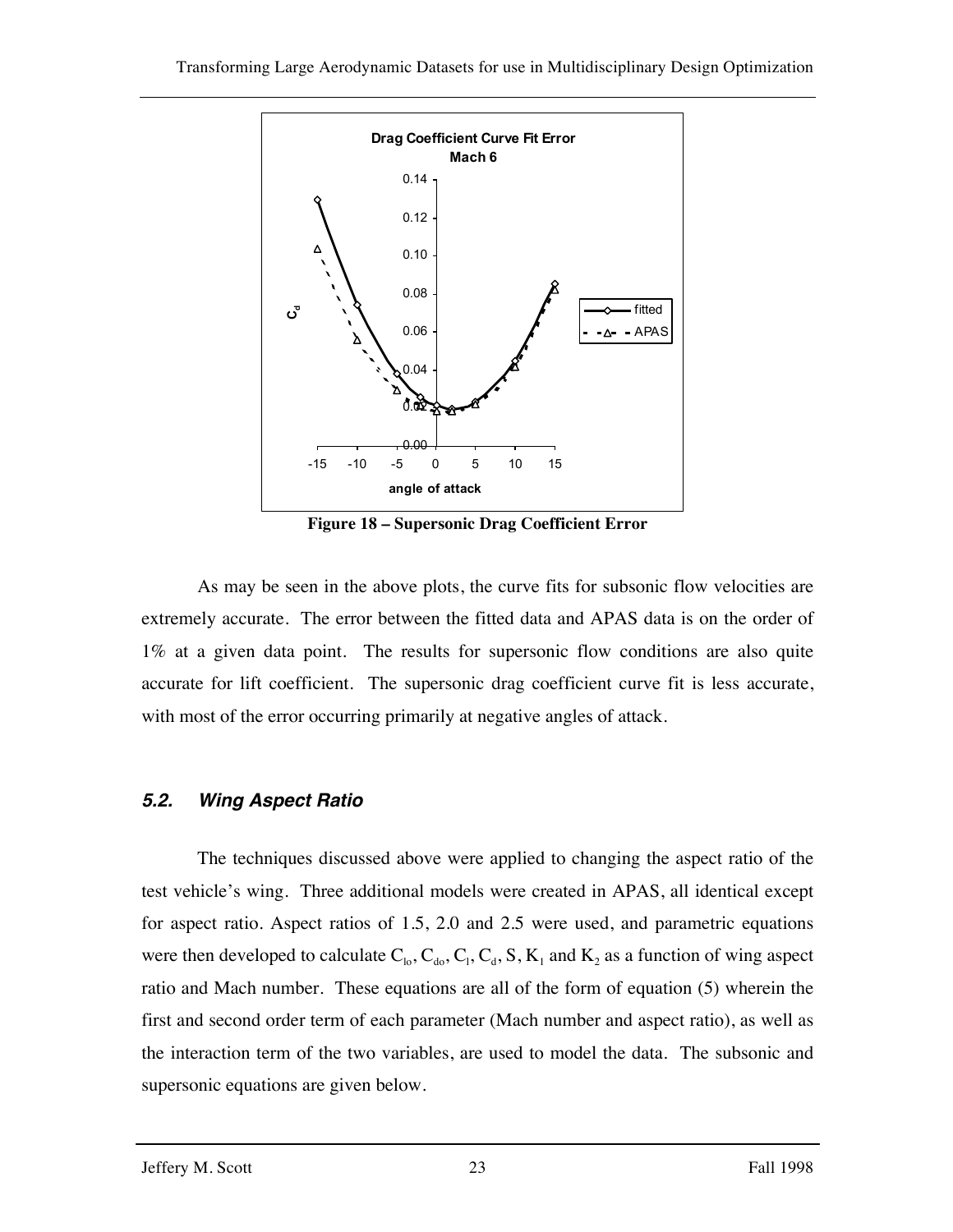#### Subsonic Flow

| $C_{10} = 0.11 - 0.013*M + 0.028*AR - 0.0003*M*AR + 0.0063*AR^2 + 0.0234*M^2$          | (19) |
|----------------------------------------------------------------------------------------|------|
| $C_{\text{do}} = 0.104 - 0.005*M + 0.002*AR - 0.0001*M*AR - 0.0004*AR^2 + 0.0027*M^2$  | (20) |
| $S = -0.664 - 1.606*M + 2.413*AR + 0.429*M*AR - 0.46*AR^{2} + 1.046*M^{2}$             | (21) |
| $K_1 = -0.049 + 0.0023 * M + 0.029 * AR - 0.002 * M * AR - 0.005 * AR^2 + 0.004 * M^2$ | (22) |
| $K_2 = 0.62 - 0.018*M - 0.34*AR + 0.014*M*AR + 0.058*AR^2 - 0.018*M^2$                 | (23) |

#### Supersonic Flow

| $C_{10} = 0.099 - 0.022*M - 0.013*AR - 0.0002*M*AR + 0.004*AR2 + 0.001*M2$            | (24) |
|---------------------------------------------------------------------------------------|------|
| $C_{\text{do}} = 0.047 - 0.071*M + 0.016*AR + 0.0002*M*AR - 0.0006*AR^2 + 0.0004*M^2$ | (25) |
| $S = 0.747 - 0.339^*M + 1.752^*AR - 0.051^*M^*AR - 0.263^*AR^2 + 0.018^*M^2$          | (26) |
| $K_1 = -0.026 - 0.0005*M + 0.012*AR - 0.002*M*AR - 0.002*AR^2 + 0.00001*M^2$          | (27) |
| $K_2 = 0.268 + 0.262 * M - 0.291 * AR - 0.002 * M * AR + 0.057 * AR^2 - 0.01 * M^2$   | (28) |

The accuracy of the above in the subsonic flow regime is again very good. However, the error of the supersonic equations is considerable for the lift coefficients. This is shown in Figures 19 and 20, where the force coefficients were calculated using an aspect ratio of 2.0.



**Figure 19 – Supersonic Lift Coefficient Error**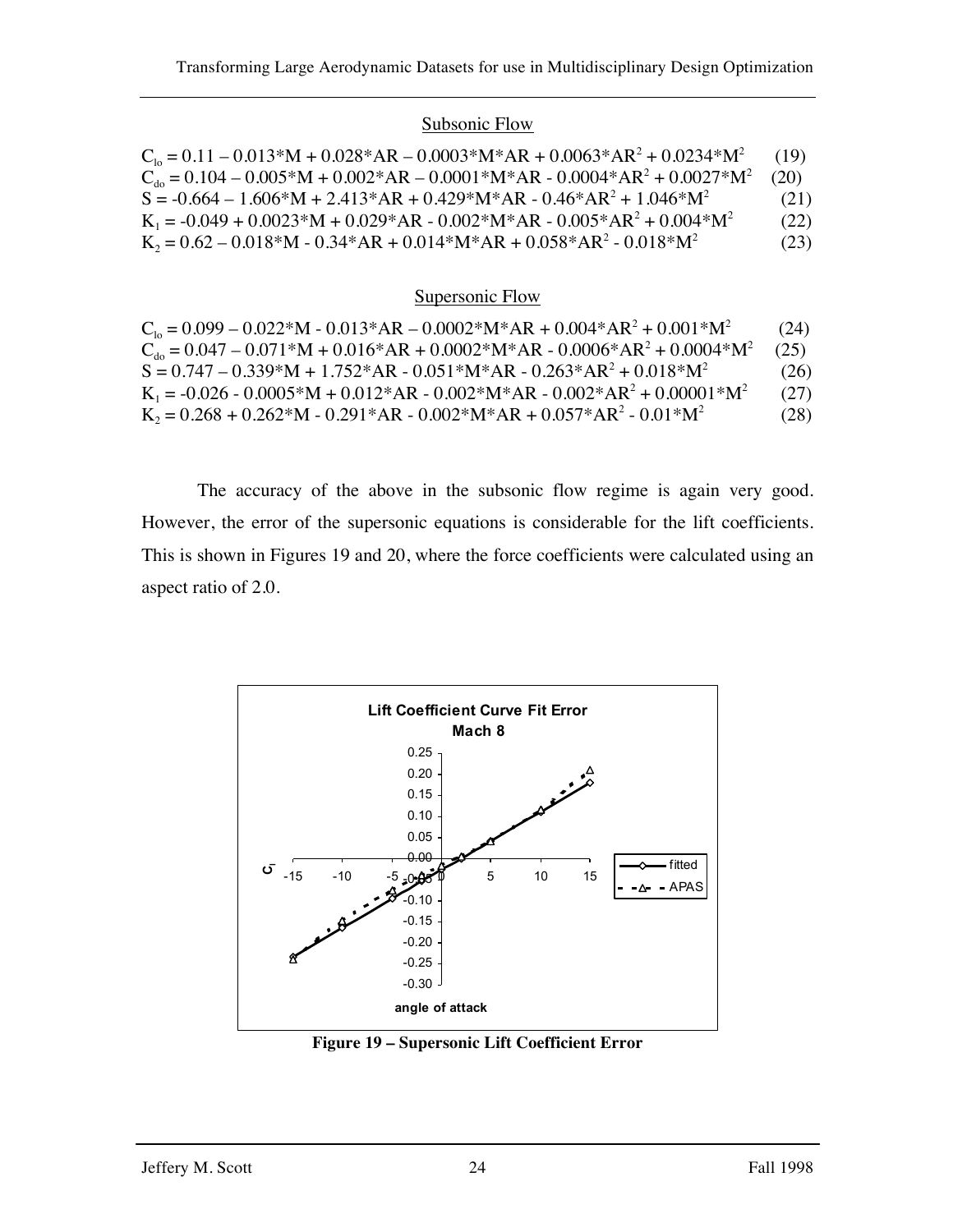

**Figure 20 – Supersonic Drag Coefficient Error**

The error between fitted data points and APAS data points for lift coefficients was as high as 78% with an average error of 27%. In contrast, the accuracy of the equations are better for supersonic drag coefficients, with the error between a given fitted data point and the corresponding APAS data point being about 10% on average, although at the highest and lowest angles of attach the error is as high as 26%. This is an interesting result given that the drag coefficients are calculated from the lift coefficients. Figure 21 shows the percent error at each data point and the average error for the Mach 8 case.

| Alpha |             | СI        | СI        | % error | Cd       | Cd          | % error |
|-------|-------------|-----------|-----------|---------|----------|-------------|---------|
| deg.  | radians     | fitted    | APAS      |         | fitted   | <b>APAS</b> |         |
| $-15$ | $-0.261799$ | $-0.2330$ | $-0.2392$ | 2.58%   | 0.073198 | 0.0994      | 26.36%  |
| $-10$ | $-0.174533$ | $-0.1641$ | $-0.1468$ | 11.82%  | 0.059471 | 0.0553      | 7.54%   |
| -5    | $-0.087266$ | $-0.0953$ | $-0.0746$ | 27.69%  | 0.034137 | 0.0311      | 9.76%   |
| $-2$  | $-0.034907$ | $-0.0539$ | $-0.0386$ | 39.69%  | 0.025076 | 0.0235      | 6.71%   |
| 0     | 0           | $-0.0264$ | $-0.0166$ | 58.81%  | 0.021594 | 0.0209      | 3.32%   |
| 2     | 0.034907    | 0.0012    | 0.0056    | 78.67%  | 0.020158 | 0.02        | 0.79%   |
| 5     | 0.087266    | 0.0425    | 0.0424    | 0.31%   | 0.021842 | 0.0224      | 2.49%   |
| 10    | 0.174533    | 0.1114    | 0.117     | 4.77%   | 0.034881 | 0.0385      | 9.40%   |
| 15    | 0.261799    | 0.1803    | 0.2122    | 15.03%  | 0.060712 | 0.0752      | 19.27%  |
|       |             |           | Avg.      | 26.59%  |          | Avg.        | 9.52%   |

**Figure 21 – Data Error**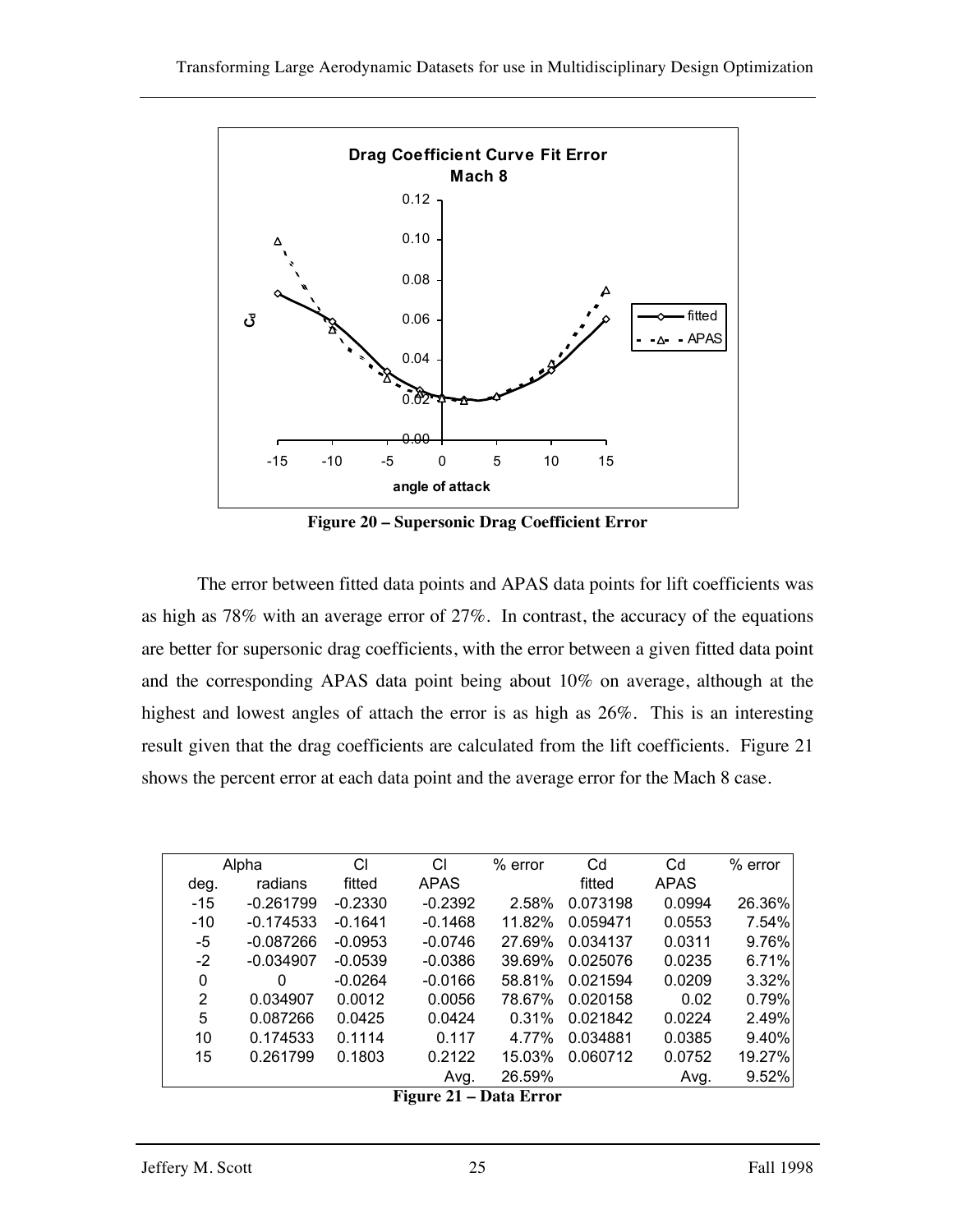# **6. REGRESSION ANALYSIS TOOL**

### *6.1.Fortran Code*

The results presented thus far were obtained by manually carrying out the regression analysis using Microsoft Excel, which has a built-in regression function. For the test vehicle described above, this involved doing the regression analysis a total of seventy-two times: one for each Mach number to determine  $C_{10}$  and S; twice for each Mach number to determine whether it was better to calculate  $C_d$  using the square of Mach number only or both the square and the cube of Mach number; and three times for each parameter  $C_{10}$ ,  $C_{40}$ , S, K<sub>1</sub> and K<sub>2</sub> to determine if they were best modeled as a function of Mach number only, or whether to include Mach number squared and Mach number cubed for both the subsonic and supersonic cases. Additional effort was put into investigating other forms of the regression model for various parameters, such as exponential or logarithmic models, neither of which proved to significantly improve the accuracy of the parametric equations.

Clearly, this is a very time consuming process, one that cannot be carried out at each design iteration. Hence, a Fortran program was written to enable the regression analysis to be carried out automatically. This program, entitled *regression*, is very simple to use and requires minimal effort by the user.

*Regression* requires as an input the APAS-generated tables of aerodynamic force coefficients of lift and drag in the form of a POST input deck, and generates as output a text file containing the values of the five parameters  $(C_{10}, C_{10}, S, K_1$  and  $K_2$ ) at each Mach number and a listing of parametric equations for both subsonic and supersonic flow. The program also calculates a value of the coefficient of determination,  $R^2$ , for each parametric equation as a gauge of the accuracy of the same.

The Fortran program uses only polynomial equations, either cubic or quadratic, to fit the aerodynamic data generated in APAS. It does not allow the user to select other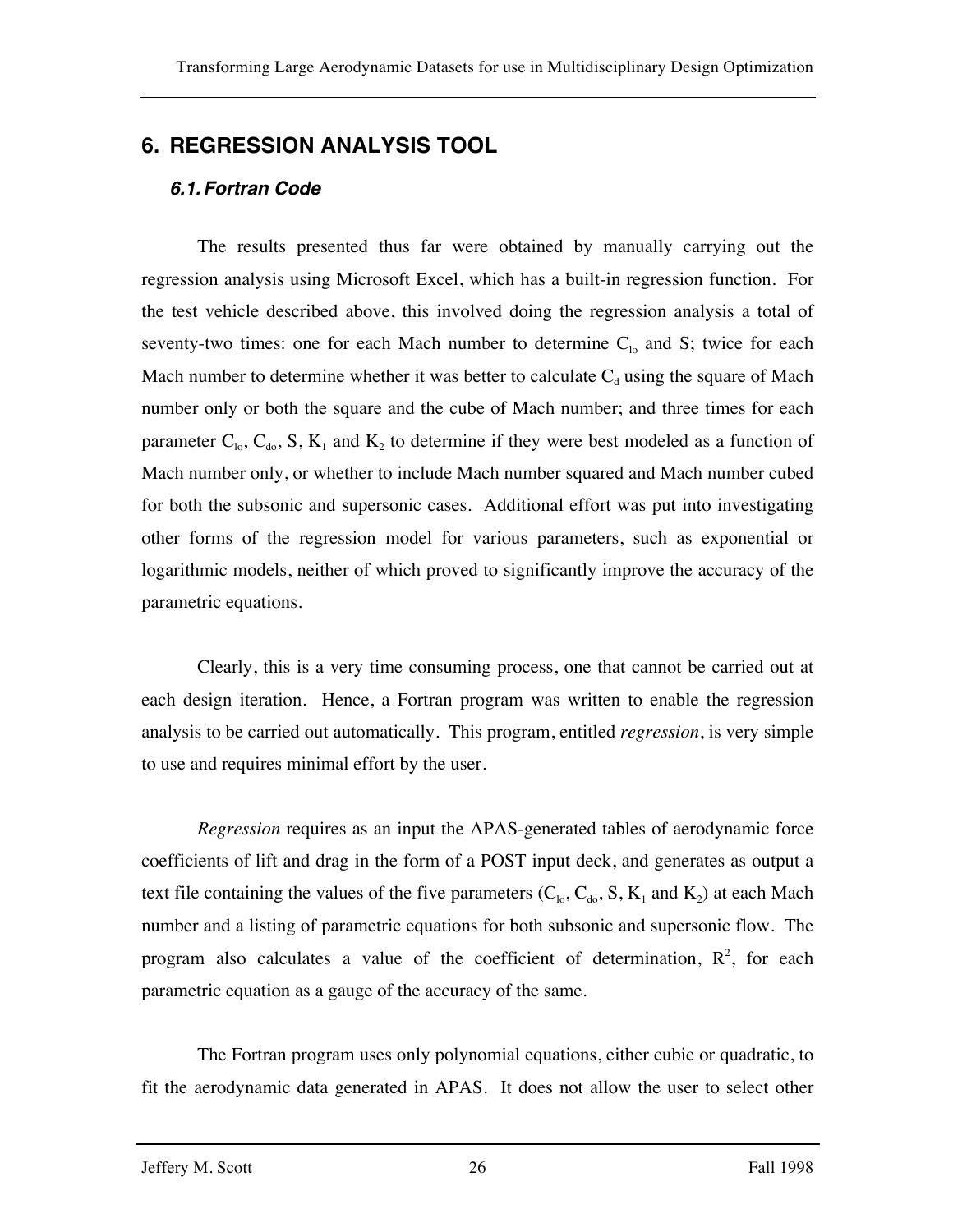types of regression models (e.g. exponential). This is a result of the method used to solve for the parameter coefficients, namely matrix operations which are discussed in further detail below.

*Regression* uses several matrix operations to solve for the parameter coefficients, including matrix multiplication, transposition, and inversion. These operations are used to solve the matrix equation:

$$
\mathbf{b} = (\mathbf{X}^{\mathrm{T}} \mathbf{X})^{-1} \mathbf{X}^{\mathrm{T}} \mathbf{Y}
$$
 (29)

where **b** is a vector containing the coefficients in a particular parametric equation, **X** is the matrix of predictor variables (Mach number, Mach number squared, angle of attack, etc.),  $X^T$  is the transpose of matrix **X**, and **Y** is the matrix of independent or response variables  $(C_d, C_l,$  etc.). This is the standard Least Squares linear regression solution using matrix operations [2].

The program solves this equation in six steps. First, data is read from the input file to assemble the matrix **X**. Second, the matrix is transposed. Third, the matrix multiplication operation of **X**<sup>T</sup> **X** is carried out. Fourth, the square product matrix **X**<sup>T</sup> **X** is inverted. Fifth, the inverted matrix is multiplied by  $X<sup>T</sup>$  and sixth, this product matrix is multiplied by **Y**, giving the desired vector of coefficients. These steps are carried out as many times as may be required to complete the entire regression analysis.

*Regression* was written in Fortran 90, a superset of Fortran 77, since Fortran 90 has intrinsic matrix manipulation functions such as multiplication and transpose, features which made writing the code simpler and which also reduce CPU time at execution. Fortran 90 also allows dynamic allocation of arrays which means array sizes are dependent on user inputs and need not be explicitly defined by the programmer. This significantly reduces memory usage by obviating the need to allocate extra-large arrays to allow program flexibility.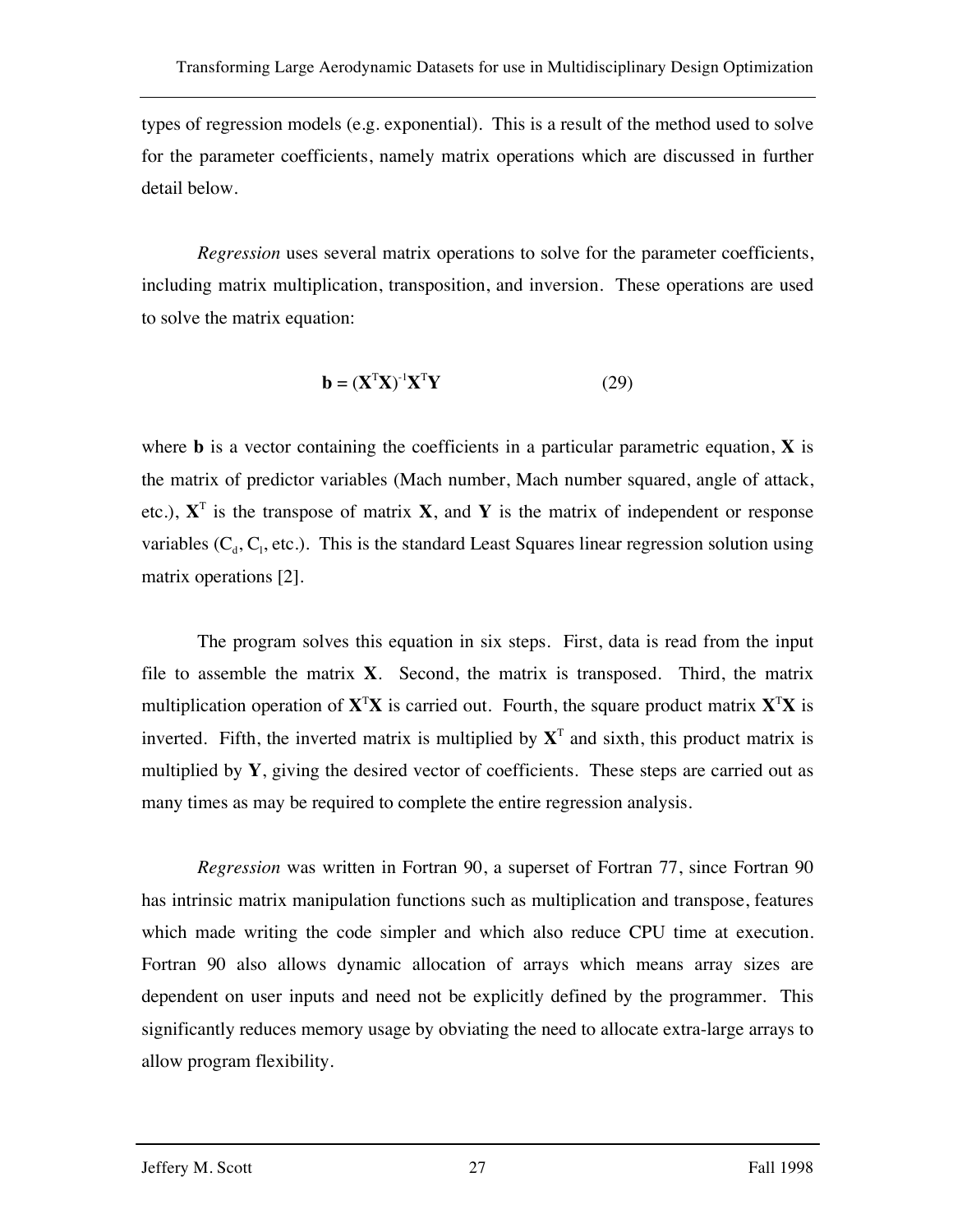#### *Delete these two*

#### *lines*

Transforming Large Aerodynamic Datasets for use in Multidisciplinary Design Optimization

The program has been compiled to run as a DOS program on PC computers, the executable file is *regression.exe*.

#### *6.2.Program Execution*

The program requires several steps in its implementation. The user must first carry out the vehicle analysis in APAS. Next, the user must run the Fortran program *apasdat* to generate a POST input deck text file. This input deck must be slightly edited to delete the POST table data found at the beginning of the lift coefficient table as well as the drag coefficient table (see Figure 22). If desired, the table of pitching moment coefficients may be deleted since it is not used by *regression*. The input file must be located in the same directory as the executable file. Once the POST input file created in *apasdat* is modified, the code may then be executed by typing "regression" at the DOS prompt.



**Figure 22 – POST input deck (partial)**

When it is executed, *regression* prompts the user to input the number of angles of attack at which the APAS analysis was performed, the number of subsonic Mach numbers used in the analysis, and the number of supersonic Mach numbers. Since the program was written in Fortran 90, the size of each array is dynamically defined (a feature not available in Fortran 77) based on the user inputs and thus there are no limits to how many angles of attack may be used or how many Mach number points may be used.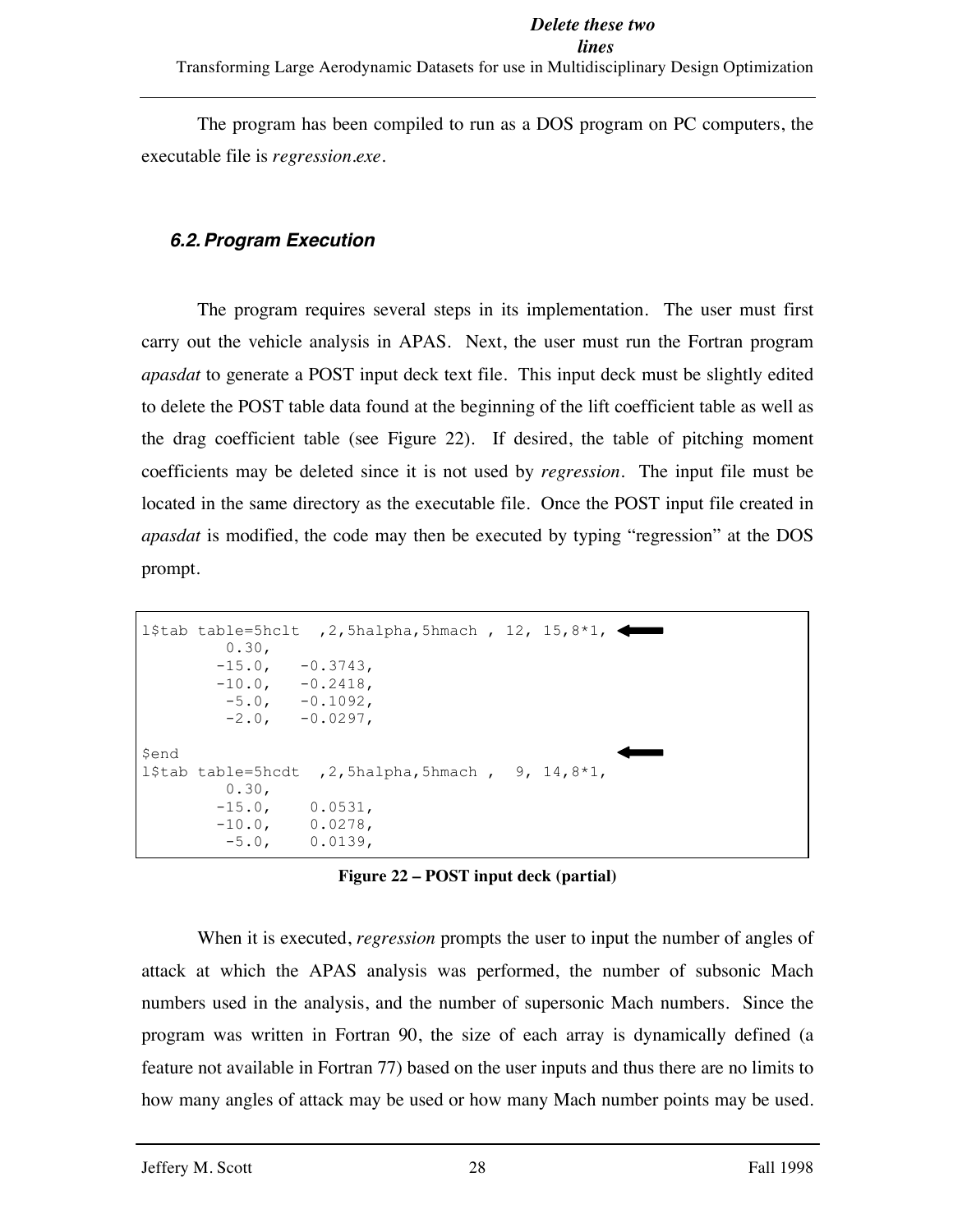The input file containing the lift and drag coefficients must be named "aerodeck.txt" and must be located in the same directory as the executable file.

A listing of the code is included in Appendix A. The code includes several linear algebra subroutines and functions obtained from a Fortran-related web site maintained by the University of Tennessee at Knoxville [8].

### *6.3.Program Output*

The output of *regression* consists of a listing of the parameters  $C_{10}$ ,  $C_{40}$ , S, K<sub>1</sub> and  $K<sub>2</sub>$  calculated for each Mach number, a set of equations for the subsonic flow regime, and a set of equations for the supersonic flow regime. The output is written to a file called "equations.txt" located in the same directory as the executable and input files.

A sample output from the Fortran program for the test vehicle is shown in Figure 23. This output is based on the same APAS data as was used in the original Excel analysis.

Note that the Fortran program uses equation (3) rather than equation (2), the latter being the equation used in the manual regression analysis. The accuracy in the drag coefficient calculation improves slightly when both the  $K_1$  and  $K_2$  parameters are included.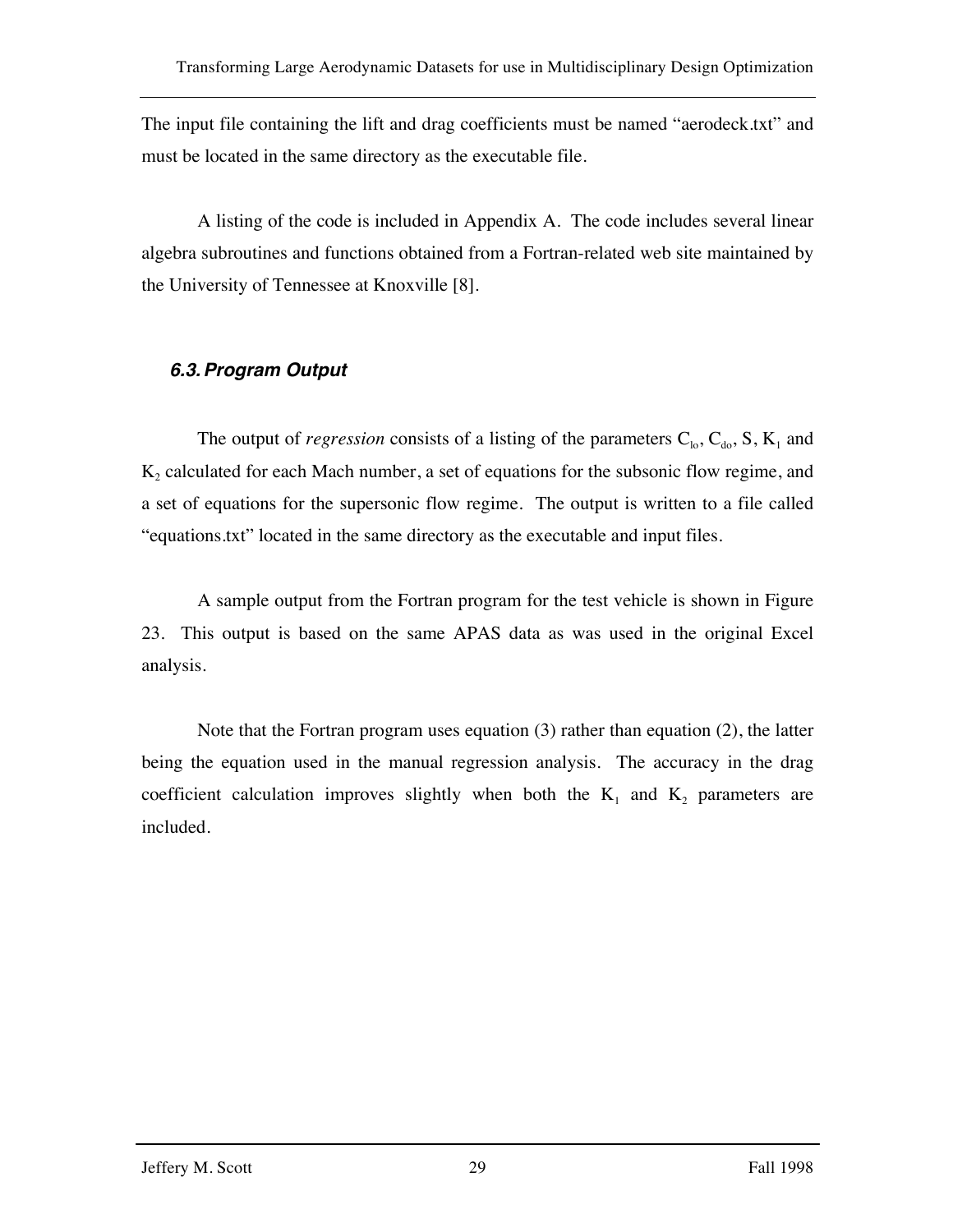| Mach #               | C1 <sub>O</sub>                                    | Cdo    | S                | K1                                                              | K2      |  |  |
|----------------------|----------------------------------------------------|--------|------------------|-----------------------------------------------------------------|---------|--|--|
| 0.30                 | 0.15150                                            | 0.0142 | 2.20589          | $-0.04797$                                                      | 0.17719 |  |  |
| 0.60                 | 0.15243                                            | 0.0137 | 2.30464          | $-0.04755$                                                      | 0.17581 |  |  |
| 0.90                 | 0.15501                                            | 0.0129 | 2.55838          | $-0.04629$                                                      | 0.17268 |  |  |
| 0.95                 | 0.15590                                            | 0.0128 | 2.64517          | $-0.04580$                                                      | 0.17166 |  |  |
| 1.05                 | 0.16080                                            | 0.0357 | 3.05157          | $-0.04685$                                                      | 0.16663 |  |  |
| 1.10                 | 0.15421                                            | 0.0334 | 3.06074          | $-0.04555$                                                      | 0.16813 |  |  |
| 1.50                 | 0.14844                                            | 0.0273 | 2.49097          | $-0.04856$                                                      | 0.18204 |  |  |
| 2.00                 | $-0.01860$                                         | 0.0409 | 2.16678          | $-0.00446$                                                      | 0.48765 |  |  |
| 4.00                 | $-0.01474$                                         | 0.0240 | 1.18988          | $-0.00939$                                                      | 0.89671 |  |  |
| 6.00                 | $-0.01390$                                         | 0.0193 | 0.92194          | $-0.01278$                                                      | 1.17532 |  |  |
| 8.00                 | $-0.01354$                                         | 0.0175 | 0.80560          | $-0.01550$                                                      | 1.35621 |  |  |
| 12.00                | $-0.01330$                                         | 0.0160 | 0.71116          | $-0.01868$                                                      | 1.52079 |  |  |
| 15.00                | $-0.01317$                                         | 0.0195 | 0.67954          | $-0.01756$                                                      | 1.57726 |  |  |
| 18.00                | $-0.01297$                                         | 0.0320 | 0.65445          | $-0.01335$                                                      | 1.64789 |  |  |
|                      |                                                    |        |                  |                                                                 |         |  |  |
|                      | Subsonic Equations                                 |        |                  |                                                                 | $R^2$   |  |  |
|                      | Clo = $0.152501 + -0.006420 * M + 0.010402 * M^2$  |        |                  |                                                                 | 0.997   |  |  |
|                      | $S = 2.290521 + -0.574222 \times M +$              |        | $0.985477$ * M^2 |                                                                 | 0.997   |  |  |
|                      | Cdo = $0.014437 + -0.000257 * M + -0.001556 * M^2$ |        |                  |                                                                 | 0.999   |  |  |
|                      | $K1 = -0.047381 + -0.003582 * M +$                 |        | $0.005441 * M^2$ |                                                                 | 0.996   |  |  |
|                      | $K2 = 0.176496 + 0.005610 * M + -0.011134 * M^2$   |        |                  |                                                                 | 0.999   |  |  |
|                      |                                                    |        |                  |                                                                 |         |  |  |
| Supersonic Equations |                                                    |        |                  |                                                                 |         |  |  |
| $C1o =$              |                                                    |        |                  | $0.213707 + -0.081599*M + 0.008163*M^2 + -0.000242*M^3$         | 0.756   |  |  |
| $S =$                |                                                    |        |                  | $3.760170 + -0.869027*M + 0.076720*M^2 + -0.002124*M^3$         | 0.981   |  |  |
|                      |                                                    |        |                  | Cdo = $0.038470 + -0.003404*M + 0.000027*M^2 + 0.000008*M^3$    | 0.806   |  |  |
|                      |                                                    |        |                  | K1 = -0.059226 + 0.018492*M + -0.002042*M^2 + 0.000065*M^3      | 0.619   |  |  |
|                      |                                                    |        |                  | $K2 = -0.213437 + 0.367748$ *M + -0.026420 *M^2 + 0.000653 *M^3 | 0.995   |  |  |
|                      |                                                    |        |                  |                                                                 |         |  |  |

**Figure 23 –** *Regression* **Output**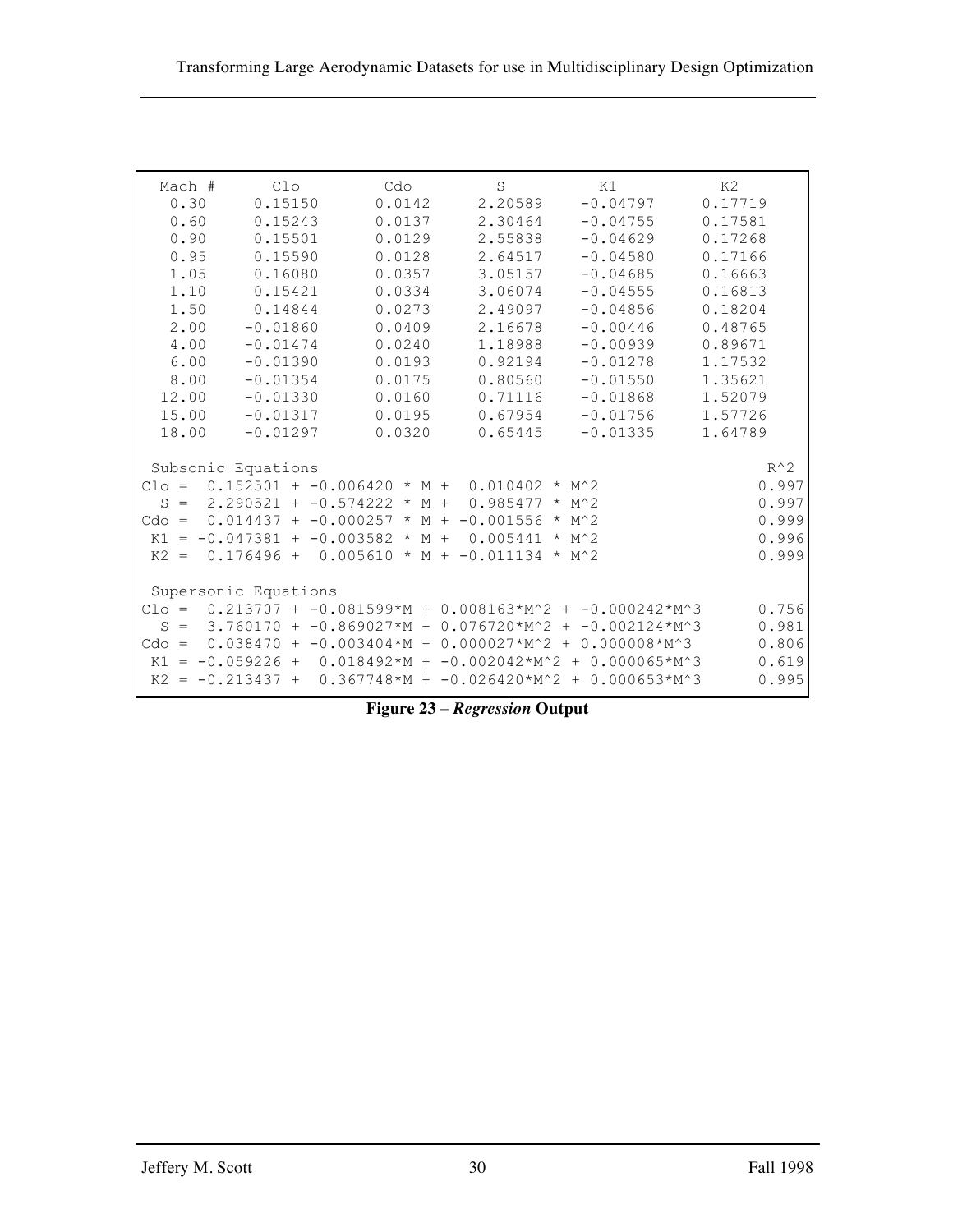### **7. SUMMARY**

This research has demonstrated that aerodynamic datasets generated in APAS for a given aerospace vehicle may be successfully transformed into a set of parametric equations through methods of linear regression. While the resulting accuracy of the parametric equations is very good for dataset transformations involving force coefficients as a function of Mach number only, the accuracy of the equations generated by fitting force coefficients as a function of Mach number and a specific geometric parameter (wing aspect ratio in this case) is not as good. It appears from this research that regression analysis is perhaps not applicable to the latter case, at least not using a regression model of the form of equation (5). Further research would be required to determine a more suitable model, perhaps using additional predictor variables (e.g. higher order terms), in order to obtain parametric equations whose accuracy is within an acceptable error range.

Because of the lack of success in modeling a vehicle's aerodynamics when geometric parameters are included, the second goal of this research effort has not been met. If a suitable regression model cannot be found using the methods discussed above, it may be necessary to test an entirely different approach to the task of integrating APAS more fully into an MDO environment. Possible avenues for research include further developing the *ideas2apas* translator<sup>1</sup> to include vehicle components such as wings and engine nacelles, or automating the analysis process by writing a computer code to automatically run UDP and HABP. Efforts have been undertaken at NASA's Langley, Virginia research facility in this latter area.

The Fortran code *regression*, written to automatically carry out the regression analysis and derive parametric equations from a given input file, provides a quick and simple means of transforming APAS datasets into parametric equations, but does not address the need to analyze multiple configurations of a given vehicle.

<sup>&</sup>lt;sup>1</sup> This code was developed by Peter Bellini as part of his AE 8500 project (Fall 1997) at Georgia Tech.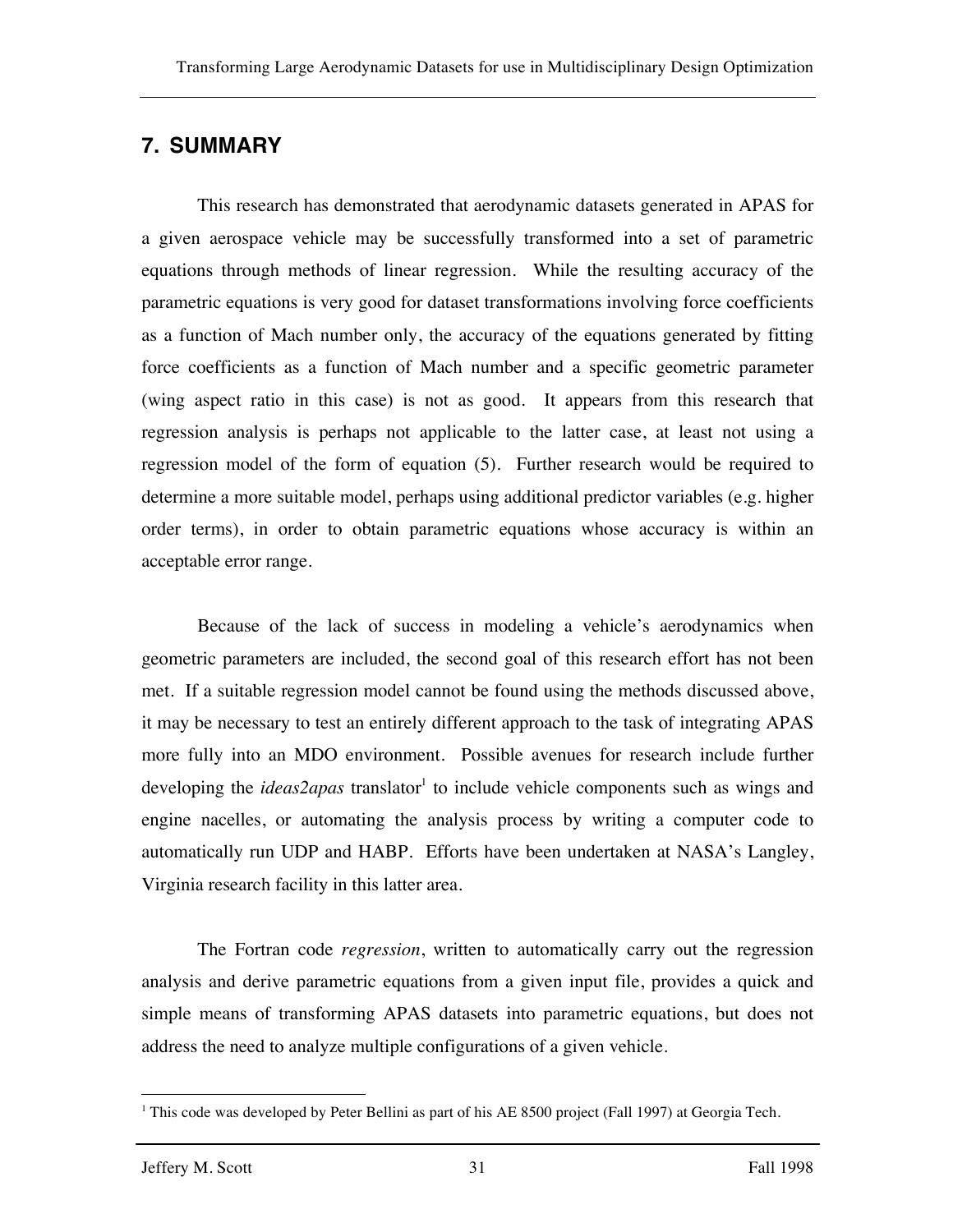The program could be modified and extended to include the parametric modeling of a vehicle with changing geometric parameters if a suitable regression model were found. This would entail modifying the program to allow it to read several input files, one from each APAS model analysis, and writing new DO loops to include the additional geometric parameters in the regression analysis.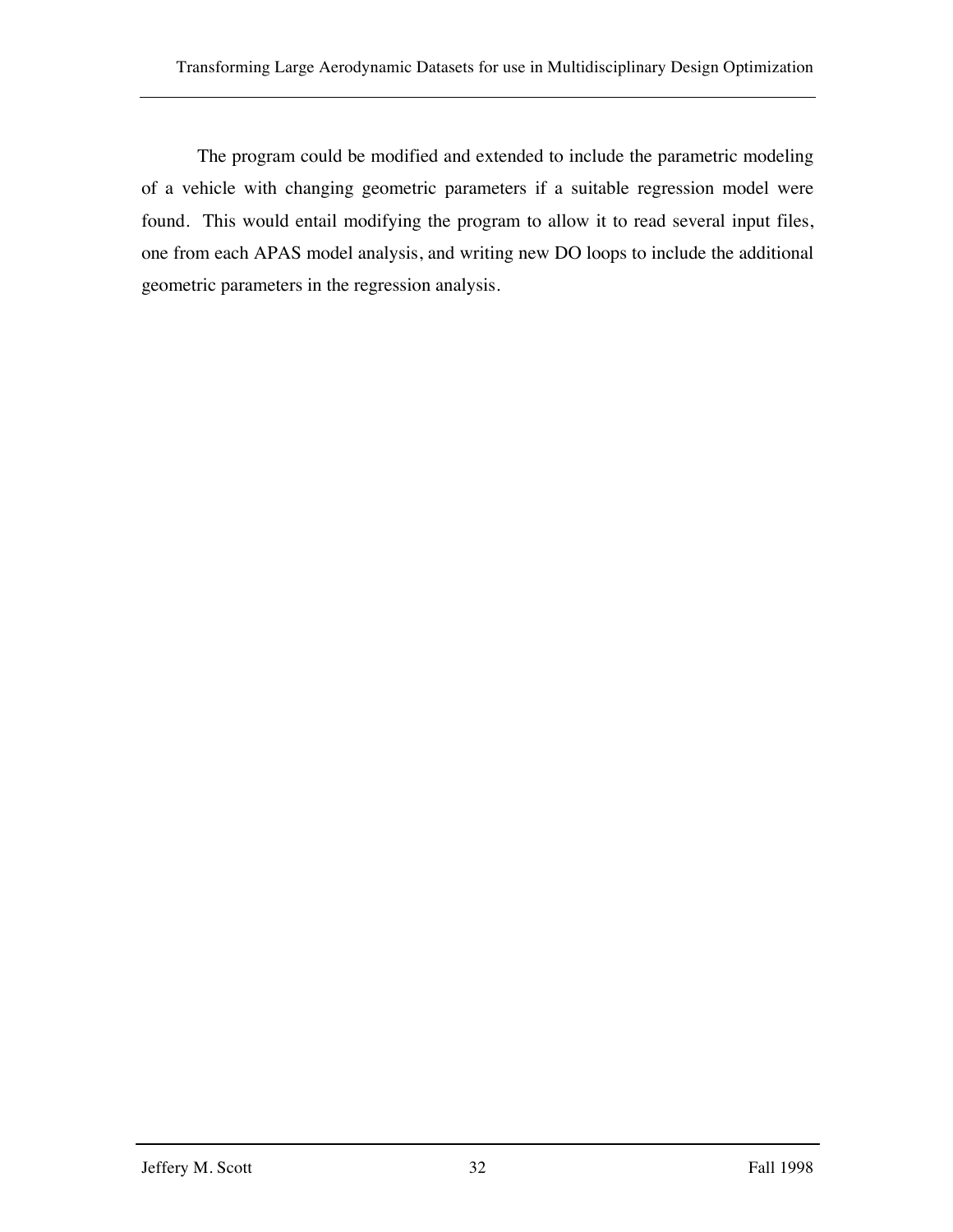# **8. REFERENCES**

- 1. Schnackel, J; Dovenmuehle, R., "Statistical Experimental Design and its Role in Aerospace Vehicle Design Efforts," AIAA 90-1809, AIAA Aerospace Engineering Conference & Show, February 1990.
- 2. Neter, John; Kutner, Michael; Nachtsheim, Christopher, and Wasserman, William; Applied Linear Statistical Models, 4th Edition, Irwin, Chicago, IL, 1996.
- 3. Anderson, John D. Fundamentals of Aerodynamics, 2nd Edition. McGraw Hill, New York, NY, 1984.
- 4. Vanderplaats, Garret N., Numerical Optimization Techniques for Engineering Design, McGraw Hill, New York, NY, 1984.
- 5. Bonner, E., Clever, W., and Dunn, K., *Aerodynamic Preliminary Analysis System II, Part I - Theory*, NASA Contractor Report #182076, April 1991.
- 6. Sova, G. and Divan, P., *Aerodynamic Preliminary Analysis System II, Part II - User's Manual*, NASA Contractor Report #182077, April 1991.
- 7. Brauer, G.L. et. al., *Program to Optimize Simulated Trajectories – Volume II*, NAS1-18147, September 1989.
- 8. World Wide Web, Netlib Repository, URL http://www.netlib.org.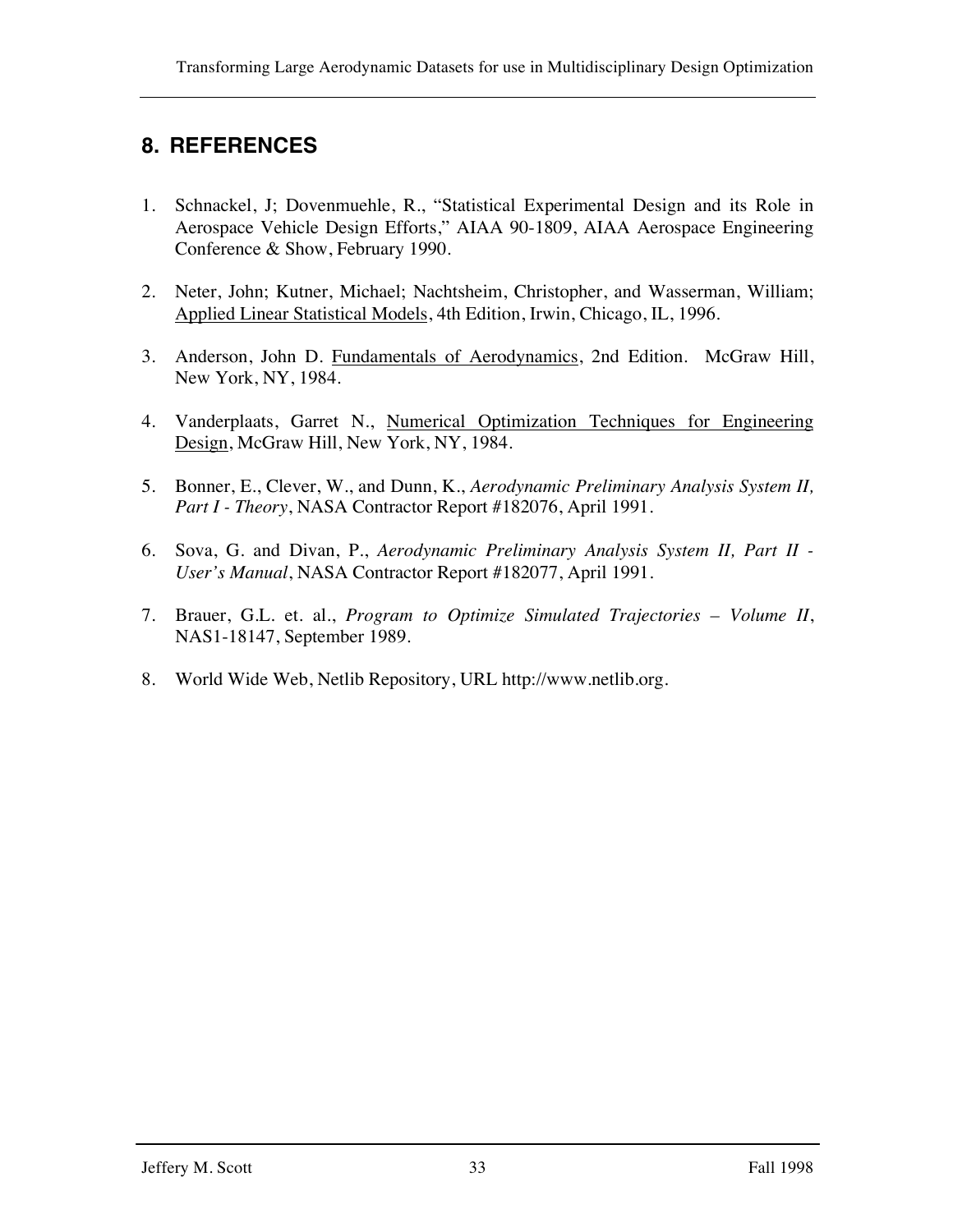### **9. APPENDIX A – Fortran Program Code**

```
program regression
c this program will perform the least squares method of regression analysis
c on a data set to derive a set of parametric equations for calculating the
c aerodynamic force coefficents of lift and drag as a function of mach number
      implicit none
      integer angle, machsub, machsup, mach
      real, dimension (:), allocatable :: alpha,machnum,s,cdo,clo,cd
      real, dimension (:), allocatable :: k1,k2,y,yb,ya
      real, dimension (:,:), allocatable :: cl,x2,x3,x3b,x3c,x4,xt2
      real, dimension (:,:), allocatable :: xt3,xt3b,xt3c,xt4,xn2,xn3a
      real, dimension (:,:), allocatable :: xn3b,xn3c,xn4
      real rconv, rsq
      real xx2(2,2), xx3(3,3), xx4(4,4)
      real xi2(2,2),xi3(3,3),xi4(4,4)
      real b2(2), b3(3), b4(4)
      real work(4), det(2)integer info, job, i, j, d, z
      integer ipvt(4)
      job=11rconv=0.01745329252
      open (unit=20, file="aerodeck.txt", status="old")
      open (unit=21, file="equations.txt",status="unknown")
      print*, "Enter the number of angles of attack used in apas"
      read*, angle
      print*, "Enter the number of subsonic mach numbers used in apas"
      read*, machsub
      print*, "Enter the number of supersonic mach numbers used in apas"
      read*, machsup
      mach=machsub + machsup
c define array sizes
      allocate (alpha(angle), machnum(mach),cl(angle,mach),s(mach))
      allocate (clo(mach),cd(mach),k1(mach), k2(mach), y(machsup))
      allocate (yb(machsub),x2(angle,2), x3(angle,3), x3b(machsub,3))
      allocate (x3c(machsup, 3), x4(machsup, 4), ya(angle), xt2(2, angle))
      allocate (xt3(3,angle),xt3b(3,machsub),xt3c(3,machsup))
      allocate (xt4(4,machsup),xn2(2,angle), xn3a(3,angle),cdo(mach))
      allocate (xn3b(3,machsub),xn3c(3,machsup), xn4(4,machsup))
c calculate clo and s for all mach numbers, assign to arrays clo and s
c equation is cl = clo + s * alphaprint*,"reading in info"
      do j = 1, mach
          read(unit=20, fmt=*) machnum(j)
          do i=1,angle
           read(unit=20, fmt=*) alpha(i), cl(i,j)c convert degrees to radians
                alpha(i)=alpha(i)*rconv
               x2(i,1) = 1.0x2(i,2) = alpha(i)ya(i) = cl(i,j) end do
          xt2=transpose(x2)
         xx2 = \text{matmul}(xt2, x2)c invert the matrix
         call invert two by two (xx2, xi2) xn2=matmul(xi2,xt2)
          b2=matmul(xn2,ya)
         clo(j)=b2(1)s(j) = b2(2)end do
```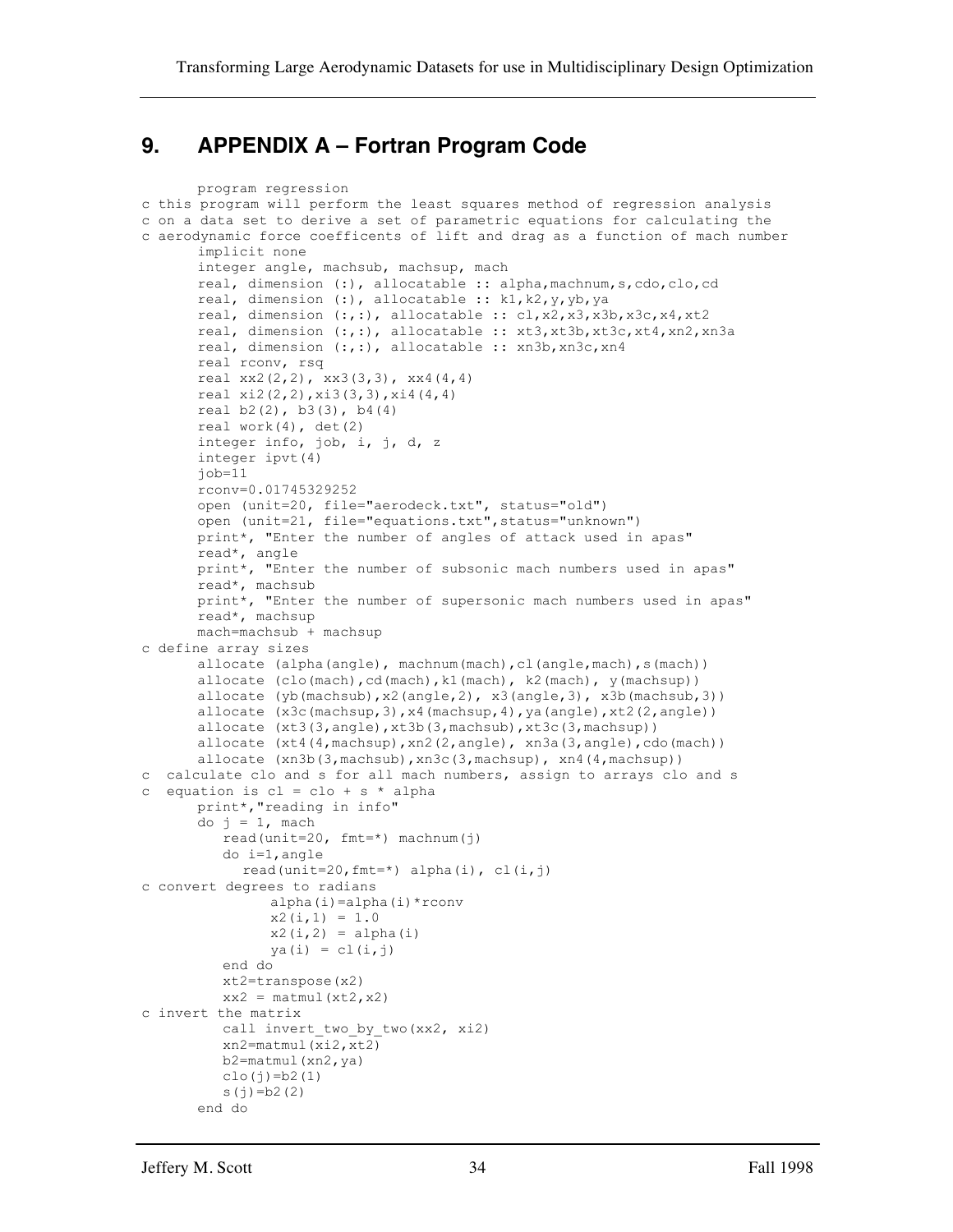```
c calculate cdo, k1, k2 for all mach numbers, assign to arrays cdo, k1, k2
c equation is cd = cdo + k1 * c1 + k2 * c1^2do i = 1, mach
          read(unit=20, fmt=*) machnum(j)
           do i=1,angle
                read(unit=20, fmt=*) alpha(i), cd(i)x3(i,1) = 1.0x3(i,2) = cl(i,j)x3(i,3) = cl(i,j) *2ya(i) = cd(i) end do
           xt3=transpose(x3)
           xx3=matmul(xt3,x3)
c matrix inversion step
           call invert_three_by_three(xx3,xi3)
          xn3a=matmul(xi3,xt3) b3=matmul(xn3a,ya)
          \text{cdo}(i) = b3(1)k1(j)=b3(2)k2(i) = b3(3)end do
       print*,"initial regression for each mach number is complete..."
       print*,"beginning overall regression analysis..."
c write to file all each coefficient at each mach number
       write(unit=21,fmt=70)
       do j=1,mach
          write(unit=21, fmt=71), machine(j),clo(j),cdo(j),s(j),kl(j),k2(j)end do
\mathtt{C}c initial subsonic and supersonic regressions are complete, i.e. all
c parameters (clo, s, cdo, k1, k2) have been obtained. next step
c is to do the regression of each parameter against mach number.
c
c note that all subsonic parameters are calculated as a function of
c mach # and mach # squared, while all supersonic parameters use
c an additional mach # cubed coefficient (except cdo, which is the
c same as subsonic)
\mathcal{C}c matrix equation is (xt*x)^{-1} * xt * y
c do clo first: equation is clo = bo + b1 \text{\texttt{m}} + b2 \text{\texttt{m}} m^2
       print*,"subsonic clo..."
       do j=1,machsub
          x3b(j,1)=1.
          x3b(j,2)=machnum(j)
          x3b(j,3)=machnum(j) **2
          yb(j)=clo(j)end do
      xt3b=transpose(x3b)
      xx3 = \text{matmul}(xt3b, x3b)call invert three by three(xx3,xi3)
      xn3b=matmul(xi3,xt3b)
      b3 = \text{matmul}(\text{xn3b}, \text{yb})write (unit=21,fmt=91)
       write (unit=21,fmt=90)
       call rsquare(yb,machsub,x3b,3,b3,rsq)
       write (unit=21,fmt=51) b3(1),b3(2),b3(3),rsq
c subsonic regression of s on m, m^2
       print*,"subsonic s..."
       do j=1,machsub
          y\bar{b}(\dot{j})=s(\dot{j})end do
       b3=matmul(xn3b,yb)
       call rsquare(yb,machsub,x3b,3,b3,rsq)
```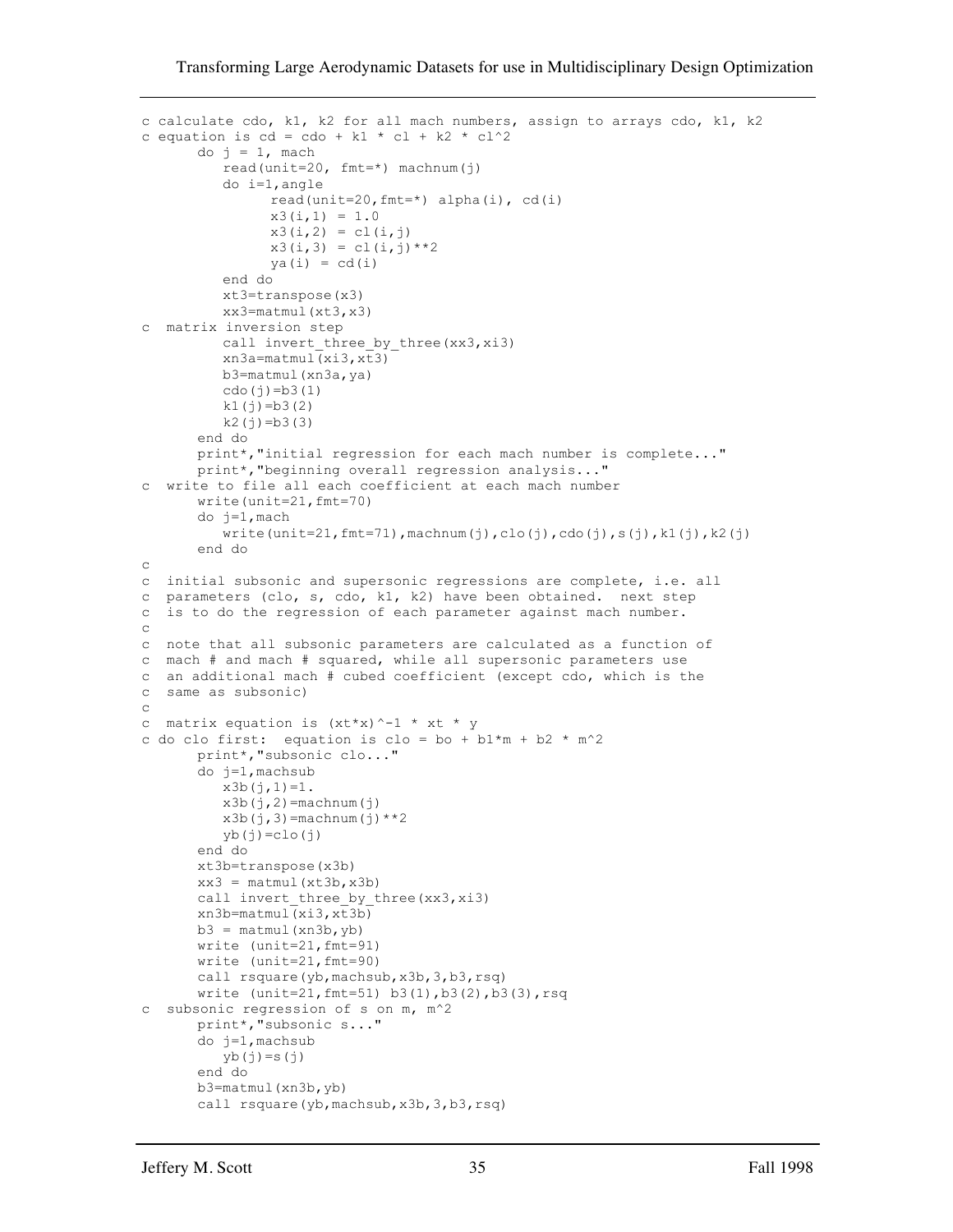```
write (unit=21,fmt=52) b3(1),b3(2),b3(3),rsq
c subsonic regression of cdo on m, m^2
      print*,"subsonic cdo..."
      do j=1,machsub
         yb(j)=cdo(j)end do
      b3=matmul(xn3b,yb)
      call rsquare(yb,machsub,x3b,3,b3,rsq)
      write (unit=21,fmt=53) b3(1),b3(2),b3(3),rsq
c subsonic regression of k1 on m, m^2
      print*,"subsonic k1..."
      do j=1,machsub
         yb(j)=k1(j)end do
      b3=matmul(xn3b,yb)
      call rsquare(yb,machsub,x3b,3,b3,rsq)
      write (unit=21,fmt=54) b3(1),b3(2),b3(3),rsq
c subsonic regression of k2 on m, m^2
      print*,"subsonic k2..."
      do j=1,machsub
          yb(j)=k2(j)
      end do
      b3=matmul(xn3b,yb)
      call rsquare(yb,machsub,x3b,3,b3,rsq)
      write (unit=21,fmt=55) b3(1),b3(2),b3(3),rsq
      write (unit=21,fmt=91)
      write (unit=21,fmt=*) "supersonic equations"
c supersonic regression of clo on m, m^2, m^3
      print*,"supersonic clo..."
      do j=1,machsup
         x4(j,1) = 1.0x4(j,2) = \text{machnum}(j+\text{machsub})x4(j,3) = machnum (j+machsub) **2
         x4(j, 4) = \text{machnum}(j + \text{machsub}) **3
          y(j)=clo(j+machsub)
      end do
      xt4=transpose(x4)
      xx4=matmul(xt4, x4)c gaussian elimination step
      call sgefa(xx4, 4, 4, ipvt, info)
c matrix inversion step
      call sgedi(xx4, 4, 4, ipvt, det, work, job)
c solve for coefficients
      xn4=matmul(xx4,xt4)
      b4=matmul(xn4,y)
      call rsquare(y,machsup, x4, 4, b4, rsq)
      write (unit=21,fmt=56) b4(1),b4(2),b4(3),b4(4),rsqc supersonic regression of s on m, m^2, m^3
      print*,"supersonic s..."
      do j=1,machsup
          y(j)=s(j+machsub)
      end do
      b4=matmul(xn4,y)
      call rsquare(y,machsup,x4,4,b4,rsq)
      write (unit=21,fmt=57) b4(1),b4(2),b4(3),b4(4),rsq
c supersonic regression of cdo on m, m^2
      print*, "supersonic cdo...'
      do j=1,machsup
         y(j)=cdo(j+machsub)end do
      b4=matmul(xn4,y)
      call rsquare(y,machsup,x4,4,b4,rsq)
      write (unit=21,fmt=58) b4(1),b4(2),b4(3),b4(4),rsq
```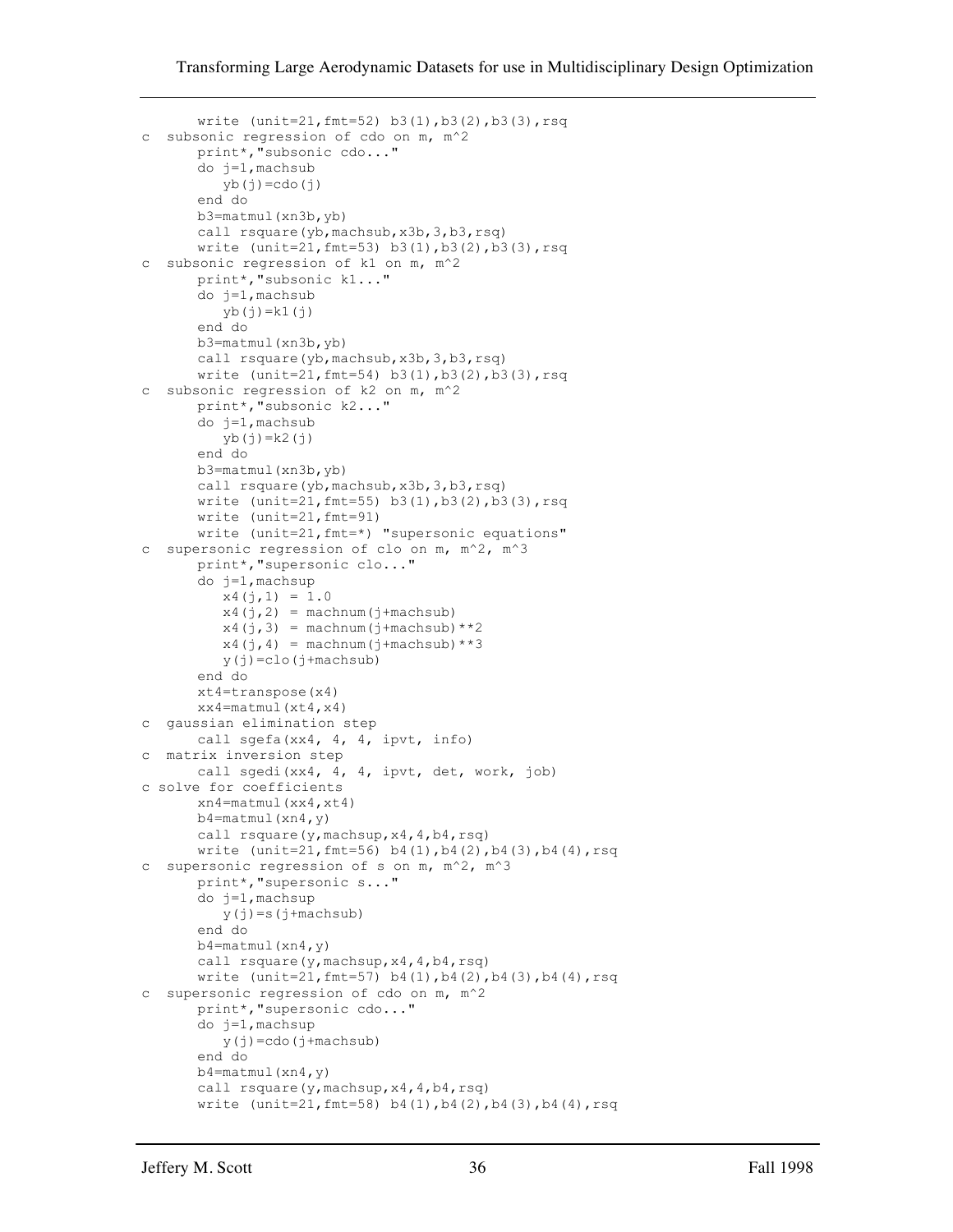#### Transforming Large Aerodynamic Datasets for use in Multidisciplinary Design Optimization

```
c supersonic regression of k1 on m, m^2, m^3
       print*,"supersonic k1..."
       do j=1,machsup
          y(j)=k1(j+machsub)end do
       b4=matmul(xn4,y)
       call rsquare(y,machsup,x4,4,b4,rsq)
       write (\text{unit}=21, \text{fmt}=59) b4(1),b4(2),b4(3),b4(4),rsq
c supersonic regression of k2 on m, m^2, m^3
       print*,"supersonic k2..."
       do j=1,machsup
          y(j)=k2(j+machsub)end do
       b4=matmul(xn4,y)
       call rsquare(y,machsup,x4,4,b4,rsq)
       write (unit=21,fmt=60) b4(1),b4(2),b4(3),b4(4),rsq
       print*," "
       print*,"regression analysis complete"
c end of linear regression operations; the parametric curve fits are complete 
and
c saved to file "equations.txt"
51 format ("clo = \pi, f9.6," + ", f9.6," * m + ", f9.6," * m^2", 21x, f5.3)<br>52 format (" s = ", f9.6," + ", f9.6," * m + ", f9.6," * m^2", 21x, f5.3)
52 format(" s = ",f9.6," + ",f9.6," * m + ",f9.6," * m^2",21x,f5.3)<br>53 format("cdo = ",f9.6," + ",f9.6," * m + ",f9.6," * m^2",21x,f5.3)
       format("cdo = ",f9.6," + ",f9.6," * m + ",f9.6," * m^2",21x,f5.3)
54 format(" k1 = ",f9.6," + ",f9.6," * m + ",f9.6," * m^2",21x,f5.3)
55 format(" k2 = ", f9.6," + ", f9.6," * m + ", f9.6," * m^2", 21x, f5.3)
56 format("clo = ",f9.6," + ",f9.6," * m + ",f9.6," * m^2 + ",
     $  f9.6," * m^3",3x,f5.3)
57 format(" s = ", f9.6," + ", f9.6," * m + ", f9.6," * m^2 + ",
     $ f9.6," * m^3",3x,f5.3)
58 format("cdo = ",f9.6," + ",f9.6," * m + ",f9.6," * m^2 + ",
     $ f9.6," * m^3", 3x, f5.3)
59 format(" k1 = ", f9.6," + ", f9.6," * m + ", f9.6," * m^2 + ",
$ f9.6," * m^3",3x,f5.3)<br>60 format(" k2 = ",f9.6," + ",f
      format(" k2 = ",f9.6," + ",f9.6," * m + ",f9.6," * m^2 + ",
$ 5 \text{ f}9.6, \text{''} * \text{m}^3$, 3x, f5.3)<br>70 format (2x, "mach #", 6x, "clo",
      70 format(2x,"mach #",6x,"clo",9x,"cdo",9x,"s",10x,"k1",11x,"k2")
71 format(2x,f5.2,4x,f8.5,4x,f8.4,4x,f8.5,4x,f8.5,4x,f8.5)
90 format (" subsonic equations", 52x, "r^2")
91 format(" ")
       stop
       end
\mathtt{C}subroutine invert_two_by_two(x, xi)
       implicit none
       real x(2,2), xi(2,2)real mult
       mult=1/((x(1,1) * x(2,2)) - (x(1,2) * x(2,1)))x_i(1,1)=x(2,2)x_i(1,2) = -1.0*x(1,2)x_i(2,1) = -1.0*x(2,1)xi(2,2)=x(1,1)
       xi=xi*mult
       return
       end
c
       subroutine invert three by three(x, xi)
       implicit none
       real x(3,3), xi(3,3)
       real a,b,c,d,e,f,g,h,k,z
       a = x(1,1)b = x(1, 2)c = x(1, 3)
```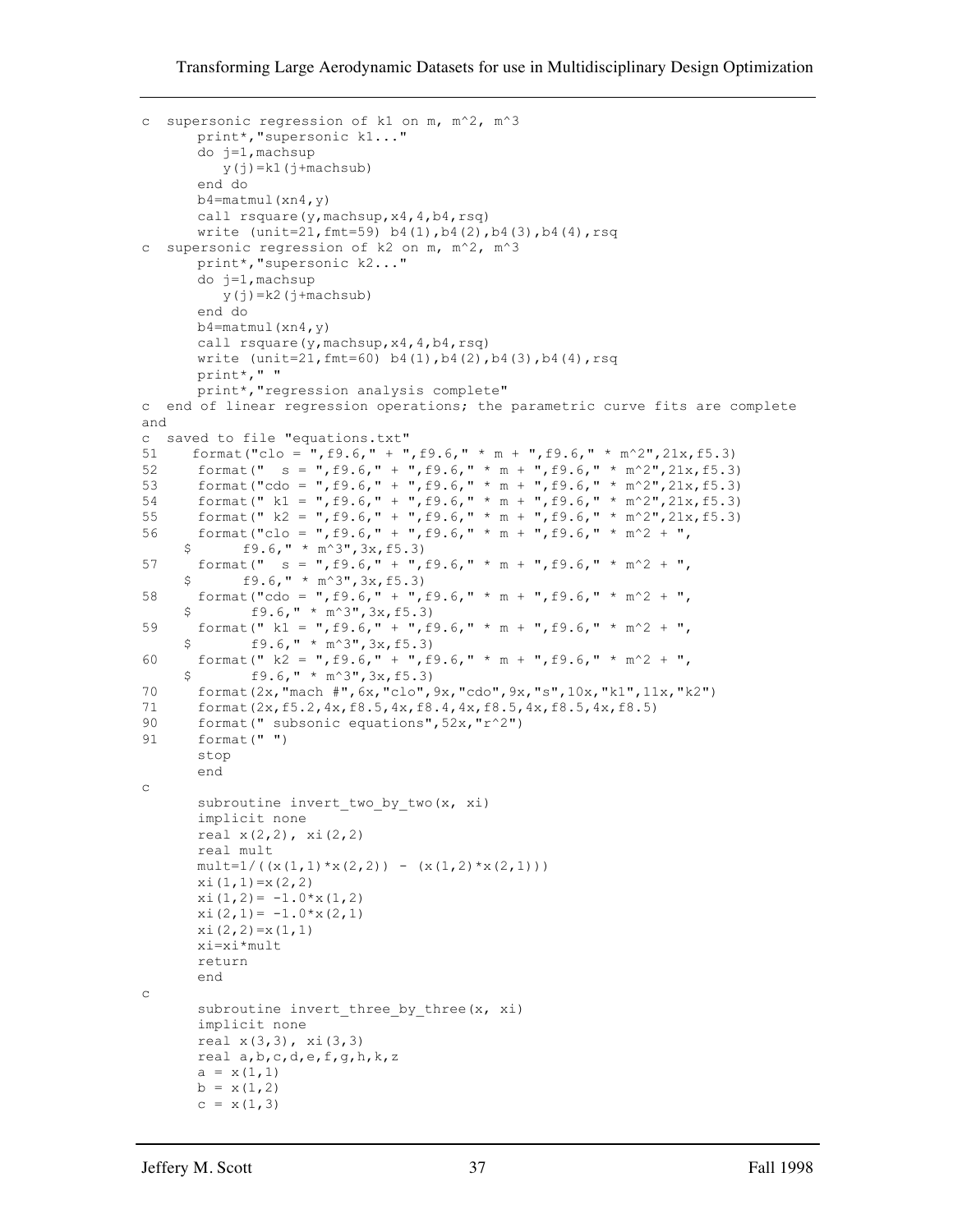```
d = x(2, 1)e = x(2, 2)f = x(2, 3)q = x(3, 1)h = x(3, 2)k = x(3, 3)z=a*(e*k-f*h) - b*(d*k-f*g) + c*(d*h - e*g)xi(1,1) = (e*k - f*h)/zxi(1,2) = -1.*(b*k - c*h)/zx_i(1,3) = (b*f - c*e)/zxi(2,1) = -1.*(d*k - f*q)/zxi(2, 2) = (a*k - c * q)/zxi(2,3) = -1.*(a*f - c*d)/zxi(3,1) = (d*h - e*g)/zxi(3,2) = -1.*(a*h - b*g)/zxi(3,3) = (a*e - b*d)/zreturn
     end 
c
    subroutine sgefa(a, lda, n, ipvt, info)
     integer lda,n,ipvt(1),info
     real a(lda,1)
c sgefa factors a real matrix by gaussian elimination.
c
c on entry
c a real(lda, n)
c the matrix to be factored.
c lda integer
c the leading dimension of the array a.
c n integer
c the order of the matrix a.
c on return
c a an upper triangular matrix and the multipliers
c which were used to obtain it.
c the factorization can be written a = 1 * u where
c l is a product of permutation and unit lower
c triangular matrices and u is upper triangular.
c ipvt integer(n)
c an integer vector of pivot indices.
c info integer
c = 0 normal value.
c = k if u(k, k) .eq. 0.0. this is not an error
c condition for this subroutine, but it does
c indicate that sgesl or sgedi will divide by zero
c if called. use rcond in sgeco for a reliable
c indication of singularity.
c
c linpack. this version dated 08/14/78 .
c cleve moler, university of new mexico, argonne national lab.
c
c subroutines and functions
\mathtt{C}c blas saxpy,sscal,isamax
c
c internal variables
c
     real t
     integer isamax,j,k,kp1,l,nm1
c
c gaussian elimination with partial pivoting
c
    info = 0 nm1 = n - 1
```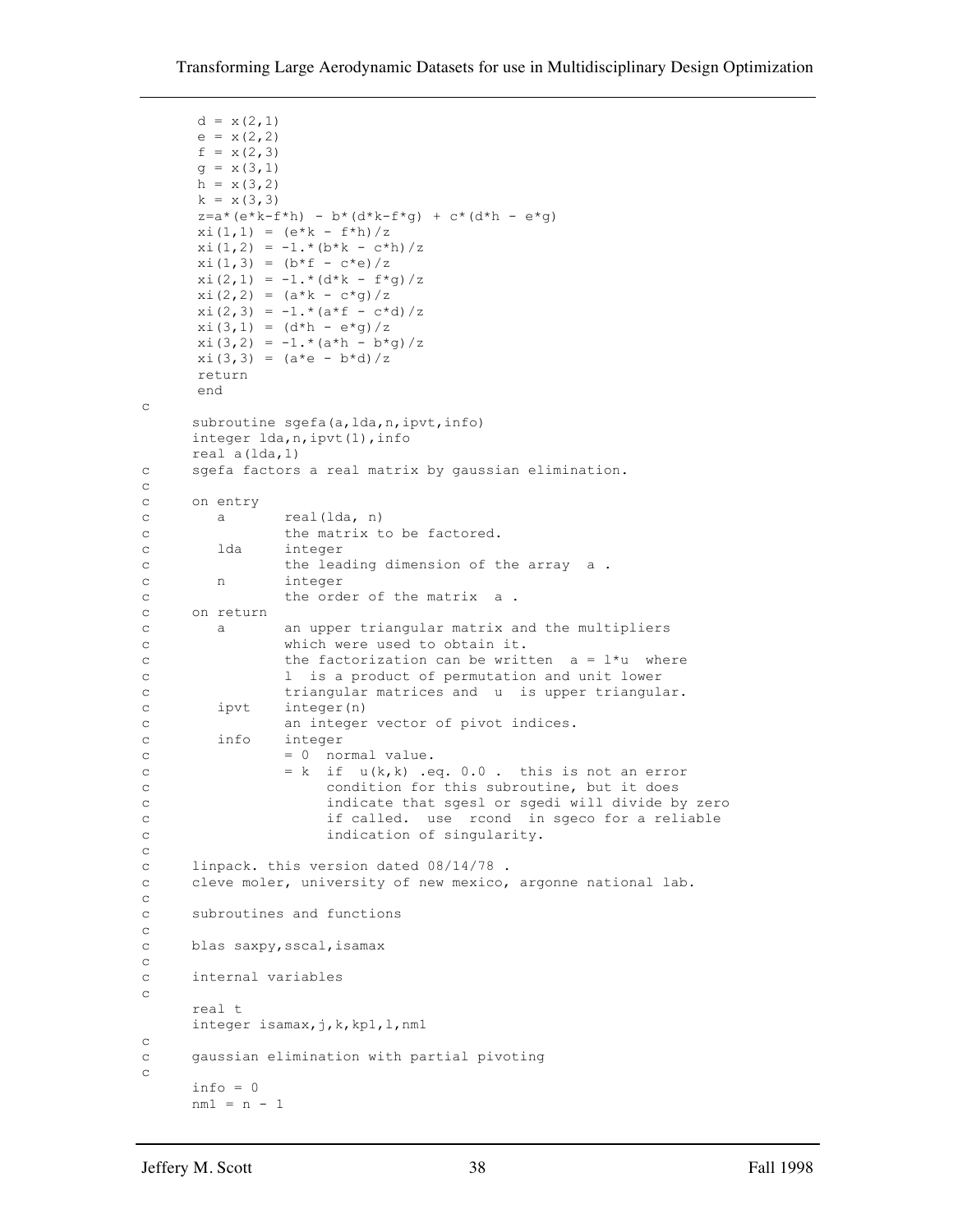```
 if (nm1 .lt. 1) go to 70
      do 60 k = 1, nm1
        kp1 = k + 1c
c find l = pivot index
c
        1 = isamax(n-k+1, a(k, k), 1) + k - 1ipvt(k) = 1c
c zero pivot implies this column already triangularized
c
         if (a(l,k) .eq. 0.0e0) go to 40
c
c interchange if necessary
c
            if (l .eq. k) go to 10
              t = a(1, k)a(1, k) = a(k, k)a(k, k) = t<br>10 continue
           continue
c
c compute multipliers
c
           t = -1.0e0/a(k, k) call sscal(n-k,t,a(k+1,k),1)
c
c row elimination with column indexing
c
            do 30 j = kp1, n
              t = a(1, j) if (l .eq. k) go to 20
                 a(1,j) = a(k,j)a(k, j) = t 20 continue
               call saxpy(n-k,t,a(k+1,k),1,a(k+1,j),1)
   30 continue
         go to 50
   40 continue
            info = k
   50 continue
    60 continue
   70 continue
     ipvt(n) = n if (a(n,n) .eq. 0.0e0) info = n
      return
      end
c
      integer function isamax(n,sx,incx)
c
c finds the index of element having max. absolute value.
c jack dongarra, linpack, 3/11/78.
c modified 3/93 to return if incx .le. 0.
c modified 12/3/93, array(1) declarations changed to array(*)
c
     real sx(*), smax
      integer i,incx,ix,n
c
     isa max = 0 if( n.lt.1 .or. incx.le.0 ) return
     isamax = 1if(n.eq.1)return
      if(incx.eq.1)go to 20
c
```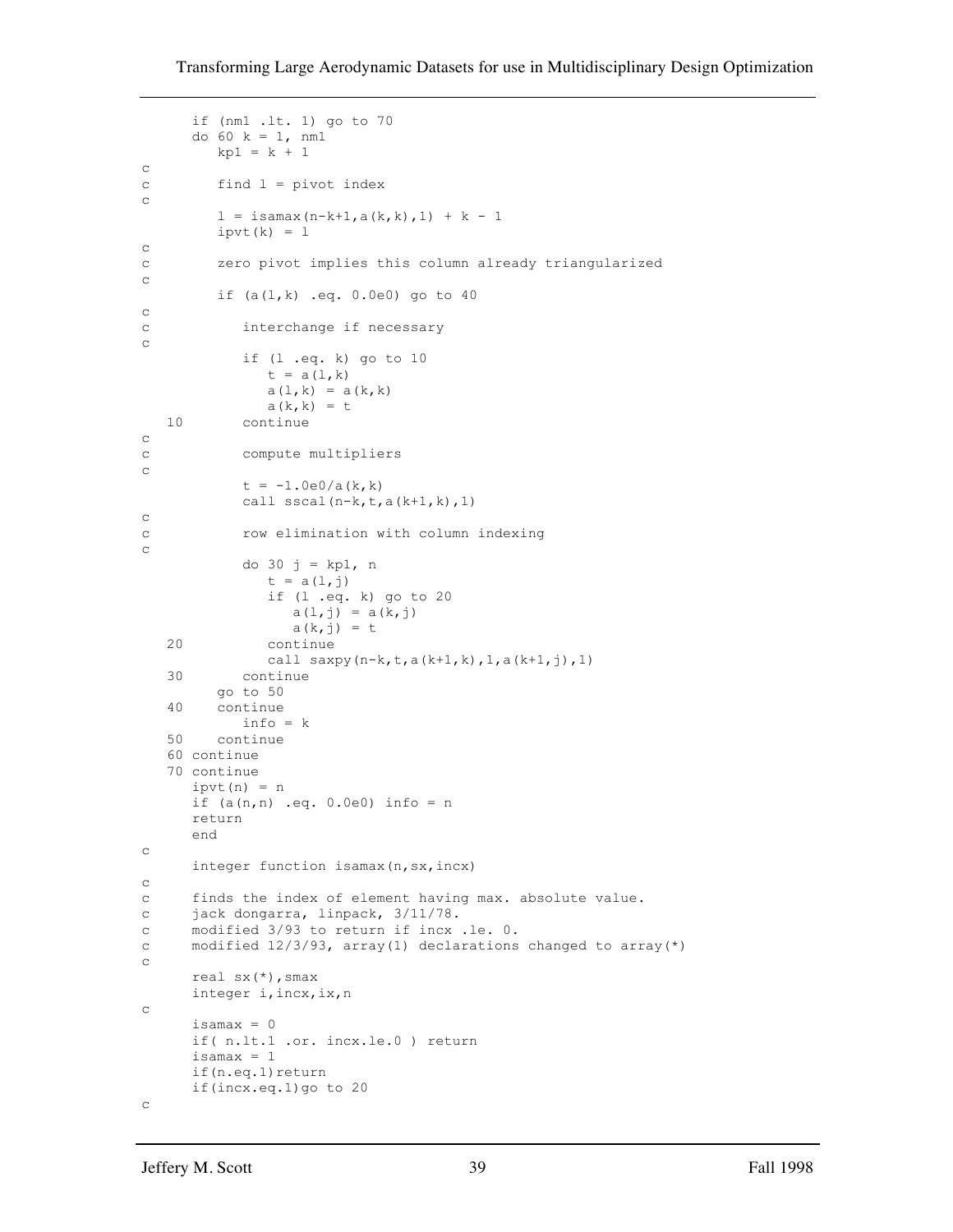```
c code for increment not equal to 1
c
      ix = 1smax = abs(sx(1))ix = ix + incx do 10 i = 2,n
         if(abs(sx(ix)).le.smax) go to 5
          isamax = i
    smax = abs(sx(ix))<br>5 ix = ix + incxix = ix + incx 10 continue
       return
c
c code for increment equal to 1
c
   20 \text{ smax} = abs(sx(1)) do 30 i = 2,n
          if(abs(sx(i)).le.smax) go to 30
          isamax = i
        smax = abs(sx(i)) 30 continue
       return
       end
c
      subroutine saxpy(n, sa, sx, incx, sy, incy)
c
c constant times a vector plus a vector.
c uses unrolled loop for increments equal to one.
c jack dongarra, linpack, 3/11/78.
c modified 12/3/93, array(1) declarations changed to array(*)
c
       real sx(*),sy(*),sa
       integer i,incx,incy,ix,iy,m,mp1,n
c
      if(n.le.0) return
       if (sa .eq. 0.0) return
       if(incx.eq.1.and.incy.eq.1)go to 20
\mathcal{C}c code for unequal increments or equal increments
c not equal to 1
c
      ix = 1i y = 1if(incx.lt.0)ix = (-n+1)*incx + 1if(incy.lt.0)iy = (-n+1)*incy + 1
       do 10 i = 1,n
       sy(iy) = sy(iy) + sa*sx(ix)ix = ix + incx iy = iy + incy
    10 continue
      return
\mathtt{C}c code for both increments equal to 1
c
c
c clean-up loop
c
   20 \text{ m} = \text{mod}(n, 4) if( m .eq. 0 ) go to 40
       do 30 i = 1,m
        sy(i) = sy(i) + sa*sx(i) 30 continue
       if( n .lt. 4 ) return
```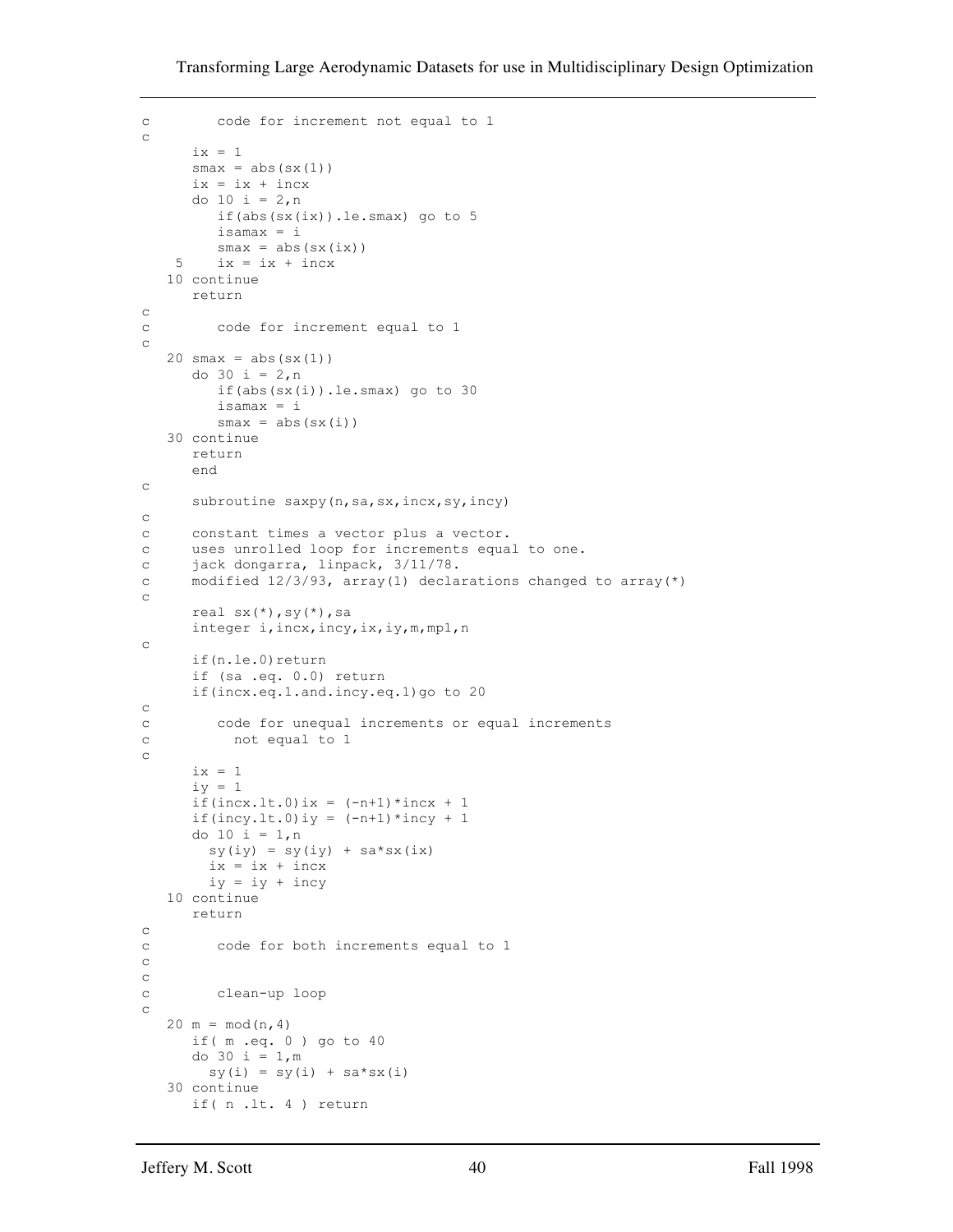```
 40 mp1 = m + 1
      do 50 i = mp1, n, 4sy(i) = sy(i) + sa*sx(i)sy(i + 1) = sy(i + 1) + sa*sx(i + 1)sy(i + 2) = sy(i + 2) + sa*sx(i + 2)sy(i + 3) = sy(i + 3) + sa*sx(i + 3) 50 continue
      return
      end
c
     subroutine sscal(n, sa, sx, incx)
\mathtt{C}c scales a vector by a constant.
c uses unrolled loops for increment equal to 1.
c jack dongarra, linpack, 3/11/78.
c modified 3/93 to return if incx .le. 0.
c modified 12/3/93, array(1) declarations changed to array(*)
c
      real sa,sx(*)
      integer i,incx,m,mp1,n,nincx
c
      if( n.le.0 .or. incx.le.0 )return
       if(incx.eq.1)go to 20
c
c code for increment not equal to 1
c
      nincx = n*incx
      do 10 i = 1, nincx, incx
       sx(i) = sa*sx(i) 10 continue
      return
c
c code for increment equal to 1
c
c clean-up loop
c
  20 \text{ m} = \text{mod}(n, 5) if( m .eq. 0 ) go to 40
      do 30 i = 1,m
       sx(i) = sa*sx(i) 30 continue
      if( n .lt. 5 ) return
    40 mp1 = m + 1
     do 50 i = mp1, n, 5sx(i) = sa*sx(i)sx(i + 1) = sa*sx(i + 1)sx(i + 2) = sa*sx(i + 2)sx(i + 3) = sa*sx(i + 3)sx(i + 4) = sa*sx(i + 4) 50 continue
      return
       end
c
      subroutine sgedi(a, lda, n, ipvt, det, work, job)
       integer lda,n,ipvt(1),job
      real a(lda,1), det(2), work(1)c
c sgedi computes the determinant and inverse of a matrix
c using the factors computed by sgeco or sgefa.
c
c on entry
c
c a real(lda, n)
```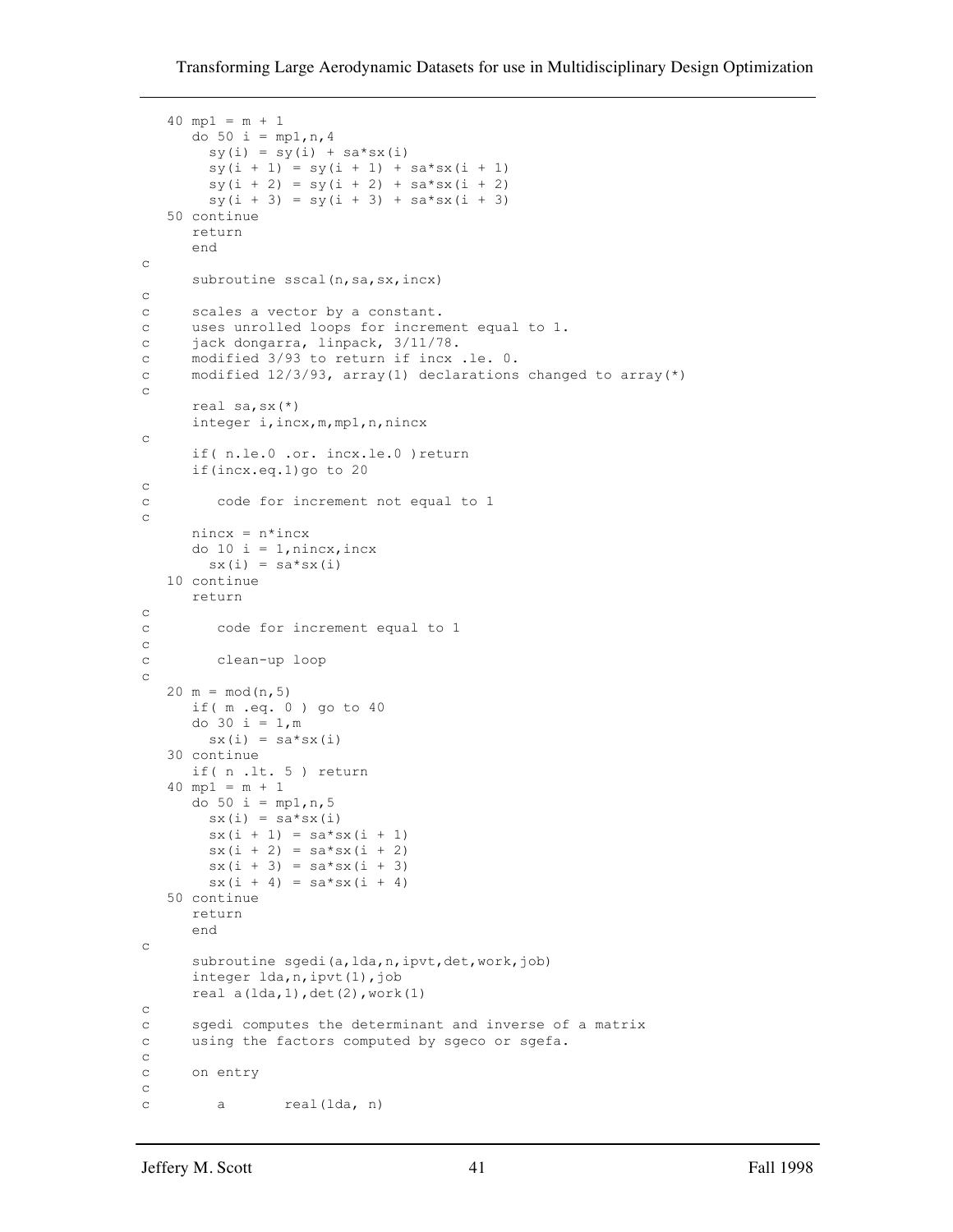#### Transforming Large Aerodynamic Datasets for use in Multidisciplinary Design Optimization

```
c the output from sgefa.
c lda integer
c the leading dimension of the array a .
c n integer
c the order of the matrix a.
c ipvt integer(n)
c the pivot vector from sgeco or sgefa.
c work real(n)
c work vector. contents destroyed.<br>c job integer
             integer
c = 11 both determinant and inverse.
c = 01 inverse only.
c = 10 determinant only.
c on return
c a inverse of original matrix if requested.
c otherwise unchanged.
c det real(2)
c determinant of original matrix if requested.
c otherwise not referenced.
c determinant = det(1) * 10.0**det(2)
c with 1.0 .le. abs(det(1)) .lt. 10.0
c or det(1) .eq. 0.0 .
c error condition
c
c a division by zero will occur if the input factor contains
c a zero on the diagonal and the inverse is requested.
c it will not occur if the subroutines are called correctly
c and if sgeco has set rcond .gt. 0.0 or sgefa has set
c info .eq. 0 .
c
c linpack. this version dated 08/14/78 .
c cleve moler, university of new mexico, argonne national lab.
c
c subroutines and functions
c
c blas saxpy,sscal,sswap
c fortran abs,mod
\mathcal{C}c internal variables
c
     real t
     real ten
     integer i,j,k,kb,kp1,l,nm1
\mathtt{C}c compute determinant
c
      if (job/10 .eq. 0) go to 70
       det(1) = 1.0e0det(2) = 0.0e0 ten = 10.0e0
        do 50 i = 1, n
         if (iput(i) .ne. i) det(1) = -det(1)det(1) = a(i, i) * det(1)c ...exit
          if (det(1) .eq. 0.0e0) go to 60
   10 if (abs(det(1)) .ge. 1.0e0) go to 20
            det(1) = tan*det(1)det(2) = det(2) - 1.0e0 go to 10
   20 continue
   30 if (abs(det(1)) .lt. ten) go to 40
           det(1) = det(1)/tendet(2) = det(2) + 1.0e0
```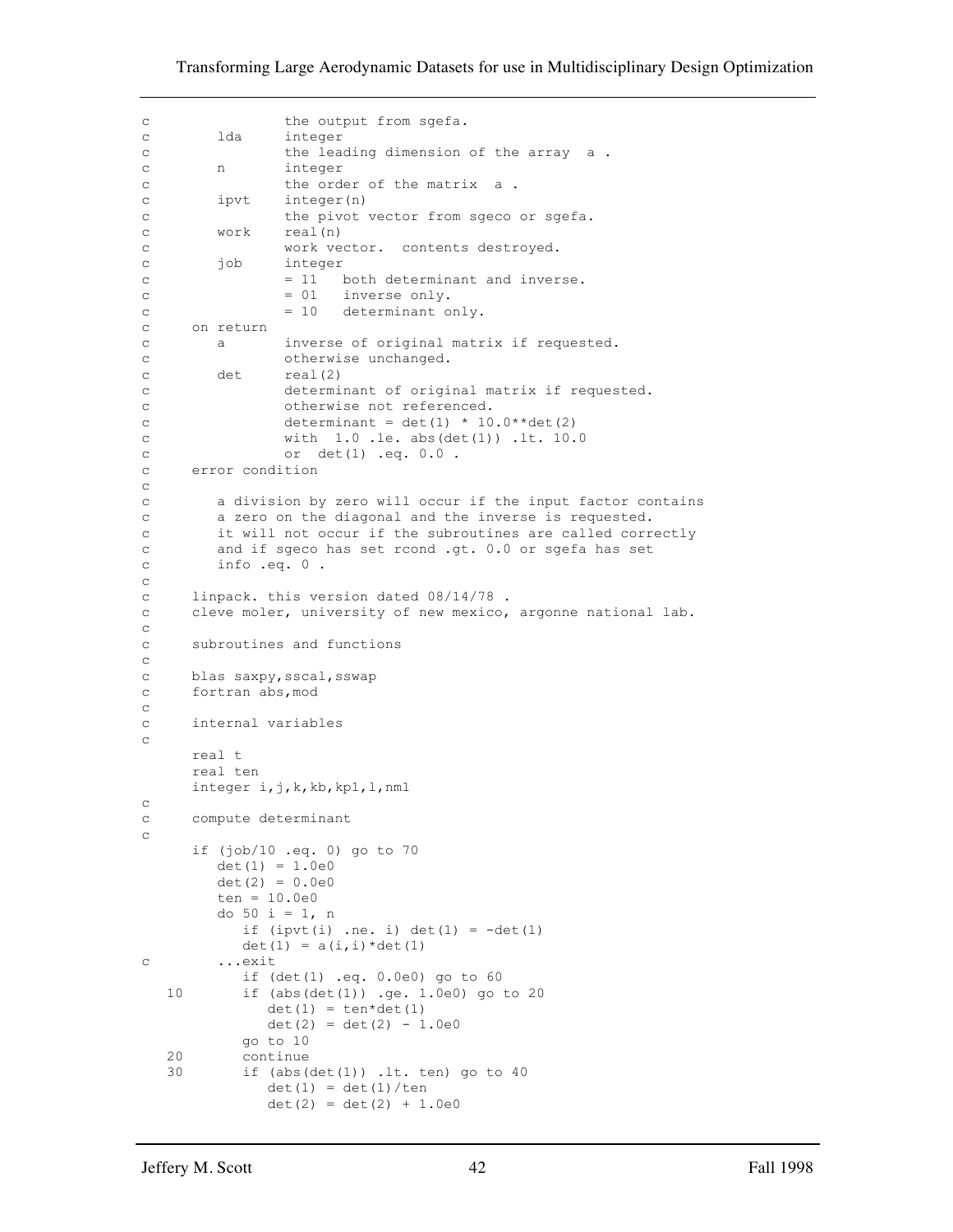```
go to 30<br>40 continue
           continue
    50 continue
    60 continue
   70 continue
c
c compute inverse(u)
c
       if (mod(job,10) .eq. 0) go to 150
          do 100 k = 1, n
            a(k, k) = 1.0e0/a(k, k)t = -a(k, k)call sscal(k-1,t,a(1,k),1)kp1 = k + 1 if (n .lt. kp1) go to 90
             do 80 j = kp1, n
              t = a(k, j)a(k, j) = 0.0e0call saxpy(k, t, a(1, k), 1, a(1, j), 1)<br>80 continue
  80 continue<br>90 continue
 90 continue<br>100 continue
        continue
c
c form inverse(u)*inverse(l)
c
          nm1 = n - 1
          if (nm1 .lt. 1) go to 140
          do 130 kb = 1, nm1
            k = n - kbkp1 = k + 1 do 110 i = kp1, n
              work(i) = a(i,k)a(i,k) = 0.0e0 110 continue
             do 120 j = kp1, n
              t = work(j)call saxyy(n,t,a(1,j),1,a(1,k),1) 120 continue
            l = ipvt(k)if (1 \text{ .ne. k}) call sswap(n, a(1, k), 1, a(1, l), 1) 130 continue
   140 continue
   150 continue
      return
      end
c
     subroutine sswap (n, sx, incx, sy, incy)
c
c interchanges two vectors.
c uses unrolled loops for increments equal to 1.
c jack dongarra, linpack, 3/11/78.
c modified 12/3/93, array(1) declarations changed to array(*)
      real sx(*),sy(*),stemp
      integer i,incx,incy,ix,iy,m,mp1,n
       if(n.le.0)return
       if(incx.eq.1.and.incy.eq.1)go to 20
c code for unequal increments or equal increments not equal
c to 1
     ix = 1iv = 1if(incx.lt.0)ix = (-n+1)*incx + 1if(incy.lt.0)iy = (-n+1)*incy + 1
       do 10 i = 1,n
```